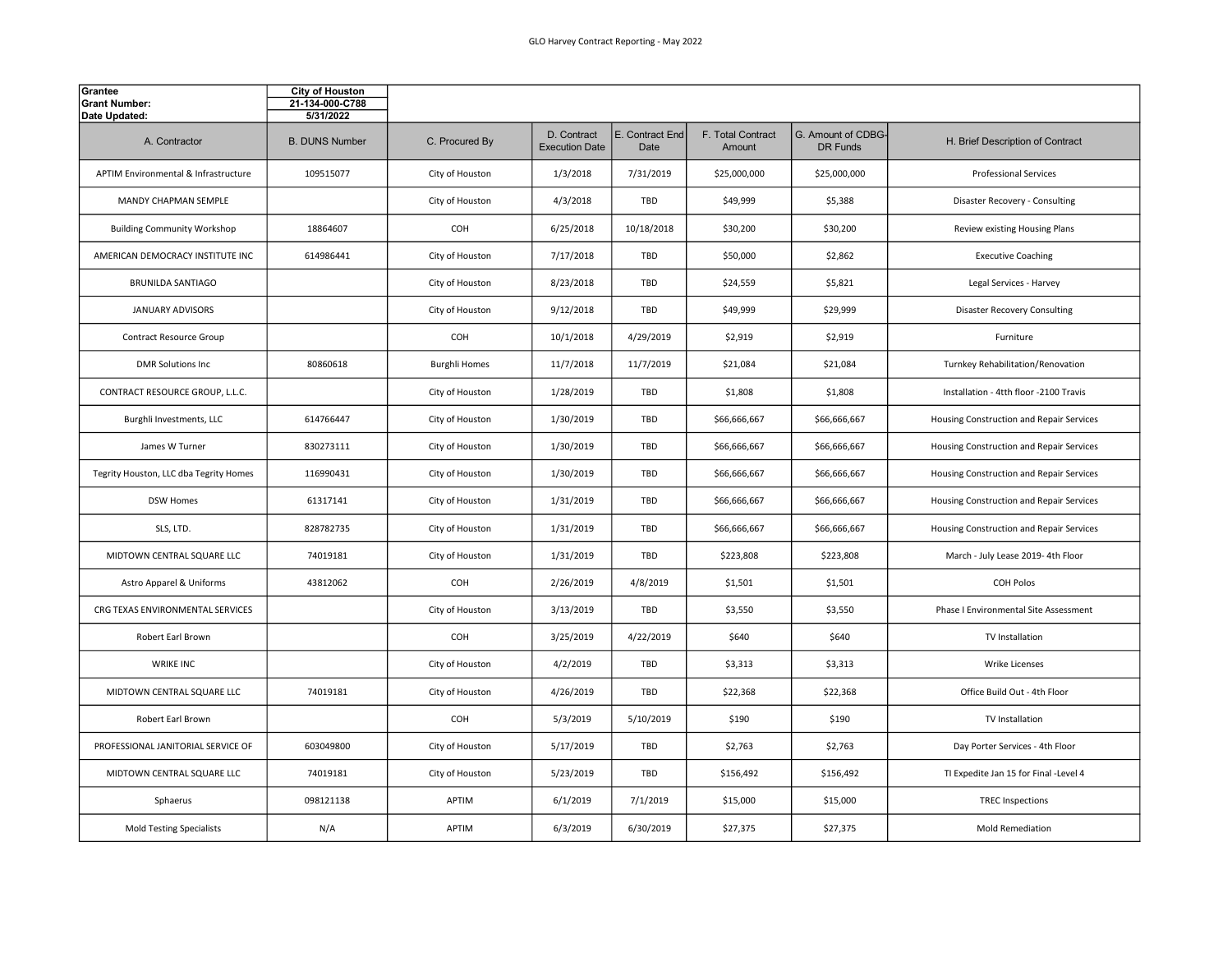| A. Contractor                                     | <b>B. DUNS Number</b> | C. Procured By                       | D. Contract<br><b>Execution Date</b> | E. Contract End<br>Date | F. Total Contract<br>Amount | G. Amount of CDBG-<br>DR Funds | H. Brief Description of Contract              |
|---------------------------------------------------|-----------------------|--------------------------------------|--------------------------------------|-------------------------|-----------------------------|--------------------------------|-----------------------------------------------|
| TETRA TECH INC                                    | 80852925              | City of Houston                      | 6/3/2019                             | TBD                     | \$28,651                    | \$28,651                       | <b>CDBG DR HARVEY</b>                         |
| Veritiv Operating Company                         |                       | COH                                  | 6/6/2019                             | 7/18/2019               | \$2,196                     | \$2,196                        | Copier Paper                                  |
| XACTWARE SOLUTIONS INC                            | 179208772             | City of Houston                      | 6/11/2019                            | TBD                     | \$43,495                    | \$43,495                       | LICENSE, APPLICATION, SOFTWARE ASSURANCE      |
| <b>Terracon Consultants</b>                       | 613569961             | <b>APTIM</b>                         | 6/19/2019                            | 9/1/2019                | \$139,750                   | \$139,750                      | Lead and Asbestos Surveys                     |
| Gray & Pape                                       | 193914439             | APTIM                                | 6/25/2019                            | 9/1/2019                | \$2,400                     | \$2,400                        | Architectural Review Services                 |
| <b>WRIKE INC</b>                                  |                       | City of Houston                      | 7/15/2019                            | TBD                     | \$2,219                     | \$2,219                        | Wrike Licenses                                |
| MASTERWORD SERVICES INC                           | 933378242             | City of Houston                      | 7/22/2019                            | TBD                     | \$2,575                     | \$2,575                        | Disaster Recovery Document Translation        |
| MIDTOWN CENTRAL SQUARE LLC                        | 74019181              | City of Houston                      | 7/24/2019                            | TBD                     | \$541,705                   | \$541,705                      | August Lease 2019 thru January 2020 4th floor |
| PROFESSIONAL JANITORIAL SERVICE OF                | 603049800             | City of Houston                      | 7/29/2019                            | TBD                     | \$11,787                    | \$11,787                       | Day Porter Services - 4th Floor               |
| <b>AAK Electric</b>                               | 76364390              | J W Turner                           | 8/1/2019                             | Ongoing                 | \$6,294                     | \$6,294                        | Electrical                                    |
| Barfield Home Inspections & Pest Control          | 76431776              | <b>JWTC Housing and Construction</b> | 8/1/2019                             | Ongoing                 | \$350                       | \$350                          | Pest Control                                  |
| <b>Builders Alliance</b>                          | 93863336              | J W Turner                           | 8/1/2019                             | Ongoing                 | \$4,032                     | \$4,032                        | Cabinets                                      |
| C & S Remodeling                                  | 796193493             | J W Turner                           | 8/1/2019                             | Ongoing                 | \$2,319                     | \$2,319                        | Flooring                                      |
| <b>Dalco Services</b>                             | 112779220             | J W Turner                           | 8/1/2019                             | Ongoing                 | \$2,943                     | \$2,943                        | Roofing                                       |
| J & M Demolition                                  | 28598058              | J W Turner                           | 8/1/2019                             | Ongoing                 | \$6,200                     | \$6,200                        | Demo                                          |
| <b>JLR Plumbing</b>                               | 81326073              | J W Turner                           | 8/1/2019                             | Ongoing                 | \$10,410                    | \$10,410                       | Plumbing                                      |
| <b>JVC Construction</b>                           | 41185867              | J W Turner                           | 8/1/2019                             | Ongoing                 | \$3,719                     | \$3,719                        | Paint                                         |
| Pro HVAC                                          | 33363111              | J W Turner                           | 8/1/2019                             | Ongoing                 | \$7,000                     | \$7,000                        | <b>HVAC</b>                                   |
| <b>T&amp;C Concrete Construction</b>              | 611399341             | J W Turner                           | 8/1/2019                             | Ongoing                 | \$8,325                     | \$8,325                        | Foundation                                    |
| SHAPE COMMUNITY CENTER                            | 72207574              | City of Houston                      | 8/2/2019                             | TBD                     | \$5,000                     | \$5,000                        | Fair Housing Ambassador Program               |
| KOREAN JOURNAL HOUSTON INC.                       | 177770013             | City of Houston                      | 8/9/2019                             | TBD                     | \$5,000                     | \$5,000                        | Fair Housing Ambassador Program               |
| Terracon Consultants Inc DBA HBC Terracon<br>Inc, | N/A                   | City of Houston                      | 8/14/2019                            | 8/14/2021               | \$47,000.00                 | \$47,000.00                    | Lead, Abeston, Mold Inspections               |
| Skylar Media                                      | 4500308261            | City of Houston                      | 8/20/2019                            | TBD                     | \$40,000                    | \$40,000                       | <b>Business Process Analyst</b>               |
| <b>AAK Electric</b>                               | 76364390              | SLSCO                                | 8/22/2019                            | Ongoing                 | \$11,536                    | \$11,536                       | <b>Electrical Services</b>                    |
| Adan Drywall                                      | N/A                   | SLSCO                                | 8/22/2019                            | Ongoing                 | \$3,781                     | \$3,781                        | <b>Drywall Services</b>                       |
| B & MS Construction, Inc.                         | N/A                   | SLSCO                                | 8/22/2019                            | Ongoing                 | \$7,850                     | \$7,850                        | <b>HVAC Services</b>                          |
| <b>Brothers United</b>                            | N/A                   | SLSCO                                | 8/22/2019                            | Ongoing                 | \$40,058                    | \$40,058                       | <b>Project Management</b>                     |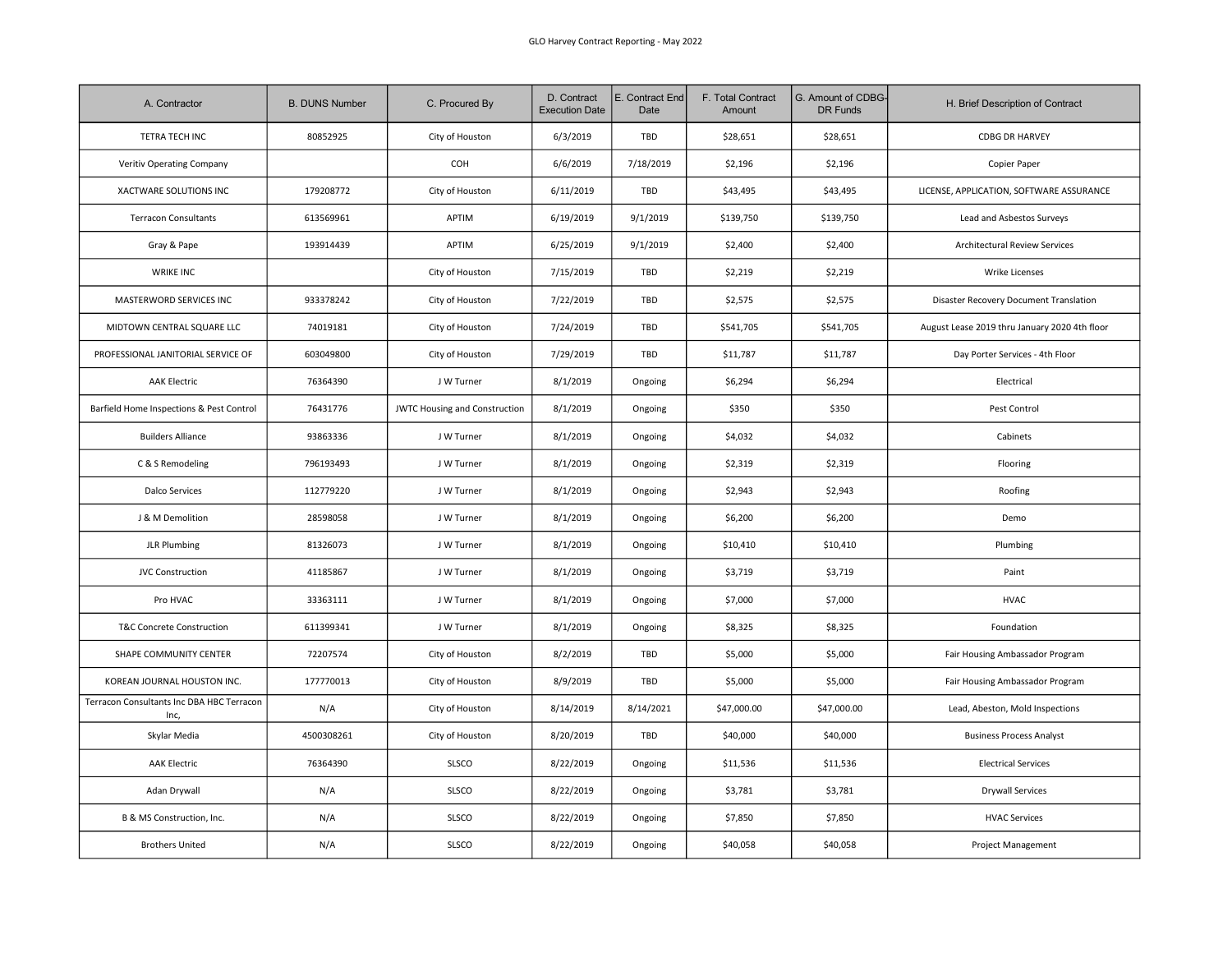| A. Contractor                                        | <b>B. DUNS Number</b> | C. Procured By  | D. Contract<br><b>Execution Date</b> | E. Contract End<br>Date | F. Total Contract<br>Amount | G. Amount of CDBG-<br>DR Funds | H. Brief Description of Contract         |
|------------------------------------------------------|-----------------------|-----------------|--------------------------------------|-------------------------|-----------------------------|--------------------------------|------------------------------------------|
| <b>Dominion Engineering</b>                          | N/A                   | <b>SLSCO</b>    | 8/22/2019                            | Ongoing                 | \$2,330                     | \$2,330                        | Painting                                 |
| <b>HR Cabinets</b>                                   | N/A                   | SLSCO           | 8/22/2019                            | Ongoing                 | \$7,810                     | \$7,810                        | Cabinets, Countertops                    |
| JD Lawrence Construction                             | N/A                   | SLSCO           | 8/22/2019                            | Ongoing                 | \$13,145                    | \$13,145                       | Framing, Rehab, Roofing and Siding       |
| <b>JLR Plumbing</b>                                  | 081326073             | <b>SLSCO</b>    | 8/22/2019                            | Ongoing                 | \$1,999                     | \$1,999                        | Plumbing                                 |
| Linc Plumbing                                        | N/A                   | SLSCO           | 8/22/2019                            | Ongoing                 | \$9,240                     | \$9,240                        | Plumbing                                 |
| PM2, Inc. dba Bohn's Building Materials              | N/A                   | SLSCO           | 8/22/2019                            | Ongoing                 | \$30,228                    | \$30,228                       | <b>Building Materials</b>                |
| ProHVAC                                              | 33363111              | <b>SLSCO</b>    | 8/22/2019                            | Ongoing                 | \$8,775                     | \$8,775                        | <b>HVAC Services</b>                     |
| Prokill                                              | N/A                   | SLSCO           | 8/22/2019                            | Ongoing                 | \$410                       | \$410                          | <b>Termite Treatment</b>                 |
| <b>Texas Marine Pile Drivers</b>                     | N/A                   | SLSCO           | 8/22/2019                            | Ongoing                 | \$14,693                    | \$14,693                       | <b>Demolition Services</b>               |
| <b>BEST BLUE PRINT LLC</b>                           |                       | City of Houston | 8/23/2019                            | TBD                     | \$878                       | \$878                          | Flooded in Harvey Signs                  |
| <b>KEVIN BLACKWELL</b>                               |                       | City of Houston | 8/26/2019                            | TBD                     | \$1,350                     | \$1,350                        | <b>TREC Inspections</b>                  |
| THE CAPTIONING COMPANY INC                           |                       | City of Houston | 8/29/2019                            | TBD                     | \$453                       | \$453                          | Transcription Services - Town Hall       |
| GARY BROWN & ASSOCIATES, INC                         |                       | City of Houston | 9/3/2019                             | TBD                     | \$1,950                     | \$1,950                        | Appraisal - Hardy Yards                  |
| Wood Environment & Infrastructure<br>Solutions, Inc. | 117158776             | City of Houston | 9/4/2019                             | <b>TBD</b>              | \$4,647,100                 | \$4,647,100                    | <b>Professional Services</b>             |
| MASTERWORD SERVICES INC                              | 933378242             | City of Houston | 9/6/2019                             | TBD                     | \$2,005                     | \$2,005                        | Disaster Recovery Homeowner Documents    |
| Coalition of Community Organizations                 |                       | COH             | 9/11/2019                            | 12/10/2019              | \$5,000                     | \$5,000                        | Gather input about Community needs.      |
| SOJOURNERS OF THE EARTH CORPORATION                  |                       | City of Houston | 9/13/2019                            | TBD                     | \$3,520                     | \$3,520                        | Disaster Recovery Debris Removal Service |
| L.I.Z. Enterprises                                   | 74095078              | Burghli         | 10/15/2019                           | TBD                     | \$1,315                     | \$1,315                        | Carpentry                                |
| L.I.Z. Enterprises                                   | 74095078              | Burghli         | 10/15/2019                           | TBD                     | \$1,860                     | \$1,860                        | Drywall                                  |
| L.I.Z. Enterprises                                   | 74095078              | Burghli         | 10/15/2019                           | TBD                     | \$925                       | \$925                          | Flooring Work-at Bath                    |
| Osbel LLC                                            | N/A                   | Burghli         | 10/15/2019                           | TBD                     | \$3,500                     | \$3,500                        | Demolition                               |
| XACTWARE SOLUTIONS INC                               | 179208772             | City of Houston | 10/15/2019                           | TBD                     | \$20,332                    | \$20,332                       | LICENSE, APPLICATION, SOFTWARE ASSURANCE |
| XACTWARE SOLUTIONS INC                               | 179208772             | City of Houston | 10/15/2019                           | TBD                     | \$4,500                     | \$4,500                        | XACTWARE ONE TIME SET-UP FEE             |
| TEXAS HOUSING ASSOCIATION                            | 786978528             | City of Houston | 10/16/2019                           | TBD                     | \$3,000                     | \$3,000                        | <b>HQS Training</b>                      |
| Enterprise Rent a Car DBA                            |                       | City of Houston | 10/22/2019                           | <b>TBD</b>              | \$160,776                   | \$160,776                      | Lease for SUV-DR-Harvey                  |
| Astro Apparel & Uniforms                             | 43812062              | COH             | 10/22/2019                           | 12/9/2019               | \$2,991                     | \$2,991                        | <b>COH Polos</b>                         |
| Diamond Slab                                         | 65163330              | SLSCO           | 10/24/2019                           | TBD                     | \$4,133                     | \$4,133                        | Flatwork-Driveway                        |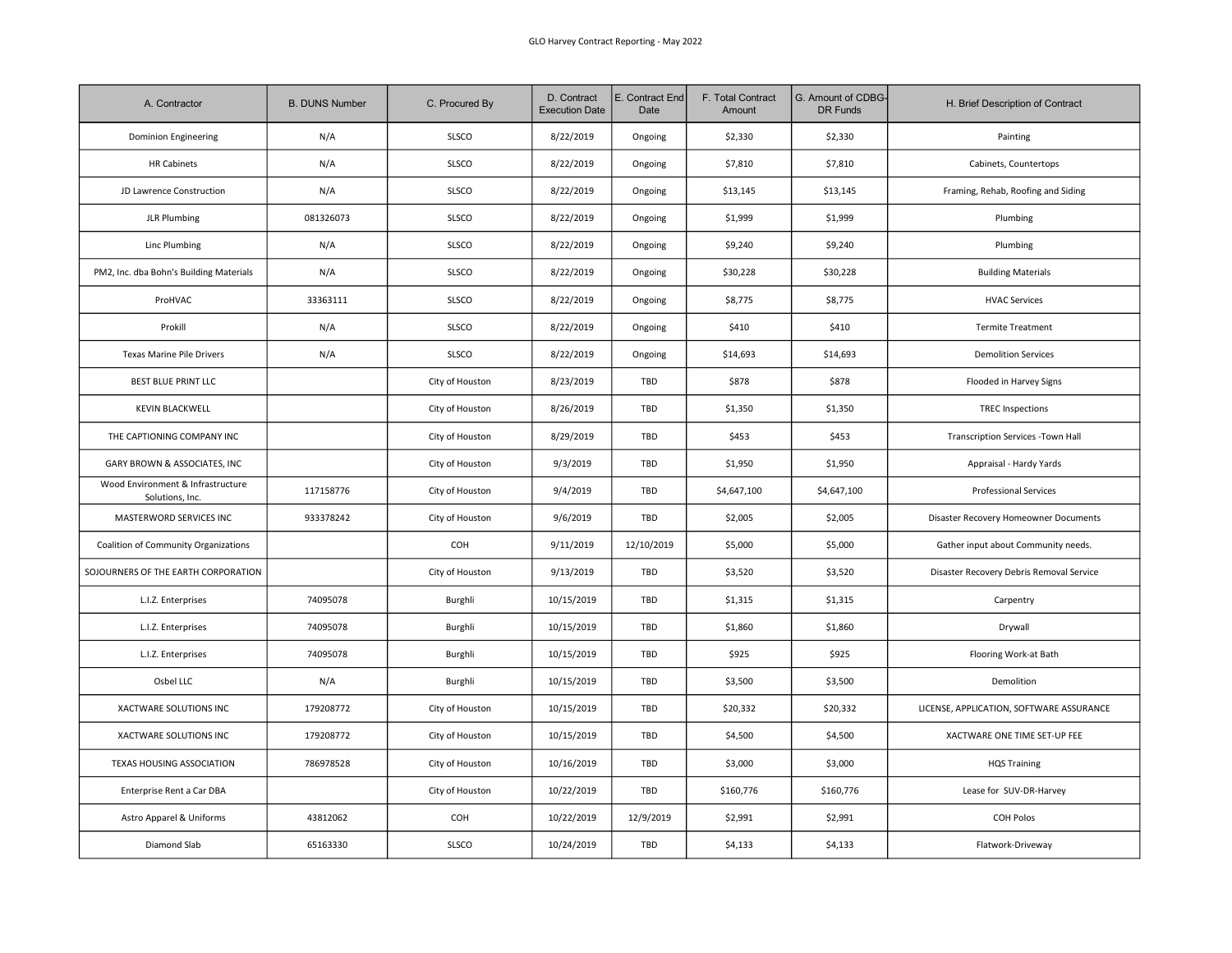| A. Contractor                            | <b>B. DUNS Number</b> | C. Procured By                       | D. Contract<br><b>Execution Date</b> | E. Contract End<br>Date | F. Total Contract<br>Amount | G. Amount of CDBG-<br>DR Funds | H. Brief Description of Contract              |
|------------------------------------------|-----------------------|--------------------------------------|--------------------------------------|-------------------------|-----------------------------|--------------------------------|-----------------------------------------------|
| Impact Center Consulting Services        | 4500312859            | City of Houston                      | 11/1/2019                            | <b>TBD</b>              | \$47,500                    | \$47,500                       | Executive Coaching and Leadership Development |
| AMERICAN DEMOCRACY INSTITUTE INC         | 614986441             | City of Houston                      | 11/1/2019                            | 6/30/2020               | \$49,300                    | \$49,300                       | Executive Coaching - DR                       |
| <b>Brothers United LLC</b>               | 80963656              | <b>Burghli Homes</b>                 | 11/11/2019                           | 11/11/2019              | \$9,093                     | \$9,093                        | Rehabilitation                                |
| <b>Dusty Electrical</b>                  |                       | <b>Burghli Homes</b>                 | 11/11/2019                           | 11/11/2019              | \$3,000                     | \$3,000                        | Rehabilitation                                |
| <b>Emanuel Enterprises LLC</b>           | 102300896             | <b>Burghli Homes</b>                 | 11/11/2019                           | 11/11/2019              | \$850                       | \$850                          | Asbestos Abatement                            |
| <b>AAK Electric</b>                      | 76364390              | <b>JWTC Housing and Construction</b> | 11/15/2019                           | 11/15/2019              | \$12,797                    | \$12,797                       | Electrical                                    |
| Barfield Home Inspections & Pest Control | 76431776              | <b>JWTC Housing and Construction</b> | 11/15/2019                           | 11/15/2019              | \$850                       | \$850                          | Pest Control                                  |
| <b>Builder's Alliance</b>                | 93863336              | <b>JWTC Housing and Construction</b> | 11/15/2019                           | 11/15/2019              | \$7,271                     | \$7,271                        | Cabinets/Supplier                             |
| Cobalt Engineering & Inspections, LLC    | 85797133              | <b>JWTC Housing and Construction</b> | 11/15/2019                           | 11/15/2019              | \$900                       | \$900                          | Engineering                                   |
| Dalco Services LLC                       | 112779220             | <b>JWTC Housing and Construction</b> | 11/15/2019                           | 11/15/2019              | \$6,187                     | \$6,187                        | Roofing                                       |
| <b>Eastpointe Construction</b>           | 108530677             | <b>JWTC Housing and Construction</b> | 11/15/2019                           | 11/15/2019              | \$4,459                     | \$4,459                        | Concrete                                      |
| Enrique Garcia Rivera                    |                       | JWTC Housing and Construction        | 11/15/2019                           | 11/15/2019              | \$4,802                     | \$4,802                        | Framing/Roofing                               |
| J&M Demolition LLC                       | 28589058              | JWTC Housing and Construction        | 11/15/2019                           | 11/15/2019              | \$11,600                    | \$11,600                       | Demolition                                    |
| JLR Plumbing CO Inc                      | 81326073              | JWTC Housing and Construction        | 11/15/2019                           | 11/15/2019              | \$20,820                    | \$20,820                       | Plumbing                                      |
| Mendez Drywall dba Modesto Mendez        | 81421860              | <b>JWTC Housing and Construction</b> | 11/15/2019                           | 11/15/2019              | \$11,906                    | \$11,906                       | Insulation/Drywall                            |
| Office Design concepts, LLC              | 797822538             | JWTC Housing and Construction        | 11/15/2019                           | 11/15/2019              | \$5,304                     | \$5,304                        | <b>General Flooring</b>                       |
| Pro HVAC Solutions, Inc.                 | 33363111              | JWTC Housing and Construction        | 11/15/2019                           | 11/15/2019              | \$14,000                    | \$14,000                       | <b>HVAC Installation</b>                      |
| Survey 1, Inc.                           | 938885105             | JWTC Housing and Construction        | 11/15/2019                           | 11/15/2019              | \$2,000                     | \$2,000                        | Surveys                                       |
| T&C Concrete Construction                | 611399341             | <b>JWTC Housing and Construction</b> | 11/15/2019                           | 11/15/2019              | \$7,875                     | \$7,875                        | Foundation                                    |
| <b>KCG Construction</b>                  | N/A                   | City of Houston                      | 11/20/2019                           | TBD                     | \$3,500,000                 | \$3,500,000                    | <b>Multifamily Construction</b>               |
| T-Marq Construction, LLC                 | 84087045              | City of Houston                      | 11/20/2019                           | TBD                     | \$6,171,500                 | \$6,171,500                    | Multifamily Construction                      |
| T-Marq Construction, LLC                 | 614766447             | City of Houston                      | 11/20/2019                           | TBD                     | \$6,171,000                 | \$6,171,000                    | <b>Multifamily Construction</b>               |
| MASTERWORD SERVICES INC                  | 933378242             | City of Houston                      | 12/10/2019                           | TBD                     | \$5,957                     | \$5,957                        | CDBG-MIT ACTION PLAN (DRAFT)                  |
| <b>WRIKE INC</b>                         |                       | City of Houston                      | 12/10/2019                           | TBD                     | \$21,600                    | \$21,600                       | Wrike License Renewal - DR                    |
| Royal American Construction Co. Inc      | 825786382             | City of Houston                      | 12/11/2019                           | <b>TBD</b>              | \$6,966,000                 | \$6,966,000                    | Multifamily Construction                      |
| <b>AAK Electric</b>                      | 76364390              | <b>JWTC</b>                          | 12/12/2019                           | Ongoing                 | \$6,408                     | \$6,408                        | Electrical                                    |
| Barfield Home Inspections & Pest Control | 76431776              | <b>JWTC Housing and Construction</b> | 12/12/2019                           | Ongoing                 | \$350                       | \$350                          | Pest Control                                  |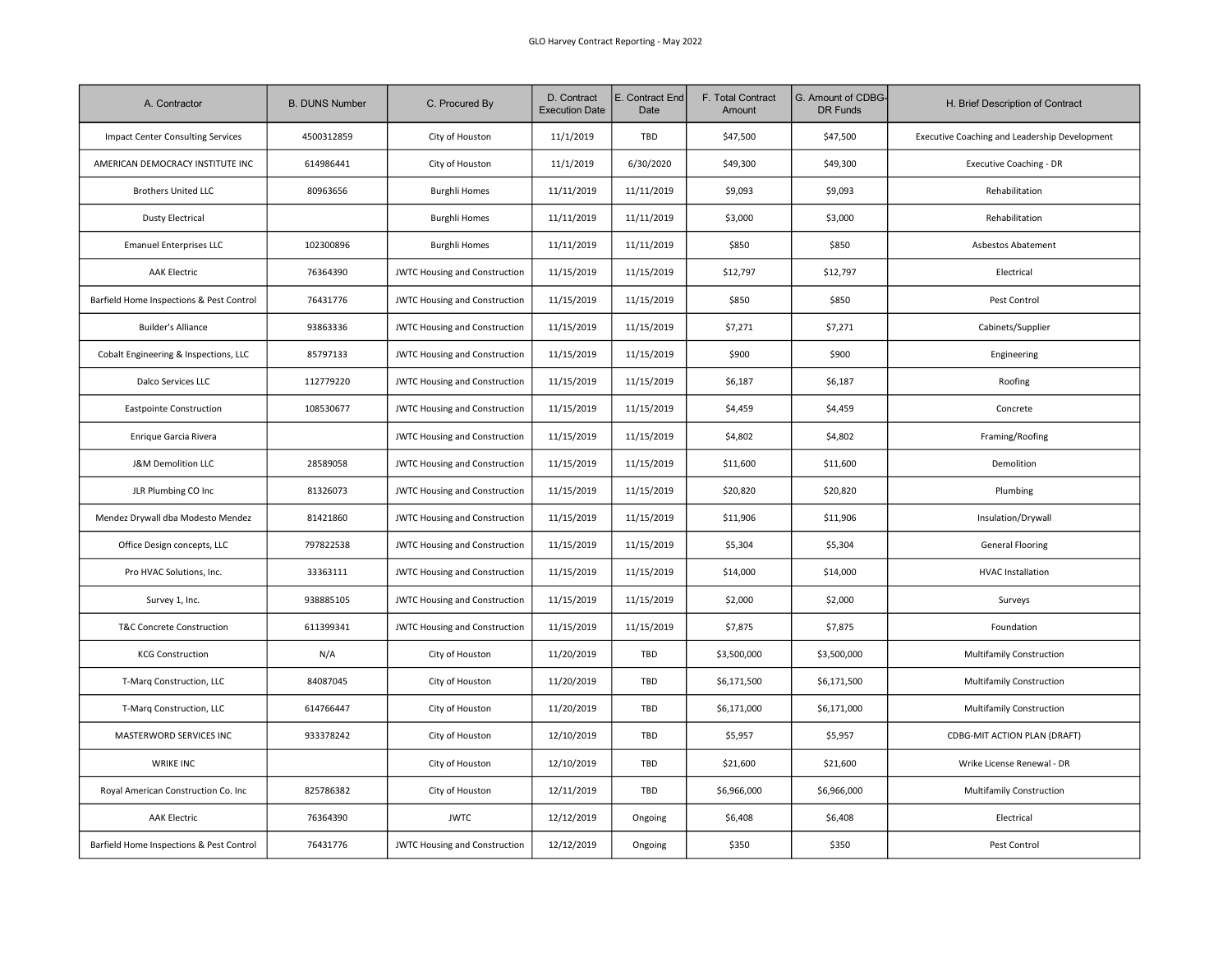| A. Contractor                            | <b>B. DUNS Number</b> | C. Procured By                       | D. Contract<br><b>Execution Date</b> | E. Contract End<br>Date | F. Total Contract<br>Amount | G. Amount of CDBG-<br>DR Funds | H. Brief Description of Contract                     |
|------------------------------------------|-----------------------|--------------------------------------|--------------------------------------|-------------------------|-----------------------------|--------------------------------|------------------------------------------------------|
| Dalco Services LLC                       | 112779220             | <b>JWTC</b>                          | 12/12/2019                           | Ongoing                 | \$3,034                     | \$3,034                        | Roofing                                              |
| JLR Plumbing CO Inc                      | 81326073              | <b>JWTC</b>                          | 12/12/2019                           | Ongoing                 | \$10,435                    | \$10,435                       | Plumbing                                             |
| Mendez Drywall                           | 81421860              | <b>JWTC</b>                          | 12/12/2019                           | Ongoing                 | \$4,453                     | \$4,453                        | Drywall Installation                                 |
| Office Design Concepts                   | 797822538             | <b>JWTC</b>                          | 12/12/2019                           | Ongoing                 | \$2,656                     | \$2,656                        | <b>General Flooring</b>                              |
| Pro HVAC Solutions                       | 33363111              | <b>JWTC</b>                          | 12/12/2019                           | Ongoing                 | \$7,000                     | \$7,000                        | <b>HVAC Installation</b>                             |
| Manuel Leos                              |                       | <b>DSW Homes</b>                     | 12/17/2019                           | 1/30/2024               | \$28,182                    | \$82,182                       | Concrete Services                                    |
| Champion Plumbers of Texas               |                       | <b>DSW Homes</b>                     | 12/23/2019                           | 1/30/2024               | \$8,060                     | \$8,060                        | Plumbing                                             |
| <b>DMR</b>                               | N/A                   | <b>Burghli Investments</b>           | 1/3/2020                             | TBD                     | \$10,259                    | \$10,259                       | Rehab Turnkey                                        |
| <b>Brothers United LLC</b>               | 80963656              | <b>DMR Solutions Inc</b>             | 1/5/2020                             | TBD                     | \$4,950                     | \$4,950                        | Rehab Const. Mgmt                                    |
| JJ Gonzalez Construction & Clean Up      | N/A                   | <b>Burghli Investments</b>           | 1/6/2020                             | TBD                     | \$5,250                     | \$5,250                        | Demolition, Sewer disconnect, dirt spread and swales |
| <b>TriState Mechanical</b>               | 161803390             | T-Marq Construction LLC              | 1/6/2020                             | TBD                     | \$281,597                   | \$281,597                      | Earthwork - Multi-Family                             |
| TriState Mechanical                      | 161803390             | T-Marq Construction LLC              | 1/6/2020                             | TBD                     | \$486,829                   | \$486,829                      | Utilities - Multi-Family                             |
| AJD & Associates Inc                     | 30786533              | <b>T-Marg Construction LLC</b>       | 1/7/2020                             | TBD                     | \$1,236,340                 | \$1,236,340                    | Concrete - Multi-Family                              |
| <b>TriState Mechanical</b>               | 161803390             | T-Marq Construction LLC              | 1/7/2020                             | TBD                     | \$867,250                   | \$867,250                      | Plumbing - Multi-Family                              |
| Goodwille Pierre LLC                     | 80231635              | <b>T-Marq Construction LLC</b>       | 1/10/2020                            | TBD                     | \$65,000                    | \$65,000                       | Contract Compliance - Multi-Family                   |
| JC's Drywall                             | 90148392              | <b>KCG Construction</b>              | 1/15/2020                            | TBD                     | \$274,000                   | \$274,000                      | Drywall                                              |
| <b>AAK Electric LLC</b>                  | 76364390              | <b>JWTC Housing and Construction</b> | 1/16/2020                            | TBD                     | \$6,394                     | \$6,394                        | Electrical                                           |
| Barfield Home Inspections & Pest Control | 76431776              | JWTC Housing and Construction        | 1/16/2020                            | TBD                     | \$350                       | \$350                          | Pest Control                                         |
| Enrique Garcia Rivera                    | N/A                   | JWTC Housing and Construction        | 1/16/2020                            | TBD                     | \$4,949                     | \$4,949                        | Frame Labor                                          |
| <b>JLR Plumbing</b>                      | 81326073              | <b>JWTC Housing and Construction</b> | 1/16/2020                            | TBD                     | \$10,435                    | \$10,435                       | Plumbing                                             |
| Juan Pablo Orozco                        | 80854323              | <b>JWTC Housing and Construction</b> | 1/16/2020                            | TBD                     | \$700                       | \$700                          | <b>Final Grade</b>                                   |
| Miguel A Sorto                           | N/A                   | JWTC Housing and Construction        | 1/16/2020                            | TBD                     | \$3,927                     | \$3,927                        | Paint                                                |
| Modesto Mendez Drywall                   | 81421860              | <b>JWTC Housing and Construction</b> | 1/16/2020                            | TBD                     | \$4,385                     | \$4,385                        | <b>Insulation Drywall</b>                            |
| Office Design Concepts                   | 797822538             | <b>JWTC Housing and Construction</b> | 1/16/2020                            | TBD                     | \$2,650                     | \$2,650                        | Flooring                                             |
| Pro HVAC Solutions                       | 33363111              | <b>JWTC Housing and Construction</b> | 1/16/2020                            | TBD                     | \$7,000                     | \$7,000                        | <b>HVAC Insulation</b>                               |
| Pyramid Roofing & Construction           | 73465689              | <b>JWTC Housing and Construction</b> | 1/16/2020                            | TBD                     | \$3,478                     | \$3,478                        | Framing / Roofing                                    |
| <b>T&amp;C Concrete Construction</b>     | 611399341             | JWTC Housing and Construction        | 1/16/2020                            | TBD                     | \$5,303                     | \$5,303                        | Foundation                                           |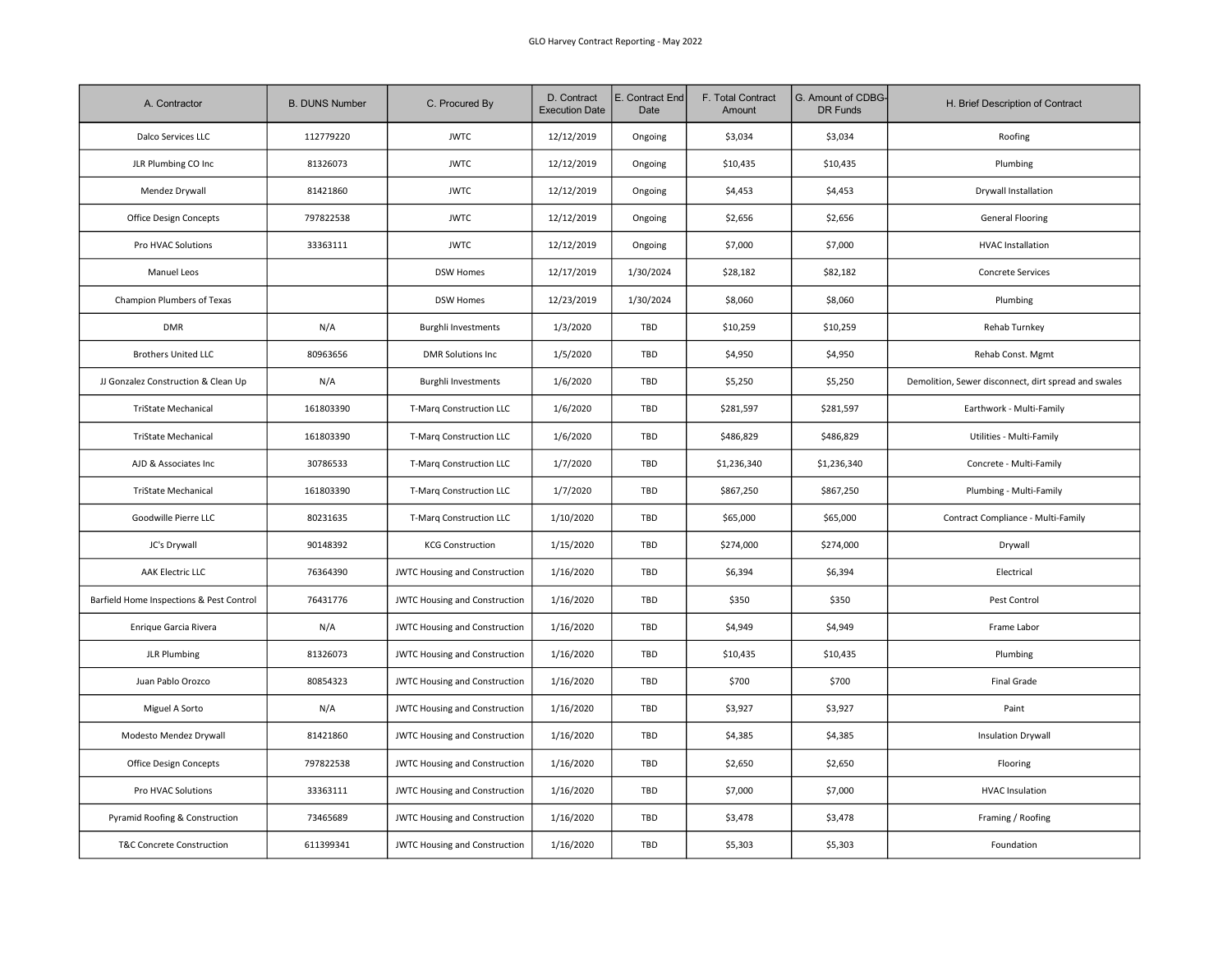| A. Contractor                            | <b>B. DUNS Number</b> | C. Procured By                       | D. Contract<br><b>Execution Date</b> | E. Contract End<br>Date | F. Total Contract<br>Amount | G. Amount of CDBG-<br>DR Funds | H. Brief Description of Contract             |
|------------------------------------------|-----------------------|--------------------------------------|--------------------------------------|-------------------------|-----------------------------|--------------------------------|----------------------------------------------|
| <b>Blue Rock Concrete</b>                | N/A                   | <b>Burghli Investments</b>           | 1/20/2020                            | TBD                     | \$6,480                     | \$6,480                        | Foundation-Piers Turnkey-Inspection Passed/P |
| <b>Blazer Building Texas, LLC</b>        | N/A                   | City of Houston                      | 1/22/2020                            | TBD                     | \$2,500,000                 | \$2,500,000                    | Multifamily Construction                     |
| <b>Blue Rock Concrete</b>                | N/A                   | <b>Burghli Investments</b>           | 1/23/2020                            | TBD                     | \$9,160                     | \$9,160                        | Foundation-Piers Turnkey-Inspection Passed/P |
| <b>Guardian Roofing</b>                  | 44975419              | <b>KCG Construction</b>              | 1/24/2020                            | TBD                     | \$136,041                   | \$136,041                      | Roofing                                      |
| <b>CLP Systems</b>                       | 84475992              | T-Marq Construction, LLC             | 2/3/2020                             | TBD                     | \$94,657                    | \$94,657                       | Faming Hardware & Labor                      |
| Warrior Electric, Inc.                   | 624414418             | <b>Burghli Investments</b>           | 2/12/2020                            | TBD                     | \$5,600                     | \$5,600                        | Electric Sub Rough, Electric Sub final trim  |
| Warrior Electric, Inc.                   | 624414418             | <b>Burghli Investments</b>           | 2/12/2020                            | TBD                     | \$5,800                     | \$5,800                        | Electric Sub Rough, Electric Sub final trim  |
| <b>Block Builders LLC</b>                | N/A                   | City of Houston                      | 2/19/2020                            | TBD                     | \$14,500,000                | \$35,479,520                   | Multifamily Construction                     |
| POSTLETHWAITE & NETTERVILLE APAC         |                       | City of Houston                      | 2/21/2020                            | TBD                     | \$10,050                    | \$10,050                       | <b>Staff Augmentation Consulting</b>         |
| Enterprise Rent a Car DBA                |                       | City of Houston                      | 3/3/2020                             | TBD                     | \$21,250                    | \$21,250                       | LEASE-G4 MID SUV -CODE                       |
| Texan Drywall, Inc.                      | 125028444             | <b>Burghli Homes</b>                 | 3/5/2020                             | TBD                     | \$3,585                     | \$3,585                        | Drywall                                      |
| Texan Drywall, Inc.                      | 125028444             | <b>Burghli Homes</b>                 | 3/5/2020                             | TBD                     | \$3,770                     | \$3,770                        | Drywall                                      |
| Texan Drywall, Inc.                      | 125028444             | <b>Burghli Homes</b>                 | 3/5/2020                             | TBD                     | \$4,490                     | \$4,490                        | Drywall                                      |
| AAK Electric LLC                         | 76364390              | JWTC Housing and Construction        | 3/9/2020                             | TBD                     | \$6,408                     | \$6,408                        | Electrical                                   |
| Barfield Home Inspections & Pest Control | 76431776              | <b>JWTC Housing and Construction</b> | 3/9/2020                             | TBD                     | \$500                       | \$500                          | Pest Control                                 |
| <b>Builder's Alliance</b>                | 471696951             | JWTC Housing and Construction        | 3/9/2020                             | TBD                     | \$3,234                     | \$3,234                        | Cabinet/Supplier                             |
| J&M Demolition                           | 471366579             | <b>JWTC Housing and Construction</b> | 3/9/2020                             | <b>TBD</b>              | \$5,600                     | \$5,600                        | Demolition                                   |
| JLR Plumbing CO Inc                      | 81326073              | JWTC Housing and Construction        | 3/9/2020                             | TBD                     | \$9,360                     | \$9,360                        | Plumbing                                     |
| Juan Pablo Orozco                        | 80854323              | <b>JWTC Housing and Construction</b> | 3/9/2020                             | TBD                     | \$700                       | \$700                          | Final Grade                                  |
| Mendez Drywall                           | 81421860              | JWTC Housing and Construction        | 3/9/2020                             | TBD                     | \$4,385                     | \$4,385                        | Insulation/Drywall                           |
| Miguel A. Sorto                          | 636804514             | <b>JWTC Housing and Construction</b> | 3/9/2020                             | TBD                     | \$3,927                     | \$3,927                        | Paint                                        |
| Office Design Concepts                   | 797822538             | <b>JWTC Housing and Construction</b> | 3/9/2020                             | TBD                     | \$2,650                     | \$2,650                        | <b>General Flooring</b>                      |
| Pro HVAC Solutions                       | 33363111              | <b>JWTC Housing and Construction</b> | 3/9/2020                             | TBD                     | \$7,000                     | \$7,000                        | <b>HVAC Insulation</b>                       |
| Rigoberto Torres Lucio                   | 945776042             | <b>JWTC Housing and Construction</b> | 3/9/2020                             | TBD                     | \$5,282                     | \$5,282                        | Framing                                      |
| Sergio Marquez                           | 83045905              | <b>JWTC Housing and Construction</b> | 3/9/2020                             | TBD                     | \$3,893                     | \$3,893                        | Painting                                     |
| T&C Concrete Construction                | 611399341             | JWTC Housing and Construction        | 3/9/2020                             | TBD                     | \$5,145                     | \$5,145                        | Foundation                                   |
| L.I.Z. Enterprises                       | 74095078              | <b>Burghli Homes</b>                 | 3/12/2020                            | TBD                     | \$3,920                     | \$3,920                        | Painting                                     |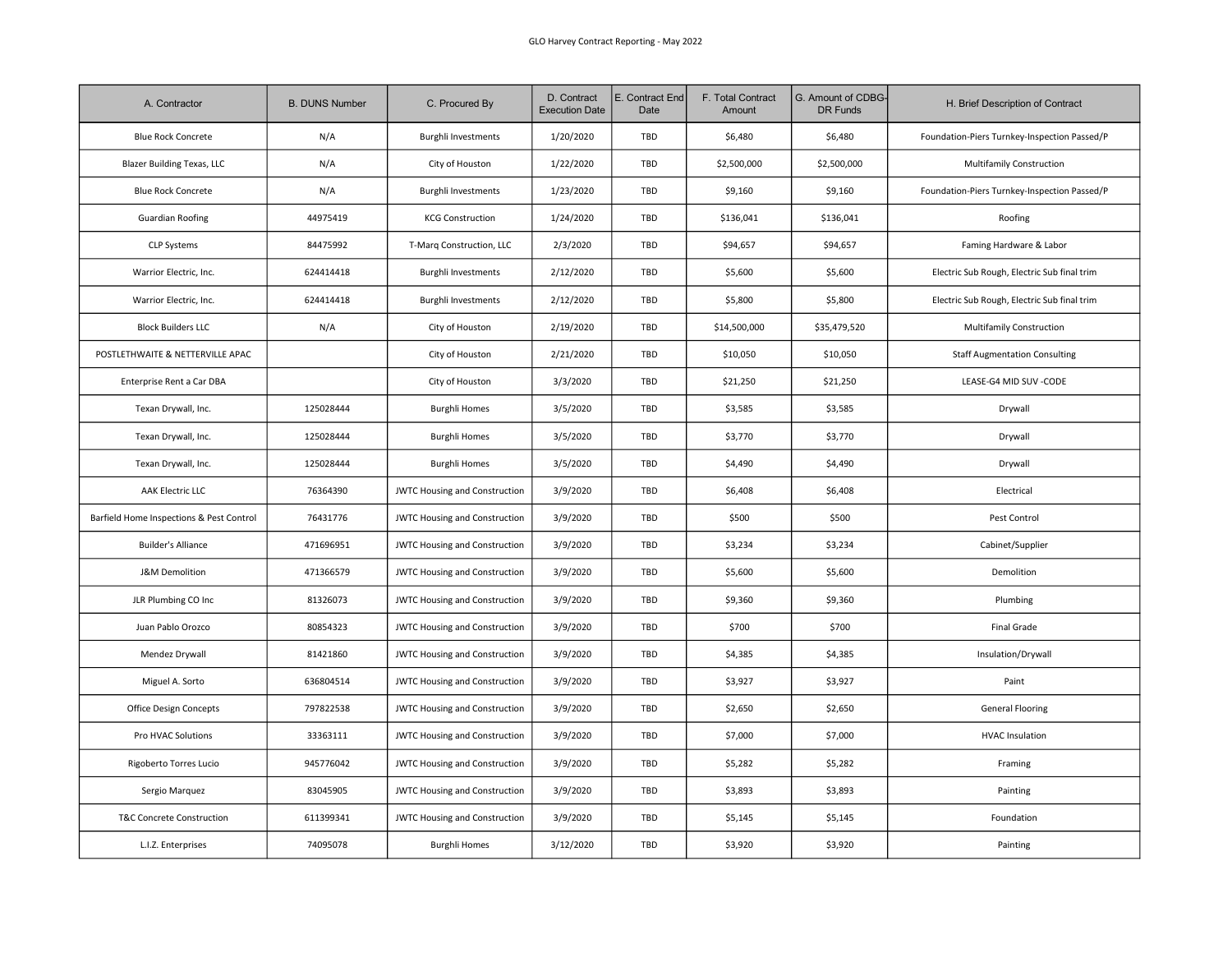| A. Contractor                       | <b>B. DUNS Number</b> | C. Procured By              | D. Contract<br><b>Execution Date</b> | E. Contract End<br>Date | F. Total Contract<br>Amount | G. Amount of CDBG-<br>DR Funds | H. Brief Description of Contract        |
|-------------------------------------|-----------------------|-----------------------------|--------------------------------------|-------------------------|-----------------------------|--------------------------------|-----------------------------------------|
| L.I.Z. Enterprises                  | 74095078              | <b>Burghli Homes</b>        | 3/12/2020                            | TBD                     | \$2,090                     | \$2,090                        | Insulation                              |
| L.I.Z. Enterprises                  | 74095078              | <b>Burghli Homes</b>        | 3/12/2020                            | TBD                     | \$1,540                     | \$1,540                        | Carpentry                               |
| L.I.Z. Enterprises                  | 74095078              | <b>Burghli Homes</b>        | 3/12/2020                            | TBD                     | \$3,022                     | \$3,022                        | Flooring                                |
| L.I.Z. Enterprises                  | 74095078              | <b>Burghli Homes</b>        | 3/12/2020                            | TBD                     | \$325                       | \$325                          | Makeready Insulation                    |
| L.I.Z. Enterprises                  | 74095078              | <b>Burghli Homes</b>        | 3/12/2020                            | TBD                     | \$1,241                     | \$1,241                        | Doors and Millwork                      |
| L.I.Z. Enterprises                  | 74095078              | <b>Burghli Homes</b>        | 3/12/2020                            | TBD                     | \$500                       | \$500                          | Cleaning                                |
| L.I.Z. Enterprises                  | 74095078              | <b>Burghli Homes</b>        | 3/12/2020                            | TBD                     | \$2,950                     | \$2,950                        | Flooring                                |
| L.I.Z. Enterprises                  | 74095078              | <b>Burghli Homes</b>        | 3/12/2020                            | TBD                     | \$1,860                     | \$1,860                        | Carpentry                               |
| L.I.Z. Enterprises                  | 74095078              | <b>Burghli Homes</b>        | 3/12/2020                            | TBD                     | \$1,375                     | \$1,375                        | Insulation                              |
| L.I.Z. Enterprises                  | 74095078              | <b>Burghli Homes</b>        | 3/12/2020                            | TBD                     | \$2,112                     | \$2,112                        | Carpentry                               |
| L.I.Z. Enterprises                  | 74095078              | <b>Burghli Homes</b>        | 3/12/2020                            | TBD                     | \$2,104                     | \$2,104                        | Flooring                                |
| L.I.Z. Enterprises                  | 74095078              | <b>Burghli Homes</b>        | 3/12/2020                            | TBD                     | \$2,244                     | \$2,244                        | Insulation                              |
| L.I.Z. Enterprises                  | 74095078              | <b>Burghli Homes</b>        | 3/12/2020                            | TBD                     | \$4,803                     | \$4,803                        | Painting                                |
| <b>WEEBBLE SERVICES LLC</b>         |                       | City of Houston             | 3/17/2020                            | TBD                     | \$1,992                     | \$1,992                        | Debris Removal Services - 9314 Richland |
| L.I.Z. Enterprises                  | 74095078              | <b>Burghli Homes</b>        | 3/20/2020                            | TBD                     | \$3,901                     | \$3,901                        | Painting                                |
| L.I.Z. Enterprises                  | 74095078              | <b>Burghli Homes</b>        | 3/20/2020                            | TBD                     | \$1,214                     | \$1,214                        | Doors and Millwork                      |
| <b>WEEBBLE SERVICES LLC</b>         |                       | City of Houston             | 4/1/2020                             | TBD                     | \$1,457                     | \$1,457                        | 3102 Florida St.                        |
| <b>Construction Eco Services</b>    | 874612372             | Block Builders, LLC - Prime | 4/3/2020                             | 4/3/2020                | \$12,200                    | \$12,200                       | SWPPP and Erosion Control               |
| Pyramid Roofing & Construction      | 73465689              | <b>Burghli Investments</b>  | 4/3/2020                             | TBD                     | \$25,232                    | \$25,232                       | Framing, Roofing                        |
| Interland Surveying & Mapping LLC   | 67658126              | Block Builders, LLC - Prime | 4/6/2020                             | 4/6/2020                | \$25,600                    | \$25,600                       | Site Surveying and Staking              |
| Sendero Industries, LLC             | 129049164             | Block Builders, LLC - Prime | 4/6/2020                             | 4/6/2020                | \$176,500                   | \$176,500                      | Site Grading and Earthwork              |
| Burghli Investments, LLC            | 614766447             | City of Houston             | 4/8/2020                             | TBD                     | \$61,686                    | \$61,686                       | 305 Gans Rehabilitation                 |
| Pyramid Roofing & Construction      | 73465689              | <b>Burghli Investments</b>  | 4/10/2020                            | TBD                     | \$15,062                    | \$15,062                       | Framing, Roofing                        |
| Pyramid Roofing & Construction      | 73465689              | <b>Burghli Investments</b>  | 4/10/2020                            | TBD                     | \$22,104                    | \$22,104                       | Framing, Roofing                        |
| Pyramid Roofing & Construction      | 73465689              | Burghli Investments         | 4/10/2020                            | TBD                     | \$28,357                    | \$28,357                       | Framing, Roofing                        |
| JJ Gonzalez Construction & Clean Up | 782805894             | <b>Burghli Investments</b>  | 4/13/2020                            | TBD                     | \$13,790                    | \$13,790                       | Demolition & Sewer                      |
| Pyramid Roofing & Construction      | 73465689              | <b>Burghli Investments</b>  | 4/15/2020                            | TBD                     | \$27,380                    | \$27,380                       | Framing, Roofing                        |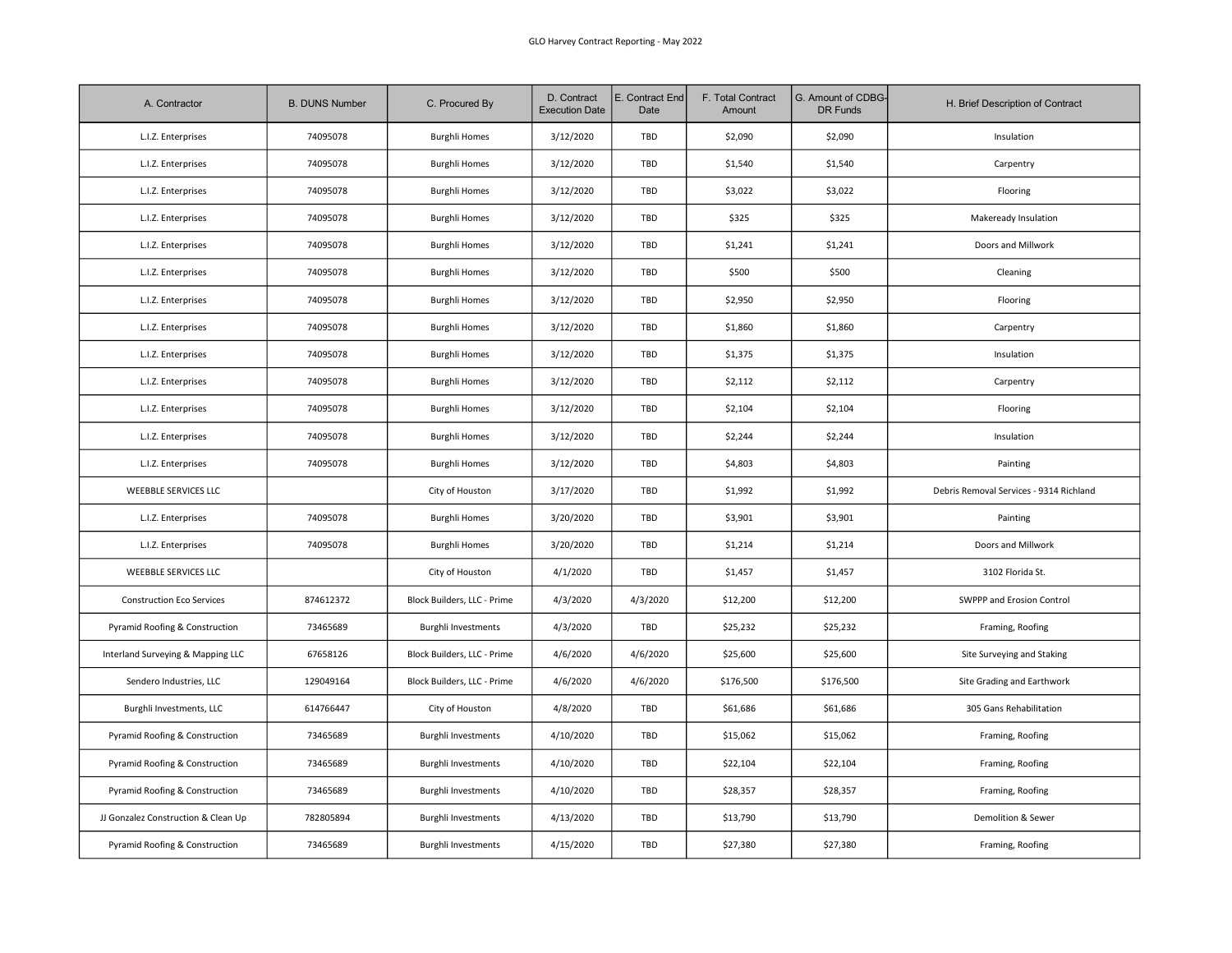| A. Contractor                            | <b>B. DUNS Number</b> | C. Procured By                       | D. Contract<br><b>Execution Date</b> | E. Contract End<br>Date | F. Total Contract<br>Amount | G. Amount of CDBG-<br><b>DR Funds</b> | H. Brief Description of Contract                     |
|------------------------------------------|-----------------------|--------------------------------------|--------------------------------------|-------------------------|-----------------------------|---------------------------------------|------------------------------------------------------|
| Warrior Electric, Inc.                   | 624414418             | <b>Burghli Investments</b>           | 4/15/2020                            | TBD                     | \$5,640                     | \$5,640                               | Electrical                                           |
| E. Chavez AC & Heating Services          | N/A                   | <b>Burghli Investments</b>           | 4/16/2020                            | TBD                     | \$7,550                     | \$7,550                               | <b>HVAC</b>                                          |
| Texan Drywall, Inc.                      | 125028444             | <b>Burghli Investments</b>           | 4/16/2020                            | TBD                     | \$3,903                     | \$3,903                               | Drywall, Turnkey                                     |
| JJ Gonzalez Construction & Clean Up      | 782805894             | <b>Burghli Investments</b>           | 4/17/2020                            | TBD                     | \$5,900                     | \$5,900                               | Demolition & Sewer                                   |
| <b>Blue Rock Concrete</b>                | N/A                   | <b>Burghli Investments</b>           | 4/20/2020                            | TBD                     | \$8,250                     | \$8,250                               | Foundation/Turnkey                                   |
| <b>AAK Electric</b>                      | 76364390              | <b>JWTC Housing and Construction</b> | 4/21/2020                            | 4/21/2020               | \$6,408                     | \$6,408                               | Electrical                                           |
| Barfield Home Inspections & Pest Control | 76431776              | <b>JWTC Housing and Construction</b> | 4/21/2020                            | 4/21/2020               | \$500                       | \$500                                 | Pest Control                                         |
| <b>Builder's Alliance</b>                | 93863336              | JWTC Housing and Construction        | 4/21/2020                            | 4/21/2020               | \$3,466                     | \$3,465                               | Cabinetry Installation                               |
| Dalco Services LLC                       | 112779220             | <b>JWTC Housing and Construction</b> | 4/21/2020                            | 4/21/2020               | \$3,393                     | \$33,993                              | Roofing                                              |
| <b>JLR Plumbing</b>                      | 81326073              | <b>JWTC Housing and Construction</b> | 4/21/2020                            | 4/21/2020               | \$10,435                    | \$10,435                              | Plumbing                                             |
| Juan Pablo Orozco                        | 80854323              | JWTC Housing and Construction        | 4/21/2020                            | 4/21/2020               | \$700                       | \$700                                 | Landscaping                                          |
| Pro HVAC Solutions                       | 33363111              | <b>JWTC Housing and Construction</b> | 4/21/2020                            | 4/21/2020               | \$7,000                     | \$7,000                               | <b>HVAC Installation</b>                             |
| Rustic Industries, LLC                   | 117206593             | JWTC Housing and Construction        | 4/21/2020                            | 4/21/2020               | \$4,578                     | \$4,578                               | Painting                                             |
| Sergio Marquez                           | 83045905              | <b>JWTC Housing and Construction</b> | 4/21/2020                            | 4/21/2020               | \$3,090                     | \$3,090                               | Painting/Flooring                                    |
| E. Chavez AC & Heating Services          | N/A                   | <b>Burghli Investments</b>           | 4/22/2020                            | TBD                     | \$7,550                     | \$7,550                               | <b>HVAC</b>                                          |
| Warrior Electric, Inc.                   | 624414418             | <b>Burghli Investments</b>           | 4/22/2020                            | TBD                     | \$7,810                     | \$7,810                               | Electrical                                           |
| <b>Best Friend Plumbing</b>              | N/A                   | <b>Burghli Investments</b>           | 4/24/2020                            | TBD                     | \$3,450                     | \$3,450                               | Plumbing                                             |
| <b>Best Friend Plumbing</b>              | N/A                   | <b>Burghli Investments</b>           | 4/24/2020                            | TBD                     | \$4,650                     | \$4,650                               | Plumbing                                             |
| DMR Solutions, Inc                       | 117306221             | <b>Burghli Investments</b>           | 4/24/2020                            | TBD                     | \$47,498                    | \$47,498                              | <b>Rehab Turnkey</b>                                 |
| L.I.Z. Enterprises                       | 74095078              | <b>Burghli Investments</b>           | 4/30/2020                            | TBD                     | \$16,469                    | \$16,469                              | Polyseal, Floor and Attic Insulation - 5406 Eastland |
| Texas Gateway Construction Services LLC  | N/A                   | <b>Burghli Investments</b>           | 4/30/2020                            | TBD                     | \$2,283                     | \$2,283                               | Final Grande, Sand/Dirt, Sod+G30                     |
| Rise Construction                        | 838734817             | Faith Construction                   | 5/1/2020                             | TBD                     | \$225,000                   | \$225,000                             | General Construction - labor and materials           |
| <b>Best Friend Plumbing</b>              | N/A                   | <b>Burghli Investments</b>           | 5/4/2020                             | TBD                     | \$4,820                     | \$4,820                               | Plumbing                                             |
| Sitek Omnii Services, LLC                | 471521231             | D.H. Griffin                         | 5/4/2020                             | TBD                     | \$35,765                    | \$35,765                              | Asbestos Abatement                                   |
| <b>Best Friend Plumbing</b>              | N/A                   | <b>Burghli Investments</b>           | 5/6/2020                             | TBD                     | \$4,650                     | \$4,650                               | Plumbing Labor                                       |
| <b>Coastal Testing</b>                   | 57184681              | <b>Burghli Investments</b>           | 5/6/2020                             | TBD                     | \$1,000                     | \$1,000                               | <b>Geotechnical Testing</b>                          |
| <b>Coastal Testing</b>                   | 57184681              | <b>Burghli Investments</b>           | 5/6/2020                             | TBD                     | \$1,200                     | \$1,200                               | <b>Geotechnical Testing</b>                          |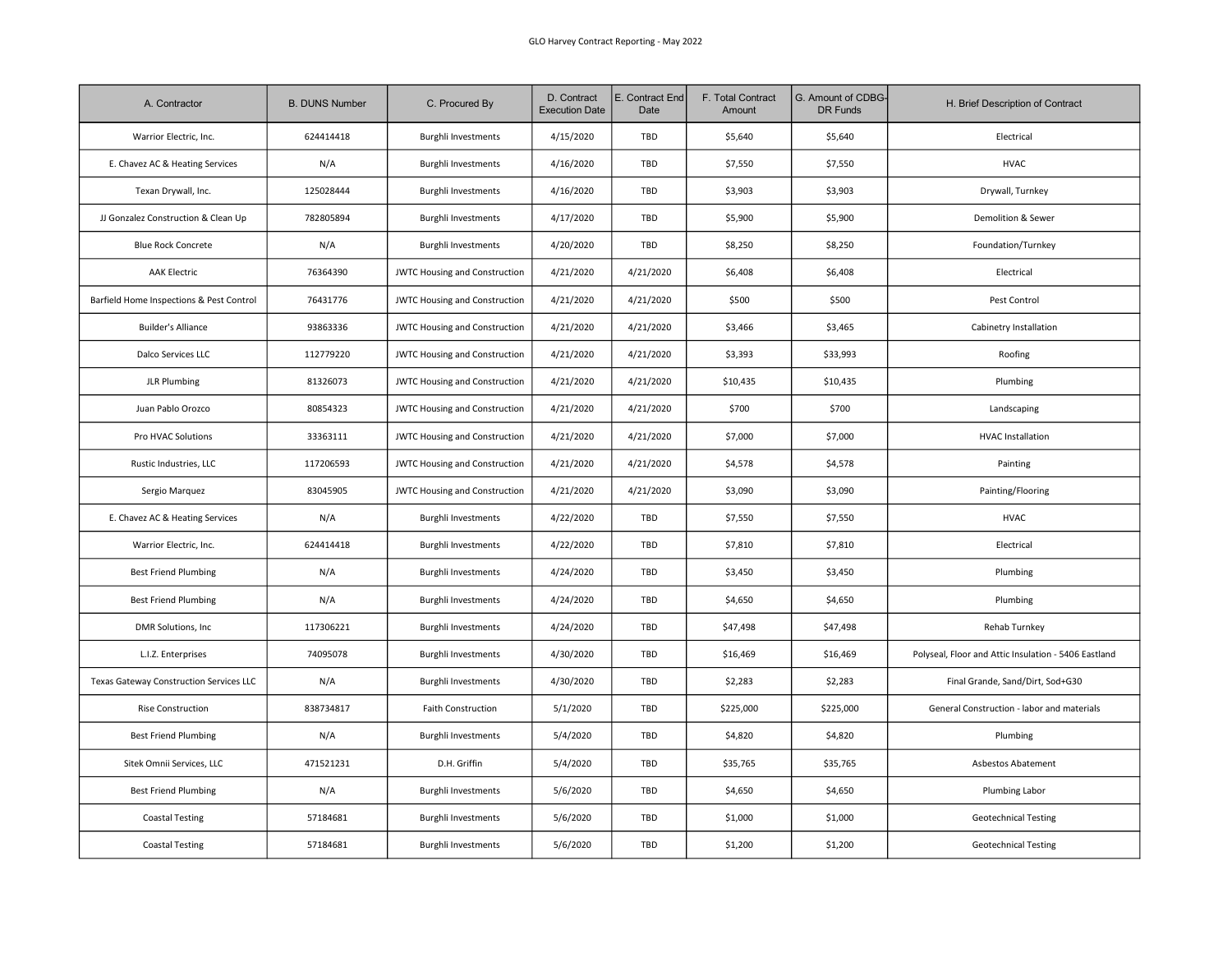| A. Contractor                            | <b>B. DUNS Number</b> | C. Procured By                | D. Contract<br><b>Execution Date</b> | E. Contract End<br>Date | F. Total Contract<br>Amount | G. Amount of CDBG-<br>DR Funds | H. Brief Description of Contract                                                                                   |
|------------------------------------------|-----------------------|-------------------------------|--------------------------------------|-------------------------|-----------------------------|--------------------------------|--------------------------------------------------------------------------------------------------------------------|
| E. Chavez AC & Heating Services          | N/A                   | <b>Burghli Investments</b>    | 5/6/2020                             | TBD                     | \$7,550                     | \$7,550                        | <b>HVAC</b>                                                                                                        |
| JJ Gonzalez Construction & Clean Up      | 782805894             | <b>Burghli Investments</b>    | 5/6/2020                             | TBD                     | \$5,923                     | \$5,923                        | Demolition                                                                                                         |
| Pyramid Roofing and Construction         | 73465689              | <b>Burghli Investments</b>    | 5/6/2020                             | TBD                     | \$30,257                    | \$30,257                       | Framing and Roofing                                                                                                |
| Sitek Omni Services, LLC                 | 471521231             | D.H. Griffin of Texas, Inc.   | 5/6/2020                             | <b>TBD</b>              | \$35,765                    | \$35,765                       | Asbestos Abatement                                                                                                 |
| Texan Drywall, Inc.                      | 125028444             | <b>Burghli Investments</b>    | 5/6/2020                             | TBD                     | \$4,351                     | \$4,351                        | Sheetrock                                                                                                          |
| Warrior Electric, Inc                    | 624414418             | <b>Burghli Investments</b>    | 5/6/2020                             | TBD                     | \$6,850                     | \$6,850                        | Electrical                                                                                                         |
| <b>Blue Rock Concrete</b>                | N/A                   | <b>Burghli Investments</b>    | 5/7/2020                             | TBD                     | \$8,490                     | \$8,490                        | <b>Foundation Turnkey</b>                                                                                          |
| L.I.Z. Enterprises                       | 74095078              | <b>Burghli Investments</b>    | 5/7/2020                             | TBD                     | \$21,162                    | \$21,162                       | Saint Louis: Insulation, cabinet, clean up, carpet installation,<br>Makeready, doors & MW Subcontractor, painting, |
| JJ Gonzalez Construction & Clean Up      | 782805894             | <b>Burghli Investments</b>    | 5/8/2020                             | TBD                     | \$13,830                    | \$13,830                       | Demolition, rough grading, foundation turnkey                                                                      |
| <b>AAK Electric</b>                      | 76364390              | J W Turner Construction       | 5/11/2020                            | TBD                     | \$6,408                     | \$6,408                        | Electrical                                                                                                         |
| Barfield Home Inspections & Pest Control | 76431776              | JWTC Housing and Construction | 5/11/2020                            | TBD                     | \$500                       | \$500                          | Pest Control                                                                                                       |
| <b>Builders Alliance LLC</b>             | 93863336              | J W Turner Construction       | 5/11/2020                            | TBD                     | \$3,234                     | \$3,234                        | Cabinetry Installation                                                                                             |
| <b>Builders Alliance LLC</b>             | 93863336              | J W Turner Construction       | 5/11/2020                            | TBD                     | \$3,472                     | \$3,472                        | Cabinetry Installation                                                                                             |
| Dalco Services LLC                       | 112779220             | J W Turner Construction       | 5/11/2020                            | TBD                     | \$3,393                     | \$3,393                        | Roofing                                                                                                            |
| Eliud Rodriguez K&K Clean-Up Services    | 188570894             | J W Turner Construction       | 5/11/2020                            | TBD                     | \$7,400                     | \$7,400                        | Demolition                                                                                                         |
| Enrique Garcia Rivera                    | 95409471              | J W Turner Construction       | 5/11/2020                            | TBD                     | \$8,576                     | \$8,576                        | Frame Labor                                                                                                        |
| Guadalupe Zuniga                         | 42332349              | J W Turner Construction       | 5/11/2020                            | TBD                     | \$500                       | \$500                          | <b>Final Cleaning Service</b>                                                                                      |
| <b>JLR Plumbing</b>                      | 81326073              | J W Turner Construction       | 5/11/2020                            | TBD                     | \$10,410                    | \$10,410                       | Plumbing                                                                                                           |
| <b>JLR Plumbing</b>                      | 81326073              | J W Turner Construction       | 5/11/2020                            | TBD                     | \$10,435                    | \$10,435                       | Plumbing                                                                                                           |
| Juan Pablo Orozco                        | 80854323              | J W Turner Construction       | 5/11/2020                            | TBD                     | \$700                       | \$700                          | Landscaping                                                                                                        |
| PRO HVAC Solutions                       | 33363111              | J W Turner Construction       | 5/11/2020                            | TBD                     | \$7,000                     | \$7,000                        | <b>HVAC Installation</b>                                                                                           |
| Roberto Torres Lucio                     | 89306056              | J W Turner Construction       | 5/11/2020                            | TBD                     | \$9,330                     | \$9,330                        | Frame Labor                                                                                                        |
| Rustic Industries LLC                    | 117206593             | J W Turner Construction       | 5/11/2020                            | TBD                     | \$6,153                     | \$6,153                        | Painting                                                                                                           |
| Sergio Marquez                           | 83045905              | J W Turner Construction       | 5/11/2020                            | TBD                     | \$3,893                     | \$3,893                        | Painting/Flooring                                                                                                  |
| T&C Concrete Construction                | 611399341             | J W Turner Construction       | 5/11/2020                            | TBD                     | \$6,751                     | \$6,751                        | Foundation                                                                                                         |
| L.I.Z. Enterprises                       | 74095078              | <b>Burghli Investments</b>    | 5/13/2020                            | TBD                     | \$18,133                    | \$18,133                       | Sweetbriar: Capet, Vinyl Sub Turnkey, Doors, Painting,<br>MakeReady, Cleanup, Countertop, Insulation, Driveway     |
| L.I.Z. Enterprises                       | 74095078              | <b>Burghli Investments</b>    | 5/14/2020                            | TBD                     | \$17,312                    | \$17,312                       | Finch: Vinyl Turnkey, insulation, clean up, driveway, make<br>ready, doors & MW, painting,                         |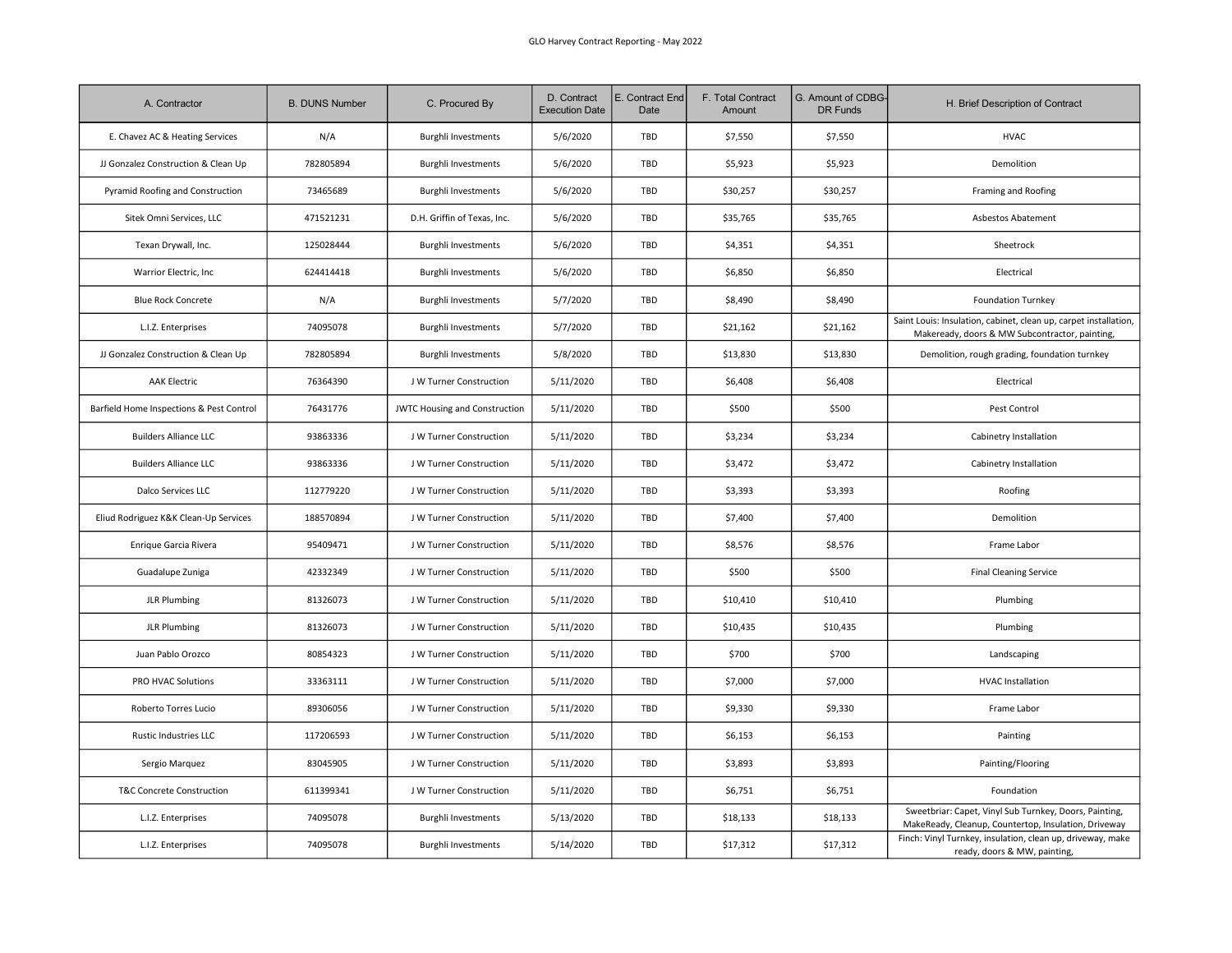| A. Contractor                           | <b>B. DUNS Number</b> | C. Procured By             | D. Contract<br><b>Execution Date</b> | E. Contract End<br>Date | F. Total Contract<br>Amount | G. Amount of CDBG-<br>DR Funds | H. Brief Description of Contract                                                                |
|-----------------------------------------|-----------------------|----------------------------|--------------------------------------|-------------------------|-----------------------------|--------------------------------|-------------------------------------------------------------------------------------------------|
| L.I.Z. Enterprises                      | 74095078              | <b>Burghli Investments</b> | 5/14/2020                            | TBD                     | \$19,773                    | \$19,773                       | Homewood: Driveway, Makeready, doors & MW, painting,<br>vinyl, insulation, clean up, countertop |
| Texan Drywall, Inc.                     | 125028444             | <b>Burghli Investments</b> | 5/14/2020                            | TBD                     | \$4,875                     | \$4,875                        | Sheetrock                                                                                       |
| Texan Drywall, Inc.                     | 125028444             | <b>Burghli Investments</b> | 5/14/2020                            | TBD                     | \$4,797                     | \$4,797                        | Sheetrock                                                                                       |
| <b>Builders Alliance LLC</b>            | 471696951             | <b>Burghli Investments</b> | 5/15/2020                            | TBD                     | \$4,287                     | \$4,287                        | <b>Cabinets and Vanities</b>                                                                    |
| Texas Gateway Construction Services LLC | N/A                   | <b>Burghli Investments</b> | 5/15/2020                            | TBD                     | \$2,332                     | \$2,332                        | Final Grade, Sod                                                                                |
| B2Know/Ask Reply, Inc.                  | 157439642             | SPD/HCD                    | 5/15/2020                            | 5/14/2021               | \$49,725                    | \$24,863                       | LCP traker annual servic fee                                                                    |
| <b>Emmanuel Enterprises LLC</b>         | N/A                   | <b>Burghli Investments</b> | 5/19/2020                            | TBD                     | \$11,950                    | \$11,950                       | Asbestos Abatement                                                                              |
| A & M Environmental, LLC                | 146312835             | <b>Burghli Investments</b> | 5/20/2020                            | TBD                     | \$11,125                    | \$11,125                       | Lead Paint Abatement                                                                            |
| <b>DCG Environmental</b>                | N/A                   | <b>Burghli Investments</b> | 5/20/2020                            | TBD                     | \$2,900                     | \$2,900                        | Lead clearance services                                                                         |
| <b>Best Friend Plumbing</b>             | N/A                   | <b>Burghli Investments</b> | 5/22/2020                            | TBD                     | \$4,820                     | \$4,820                        | Plumbing                                                                                        |
| <b>AECC INC</b>                         | 620345116             | City of Houston            | 5/22/2020                            | TBD                     | \$11,050                    | \$11,050                       | Gale Winds - Plan Review/Cost Estimate                                                          |
| <b>Builders Alliance LLC</b>            | 471696951             | <b>Burghli Investments</b> | 5/28/2020                            | TBD                     | \$4,011                     | \$4,011                        | Cabinets and vanities                                                                           |
| E. Chavez AC & Heating Services         | N/A                   | <b>Burghli Investments</b> | 5/28/2020                            | TBD                     | \$7,550                     | \$7,550                        | <b>HVAC</b>                                                                                     |
| Texas Gateway Construction Services LLC | N/A                   | <b>Burghli Investments</b> | 5/28/2020                            | TBD                     | \$2,393                     | \$2,393                        | Finish Grade, Landscaping                                                                       |
| Andrade                                 | 783871572             | RA Construction            | 6/1/2020                             | TBD                     | \$2,640,000                 | \$2,640,000                    | Concrete, Civil work                                                                            |
| L.I.Z. Enterprise                       | 74095078              | <b>Burghli Investments</b> | 6/1/2020                             | TBD                     | \$2,660                     | \$2,660                        | Carpet, Vinyl Plank Installation                                                                |
| L.I.Z. Enterprise                       | 74095078              | <b>Burghli Investments</b> | 6/1/2020                             | TBD                     | \$2,558                     | \$2,558                        | Polyseal & Walls                                                                                |
| L.I.Z. Enterprise                       | 74095078              | <b>Burghli Investments</b> | 6/1/2020                             | TBD                     | \$425                       | \$425                          | Make-Ready                                                                                      |
| L.I.Z. Enterprise                       | 74095078              | <b>Burghli Investments</b> | 6/1/2020                             | TBD                     | \$1,599                     | \$1,599                        | Doors and Millwork                                                                              |
| L.I.Z. Enterprise                       | 74095078              | <b>Burghli Investments</b> | 6/1/2020                             | TBD                     | \$630                       | \$630                          | Cleaning                                                                                        |
| L.I.Z. Enterprise                       | 74095078              | <b>Burghli Investments</b> | 6/1/2020                             | TBD                     | \$5,435                     | \$5,435                        | Paint Exterior, Interior and Final                                                              |
| L.I.Z. Enterprise                       | 74095078              | <b>Burghli Investments</b> | 6/1/2020                             | TBD                     | \$1,502                     | \$1,502                        | Counter Tops                                                                                    |
| Pyramid Roofing & Construction          | 73465689              | <b>Burghli Investments</b> | 6/1/2020                             | TBD                     | \$3,809                     | \$3,809                        | Rood Shingle Installation                                                                       |
| Pyramid Roofing & Construction          | 73465689              | <b>Burghli Investments</b> | 6/1/2020                             | TBD                     | \$19,757                    | \$19,757                       | Framing, walls, Joist, Windstrom, Cornice, etc.                                                 |
| Texas Gateway Construction Services LLC | N/A                   | <b>Burghli Investments</b> | 6/1/2020                             | TBD                     | \$3,049                     | \$3,049                        | Drainage, Landscaping                                                                           |
| <b>Emmanuel Enterprises</b>             | N/A                   | <b>Burghli Investments</b> | 6/2/2020                             | TBD                     | \$7,200                     | \$7,200                        | Asbestos Abatement                                                                              |
| Warrior Electric - 203 Woolworth        | 624414418             | Burghli Investments        | 6/2/2020                             | TBD                     | \$6,850                     | \$6,850                        | <b>Electrical Rough and Trim</b>                                                                |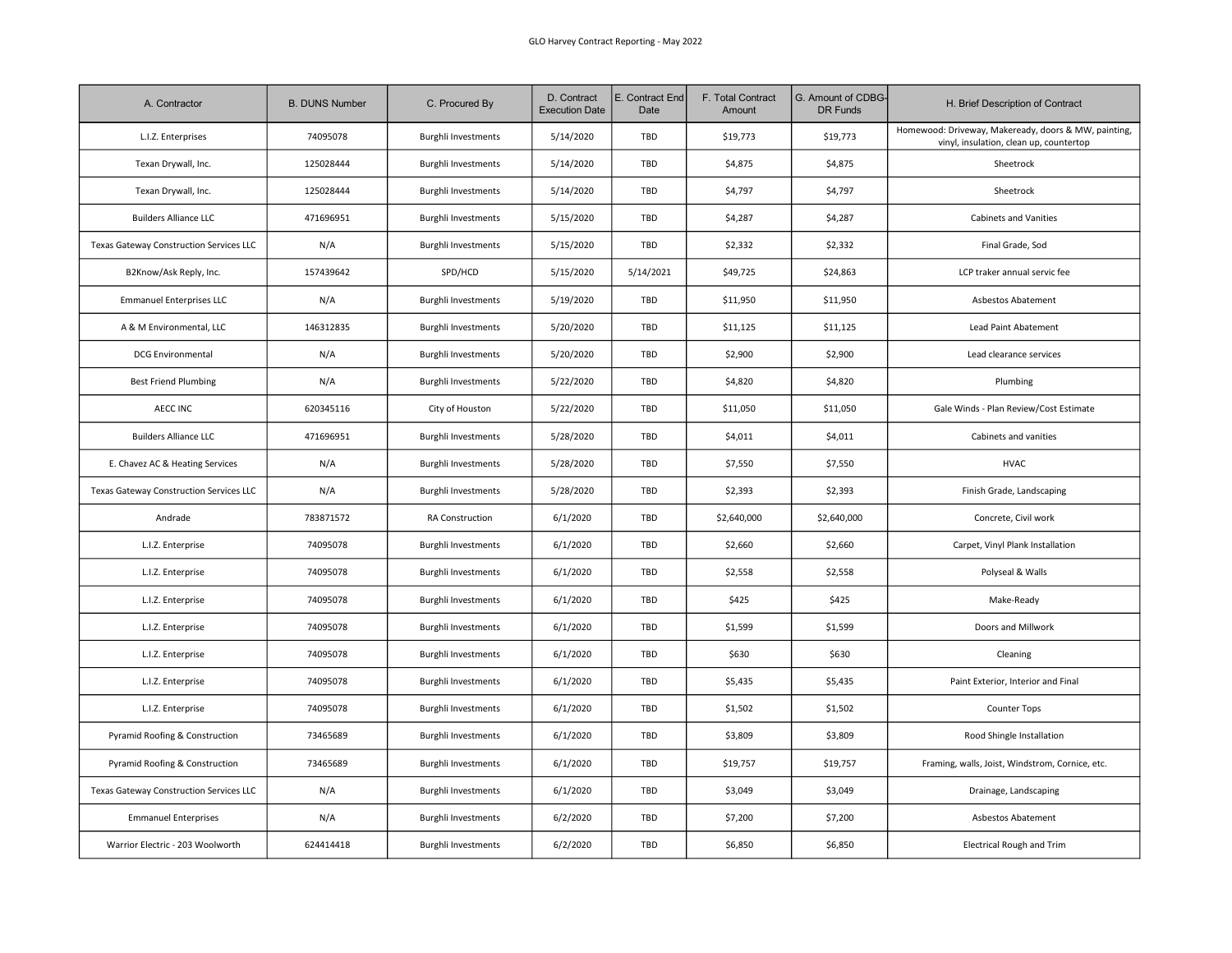| A. Contractor                            | <b>B. DUNS Number</b> | C. Procured By                       | D. Contract<br><b>Execution Date</b> | E. Contract End<br>Date | F. Total Contract<br>Amount | G. Amount of CDBG-<br>DR Funds | H. Brief Description of Contract                |
|------------------------------------------|-----------------------|--------------------------------------|--------------------------------------|-------------------------|-----------------------------|--------------------------------|-------------------------------------------------|
| C&S Remodeling                           | 796193493             | <b>JWTC Housing and Construction</b> | 6/3/2020                             | TBD                     | \$1,500                     | \$1,500                        | General Labor                                   |
| JLR Plumbing CO Inc                      | 81326073              | <b>JWTC Housing and Construction</b> | 6/3/2020                             | TBD                     | \$2,075                     | \$2,075                        | Plumbing                                        |
| <b>Precision Demolition</b>              | 608622598             | <b>JWTC Housing and Construction</b> | 6/3/2020                             | TBD                     | \$12,290                    | \$12,290                       | Demo Abatement                                  |
| South Coast Sprinklers, LLC              | N/A                   | <b>Blazer Building Texas, LLC</b>    | 6/3/2020                             | TBD                     | \$52,000                    | \$52,000                       | Sprinkler system install                        |
| Texan Drywall, Inc.                      | 125028444             | <b>Burghli Investments</b>           | 6/3/2020                             | TBD                     | \$5,317                     | \$5,317                        | Drywall Turn Key                                |
| JJ Gonzalez                              | 782805894             | <b>Burghli Investments</b>           | 6/4/2020                             | TBD                     | \$6,875                     | \$6,875                        | Pier Foundation Turn Key                        |
| JJ Gonzalez                              | 782805894             | <b>Burghli Investments</b>           | 6/4/2020                             | TBD                     | \$4,998                     | \$4,998                        | Utility Disconnect, Demo existing home          |
| Pyramid Roofing & Construction           | 73465689              | <b>Burghli Investments</b>           | 6/4/2020                             | TBD                     | \$4,138                     | \$4,138                        | Roof Shingle Installation, Rain Diverters       |
| Pyramid Roofing & Construction           | 73465689              | <b>Burghli Investments</b>           | 6/4/2020                             | TBD                     | \$18,006                    | \$18,006                       | Framing, walls, Joist, Windstrom, Cornice, etc. |
| Pyramid Roofing & Construction           | 73465689              | <b>Burghli Investments</b>           | 6/4/2020                             | TBD                     | \$4,255                     | \$4,255                        | Roof Shingle Installation, Rain Diverters       |
| Pyramid Roofing & Construction           | 73465689              | <b>Burghli Investments</b>           | 6/4/2020                             | TBD                     | \$23,779                    | \$23,779                       | Framing, walls, Joist, Windstrom, Cornice, etc. |
| Pyramid Roofing & Construction           | 73465689              | <b>Burghli Investments</b>           | 6/5/2020                             | TBD                     | \$3,622                     | \$3,622                        | Roof Shingle Installation                       |
| Pyramid Roofing & Construction           | 73465689              | <b>Burghli Investments</b>           | 6/5/2020                             | TBD                     | \$22,750                    | \$22,750                       | Floor Framing, Decking, Cornice, Doors, etc     |
| Warrior Electric, Inc.                   | 624414418             | <b>Burghli Investments</b>           | 6/7/2020                             | TBD                     | \$6,848                     | \$6,848                        | Electrical                                      |
| <b>DCG Environmental</b>                 | N/A                   | <b>Burghli Investments</b>           | 6/8/2020                             | TBD                     | \$950                       | \$950                          | Lead Clearance Service                          |
| <b>Emmanuel Enterprises</b>              | N/A                   | <b>Burghli Investments</b>           | 6/8/2020                             | TBD                     | \$11,800                    | \$11,800                       | Asbestos Abatement                              |
| <b>Emmanuel Enterprises LLC</b>          | N/A                   | <b>Burghli Investments</b>           | 6/8/2020                             | TBD                     | \$12,800                    | \$12,800                       | Lead Paint Abatement                            |
| JJ Gonzalez                              | 782805894             | <b>Burghli Investments</b>           | 6/8/2020                             | TBD                     | \$7,095                     | \$7,095                        | Demolition                                      |
| JJ Gonzalez                              | 782805894             | <b>Burghli Investments</b>           | 6/8/2020                             | TBD                     | \$6,229                     | \$6,229                        | Demolition                                      |
| <b>AAK Electric LLC</b>                  | 76364390              | JWTC Housing and Construction        | 6/12/2020                            | TBD                     | \$6,389                     | \$6,389                        | Electrical                                      |
| Barfield Home Inspections & Pest Control | 76431776              | <b>JWTC Housing and Construction</b> | 6/12/2020                            | TBD                     | \$500                       | \$500                          | Pest Control                                    |
| <b>Builders Alliance LLC</b>             | 93863336              | JWTC Housing and Construction        | 6/12/2020                            | TBD                     | \$3,260                     | \$3,260                        | Cabinetry                                       |
| Dalco Services LLC                       | 112779220             | <b>JWTC Housing and Construction</b> | 6/12/2020                            | TBD                     | \$3,551                     | \$3,551                        | Roofing                                         |
| Guadalupe Zuniga                         | 42332349              | <b>JWTC Housing and Construction</b> | 6/12/2020                            | TBD                     | \$500                       | \$500                          | <b>Final Cleaning</b>                           |
| <b>J&amp;M Demolition LLC</b>            | 28598058              | <b>JWTC Housing and Construction</b> | 6/12/2020                            | TBD                     | \$6,800                     | \$6,800                        | Plumbing                                        |
| JLR Plumbing CO Inc                      | 81326073              | JWTC Housing and Construction        | 6/12/2020                            | TBD                     | \$9,650                     | \$9,650                        | Plumbing                                        |
| Juan Pablo Orozco                        | 80854323              | <b>JWTC Housing and Construction</b> | 6/12/2020                            | TBD                     | \$700                       | \$700                          | Landscape                                       |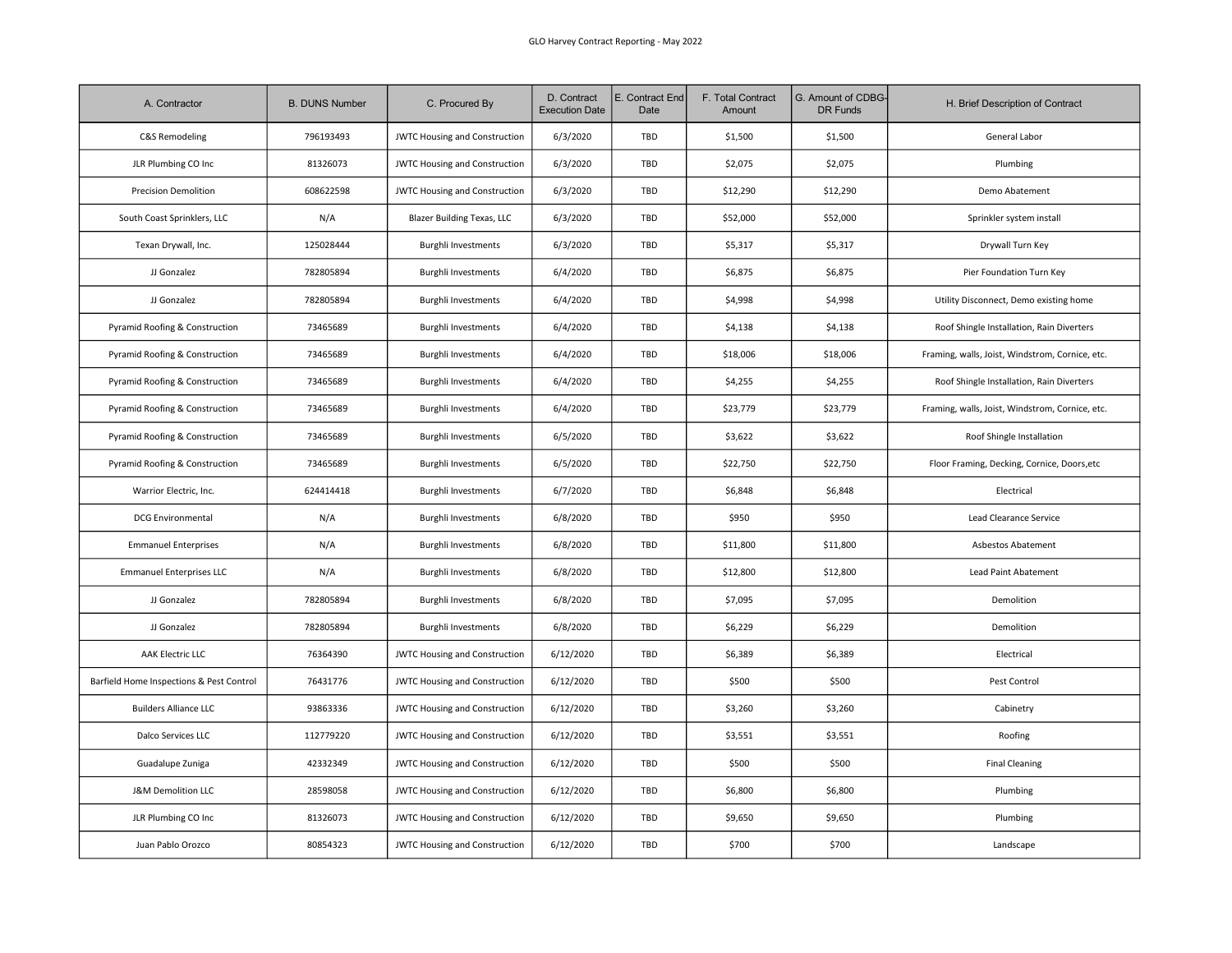| A. Contractor                            | <b>B. DUNS Number</b> | C. Procured By                       | D. Contract<br><b>Execution Date</b> | E. Contract End<br>Date | F. Total Contract<br>Amount | G. Amount of CDBG-<br>DR Funds | H. Brief Description of Contract |
|------------------------------------------|-----------------------|--------------------------------------|--------------------------------------|-------------------------|-----------------------------|--------------------------------|----------------------------------|
| <b>Precision Demolition</b>              | 608622598             | <b>JWTC Housing and Construction</b> | 6/12/2020                            | TBD                     | \$17,225                    | \$17,225                       | Demo Abatement                   |
| Pro HVAC                                 | 33363111              | <b>JWTC Housing and Construction</b> | 6/12/2020                            | TBD                     | \$7,000                     | \$7,000                        | <b>HVAC</b>                      |
| Rigoberto Torres Lucio                   | 89306056              | <b>JWTC Housing and Construction</b> | 6/12/2020                            | TBD                     | \$5,598                     | \$5,598                        | Frame Labor                      |
| <b>Rustic Industries LLC</b>             | 117206593             | JWTC Housing and Construction        | 6/12/2020                            | TBD                     | \$4,569                     | \$4,569                        | Painting                         |
| Sergio Marquez                           | 83045905              | <b>JWTC Housing and Construction</b> | 6/12/2020                            | TBD                     | \$3,963                     | \$3,963                        | <b>Painting Flooring</b>         |
| T&C Concrete Construction                | 611399341             | JWTC Housing and Construction        | 6/12/2020                            | TBD                     | \$5,453                     | \$5,453                        | Foundation                       |
| <b>AAK Electric LLC</b>                  | 76364390              | <b>JWTC Housing and Construction</b> | 6/14/2020                            | TBD                     | \$6,408                     | \$6,408                        | Electrical                       |
| Barfield Home Inspections & Pest Control | 76431776              | <b>JWTC Housing and Construction</b> | 6/14/2020                            | TBD                     | \$500                       | \$500                          | Pest Control                     |
| <b>Builders Alliance LLC</b>             | 93863336              | <b>JWTC Housing and Construction</b> | 6/14/2020                            | TBD                     | \$3,582                     | \$3,582                        | Cabinetry                        |
| Cowboy's Construction                    | 21543489              | <b>JWTC Housing and Construction</b> | 6/14/2020                            | TBD                     | \$3,773                     | \$3,773                        | Concrete                         |
| <b>Dalco Services LLC</b>                | 112779220             | JWTC Housing and Construction        | 6/14/2020                            | TBD                     | \$3,393                     | \$3,393                        | Roofing                          |
| Diamond Slab                             | 65163330              | <b>JWTC Housing and Construction</b> | 6/14/2020                            | TBD                     | \$5,930                     | \$5,930                        | Concrete Demo                    |
| Guadalupe Zuniga                         | 42332349              | <b>JWTC Housing and Construction</b> | 6/14/2020                            | TBD                     | \$500                       | \$500                          | <b>Final Cleaning</b>            |
| JLR Plumbing CO Inc                      | 81326073              | JWTC Housing and Construction        | 6/14/2020                            | TBD                     | \$10,425                    | \$10,425                       | Plumbing                         |
| Juan Pablo Orozco                        | 80854323              | <b>JWTC Housing and Construction</b> | 6/14/2020                            | TBD                     | \$700                       | \$700                          | Landscape                        |
| Laura Redor / H&L Construction           | N/A                   | JWTC Housing and Construction        | 6/14/2020                            | TBD                     | \$5,282                     | \$5,282                        | Framing/Roofing                  |
| Pro HVAC                                 | 33363111              | JWTC Housing and Construction        | 6/14/2020                            | TBD                     | \$7,000                     | \$7,000                        | <b>HVAC</b>                      |
| Rustic Industries LLC                    | 117206593             | JWTC Housing and Construction        | 6/14/2020                            | TBD                     | \$4,578                     | \$4,578                        | Painting                         |
| Sergio Marquez                           | 83045905              | <b>JWTC Housing and Construction</b> | 6/14/2020                            | TBD                     | \$3,090                     | \$3,090                        | Painting Flooring                |
| <b>AAK Electric LLC</b>                  | 76364390              | JWTC Housing and Construction        | 6/15/2020                            | TBD                     | \$6,408                     | \$6,408                        | Electrical                       |
| Barfield Home Inspections & Pest Control | 76431776              | <b>JWTC Housing and Construction</b> | 6/15/2020                            | TBD                     | \$500                       | \$500                          | Pest Control                     |
| <b>Best Friend Plumbing</b>              | N/A                   | <b>Burghli Investments</b>           | 6/15/2020                            | TBD                     | \$4,820                     | \$4,820                        | Plumbing                         |
| <b>Blue Rock Concrete</b>                | N/A                   | <b>Burghli Investments</b>           | 6/15/2020                            | TBD                     | \$7,425                     | \$7,425                        | Pier Foundation Turn Key         |
| <b>Builders Alliance LLC</b>             | 93863336              | JWTC Housing and Construction        | 6/15/2020                            | TBD                     | \$3,389                     | \$3,389                        | Cabinetry                        |
| Dalco Services LLC                       | 112779220             | <b>JWTC Housing and Construction</b> | 6/15/2020                            | TBD                     | \$3,393                     | \$3,393                        | Roofing                          |
| Guadalupe Zuniga                         | 42332349              | JWTC Housing and Construction        | 6/15/2020                            | TBD                     | \$500                       | \$500                          | <b>Final Cleaning</b>            |
| <b>J&amp;M Demolition LLC</b>            | 28598058              | <b>JWTC Housing and Construction</b> | 6/15/2020                            | TBD                     | \$6,000                     | \$6,000                        | Plumbing                         |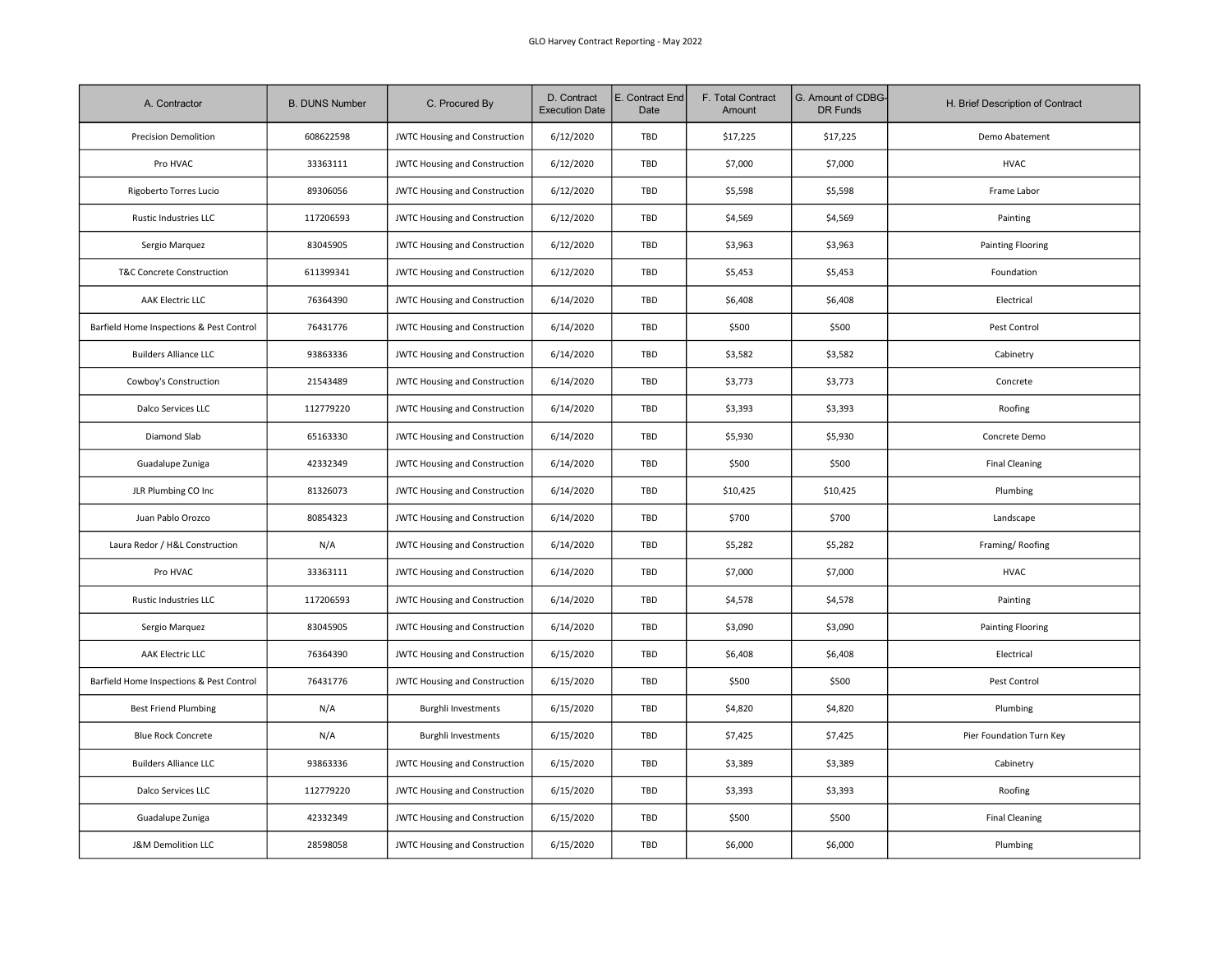| A. Contractor                            | <b>B. DUNS Number</b> | C. Procured By                       | D. Contract<br><b>Execution Date</b> | E. Contract End<br>Date | F. Total Contract<br>Amount | G. Amount of CDBG-<br><b>DR Funds</b> | H. Brief Description of Contract           |
|------------------------------------------|-----------------------|--------------------------------------|--------------------------------------|-------------------------|-----------------------------|---------------------------------------|--------------------------------------------|
| JLR Plumbing CO Inc                      | 81326073              | <b>JWTC Housing and Construction</b> | 6/15/2020                            | TBD                     | \$9,350                     | \$9,350                               | Plumbing                                   |
| Juan Pablo Orozco                        | 80854323              | JWTC Housing and Construction        | 6/15/2020                            | TBD                     | \$700                       | \$700                                 | Landscape                                  |
| Laura Redor / H&L Construction           | N/A                   | JWTC Housing and Construction        | 6/15/2020                            | TBD                     | \$5,282                     | \$5,282                               | Framing/Roofing                            |
| Office Design Concepts                   | N/A                   | JWTC Housing and Construction        | 6/15/2020                            | TBD                     | \$2,656                     | \$2,656                               | <b>General Flooring</b>                    |
| Pro HVAC                                 | 33363111              | <b>JWTC Housing and Construction</b> | 6/15/2020                            | TBD                     | \$7,000                     | \$7,000                               | <b>HVAC</b>                                |
| Pyramid Roofing & Construction           | 73465689              | <b>Burghli Investments</b>           | 6/15/2020                            | TBD                     | \$18,921                    | \$18,921                              | Floor Framing, Walls, Joist, Rafters, etc. |
| Pyramid Roofing & Construction           | 73465689              | <b>Burghli Investments</b>           | 6/15/2020                            | TBD                     | \$3,764                     | \$3,764                               | Roof Shingle Installation                  |
| Rustic Industries LLC                    | 117206593             | <b>JWTC Housing and Construction</b> | 6/15/2020                            | TBD                     | \$4,578                     | \$4,578                               | Painting                                   |
| <b>V&amp;Y Construction</b>              | N/A                   | <b>JWTC Housing and Construction</b> | 6/15/2020                            | TBD                     | \$3,090                     | \$3,090                               | Painting                                   |
| E. Chavez AC                             | N/A                   | <b>Burghli Investments</b>           | 6/16/2020                            | TBD                     | \$7,550                     | \$7,550                               | <b>HVAC</b>                                |
| <b>Best Friend Plumbing</b>              | N/A                   | <b>Burghli Investments</b>           | 6/17/2020                            | TBD                     | \$4,820                     | \$4,820                               | Plumbing                                   |
| <b>Blue Rock Concrete</b>                | N/A                   | <b>Burghli Investments</b>           | 6/17/2020                            | TBD                     | \$4,881                     | \$4,881                               | Driveway Turnkey                           |
| <b>Blue Rock Concrete</b>                | N/A                   | <b>Burghli Investments</b>           | 6/17/2020                            | TBD                     | \$7,320                     | \$7,320                               | Foundation                                 |
| JJ Gonzalez                              | 782805894             | <b>Burghli Investments</b>           | 6/17/2020                            | TBD                     | \$9,455                     | \$9,455                               | Pier Foundation Turn Key                   |
| Warrior Electric - 7310 England          | 624414418             | <b>Burghli Investments</b>           | 6/17/2020                            | TBD                     | \$6,679                     | \$6,679                               | Electrical                                 |
| AAK Electric LLC                         | 76364390              | JWTC Housing and Construction        | 6/18/2020                            | TBD                     | \$6,408                     | \$6,408                               | Electrical                                 |
| Barfield Home Inspections & Pest Control | 76431776              | <b>JWTC Housing and Construction</b> | 6/18/2020                            | TBD                     | \$500                       | \$500                                 | Pest Control                               |
| <b>Best Friend Plumbing</b>              | N/A                   | <b>Burghli Investments</b>           | 6/18/2020                            | TBD                     | \$3,600                     | \$3,600                               | Rough and Trim Plumbing                    |
| <b>Builders Alliance LLC</b>             | 93863336              | <b>JWTC Housing and Construction</b> | 6/18/2020                            | TBD                     | \$3,382                     | \$3,382                               | Cabinetry                                  |
| Dalco Services LLC                       | 112779220             | <b>JWTC Housing and Construction</b> | 6/18/2020                            | TBD                     | \$3,393                     | \$3,393                               | Roofing                                    |
| Guadalupe Zuniga                         | 42332349              | <b>JWTC Housing and Construction</b> | 6/18/2020                            | TBD                     | \$500                       | \$500                                 | <b>Final Cleaning</b>                      |
| J&M Demolition LLC                       | 28598058              | <b>JWTC Housing and Construction</b> | 6/18/2020                            | TBD                     | \$6,000                     | \$6,000                               | Plumbing                                   |
| JLR Plumbing CO Inc                      | 81326073              | <b>JWTC Housing and Construction</b> | 6/18/2020                            | TBD                     | \$9,350                     | \$9,350                               | Plumbing                                   |
| Juan Pablo Orozco                        | 80854323              | <b>JWTC Housing and Construction</b> | 6/18/2020                            | TBD                     | \$700                       | \$700                                 | Landscape                                  |
| Laura Redor / H&L Construction           | N/A                   | <b>JWTC Housing and Construction</b> | 6/18/2020                            | TBD                     | \$5,282                     | \$5,282                               | Framing/Roofing                            |
| Pro HVAC                                 | 33363111              | <b>JWTC Housing and Construction</b> | 6/18/2020                            | TBD                     | \$7,000                     | \$7,000                               | <b>HVAC</b>                                |
| <b>Rustic Industries LLC</b>             | 117206593             | JWTC Housing and Construction        | 6/18/2020                            | TBD                     | \$4,578                     | \$4,578                               | Painting                                   |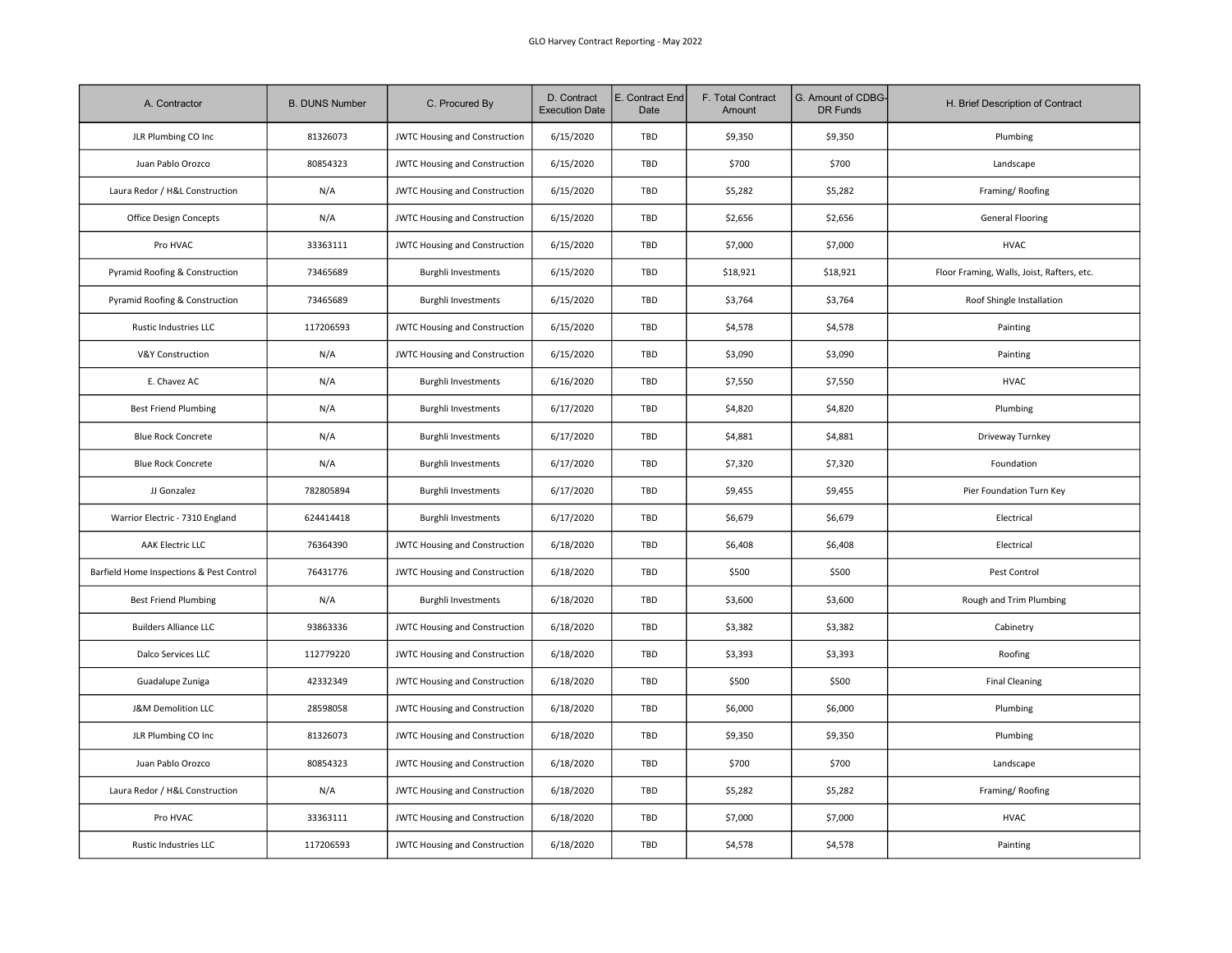| A. Contractor                           | <b>B. DUNS Number</b> | C. Procured By                       | D. Contract<br><b>Execution Date</b> | E. Contract End<br>Date | F. Total Contract<br>Amount | G. Amount of CDBG-<br>DR Funds | H. Brief Description of Contract                                                                     |
|-----------------------------------------|-----------------------|--------------------------------------|--------------------------------------|-------------------------|-----------------------------|--------------------------------|------------------------------------------------------------------------------------------------------|
| V&Y Construction                        | N/A                   | <b>JWTC Housing and Construction</b> | 6/18/2020                            | TBD                     | \$3,090                     | \$3,090                        | Painting                                                                                             |
| JJ Gonzalez                             | 782805894             | <b>Burghli Investments</b>           | 6/19/2020                            | TBD                     | \$4,969                     | \$4,969                        | Demolition                                                                                           |
| JJ Gonzalez                             | 782805894             | <b>Burghli Investments</b>           | 6/19/2020                            | TBD                     | \$10,200                    | \$10,200                       | Foundation/Pilings                                                                                   |
| E. Chavez AC & Heating Services         | N/A                   | <b>Burghli Investments</b>           | 6/23/2020                            | TBD                     | \$7,550                     | \$7,550                        | <b>HVAC</b>                                                                                          |
| Warrior Electric - 1711 Deams           | 624414418             | <b>Burghli Investments</b>           | 6/23/2020                            | TBD                     | \$5,640                     | \$5,640                        | Electrical                                                                                           |
| <b>Best Friend Plumbing</b>             | N/A                   | <b>Burghli Investments</b>           | 6/30/2020                            | TBD                     | \$4,820                     | \$4,820                        | Plumbing                                                                                             |
| Texas Gateway Construction Services LLC | N/A                   | <b>Burghli Investments</b>           | 7/1/2020                             | TBD                     | \$2,376                     | \$2,376                        | Landscaping                                                                                          |
| Warrior Electric - 2110 Brewster        | 624414418             | <b>Burghli Investments</b>           | 7/3/2020                             | TBD                     | \$6,933                     | \$6,933                        | Electrical                                                                                           |
| <b>Builders Alliance LLC</b>            | 93863336              | <b>Burghli Investments</b>           | 7/6/2020                             | TBD                     | \$4,997                     | \$4,997                        | Cabinet installation                                                                                 |
| <b>Builders Alliance LLC</b>            | 93863336              | <b>Burghli Investments</b>           | 7/6/2020                             | TBD                     | \$4,034                     | \$4,034                        | <b>Cabinets and Vanities</b>                                                                         |
| Keller North America                    | 592059235             | <b>Block Builders LLC</b>            | 7/6/2020                             | TBD                     | \$127,010                   | \$127,010                      | <b>Aggregate Piers</b>                                                                               |
| Texas Gateway Construction Services LLC | N/A                   | <b>Burghli Investments</b>           | 7/6/2020                             | TBD                     | \$1,530                     | \$1,530                        | Landscaping                                                                                          |
| L.I.Z. Enterprise                       | 74095078              | <b>Burghli Investments</b>           | 7/10/2020                            | TBD                     | \$11,797                    | \$11,797                       | Painting, doors & mill work, labor, vinyl turkey, countertop,<br>insulation                          |
| L.I.Z. Enterprise                       | 74095078              | <b>Burghli Investments</b>           | 7/13/2020                            | TBD                     | \$16,807                    | \$16,807                       | insulation, clean up, vinyl turnkey, driveway turnkey, labor,<br>painting turnkey, doors & mill work |
| Texas Gateway Construction Services LLC | N/A                   | <b>Burghli Investments</b>           | 7/13/2020                            | TBD                     | \$4,105                     | \$4,105                        | Driveway Turnkey                                                                                     |
| Bugtime Termite & Pest Control, LP      | N/A                   | RA Construction                      | 7/14/2020                            | TBD                     | \$2,720                     | \$2,720                        | <b>Termite Pretreatment</b>                                                                          |
| C S Remodeling                          | 629501370             | James W Turner                       | 7/15/2020                            | TBD                     | \$8,800                     | \$8,800                        | General Labor                                                                                        |
| <b>Dalco Services</b>                   | 820949676             | James W Turner                       | 7/15/2020                            | TBD                     | \$6,580                     | \$6,580                        | Roofing                                                                                              |
| Pyramid Roofing & Construction          | 73465689              | <b>Burghli Investments</b>           | 7/15/2020                            | TBD                     | \$17,407                    | \$17,407                       | Framing and Roofing                                                                                  |
| C & C Glass and Marble                  | N/A                   | <b>Burghli Investments</b>           | 7/16/2020                            | TBD                     | \$468                       | \$468                          | Vanity Tops                                                                                          |
| C & C Glass and Marble                  | N/A                   | <b>Burghli Investments</b>           | 7/16/2020                            | TBD                     | \$420                       | \$420                          | Vanity Tops                                                                                          |
| W. Baker Steel, LLC                     | 99507015              | RA Construction                      | 7/16/2020                            | TBD                     | \$351,404                   | \$351,404                      | Furnish and Install All Steel                                                                        |
| MIDTOWN CENTRAL SQUARE LLC              | 74019181              | City of Houston                      | 7/16/2020                            | TBD                     | \$552,668                   | \$552,668                      | August Lease thru July 2021-4th floor                                                                |
| PROFESSIONAL JANITORIAL SERVICE OF      | 603049800             | City of Houston                      | 7/17/2020                            | TBD                     | \$10,948                    | \$10,948                       | Day Porter Services - 4th floor                                                                      |
| CA Construction, LLC                    | N/A                   | RA Construction                      | 7/21/2020                            | TBD                     | \$378,460                   | \$378,460                      | Rough-In Electrical and Power Distribution                                                           |
| CA Construction, LLC                    | N/A                   | RA Construction                      | 7/21/2020                            | TBD                     | \$886,099                   | \$886,099                      | <b>Electrical Materials and Trim</b>                                                                 |
| <b>Emmanuel Enterprises</b>             | N/A                   | <b>Burghli Investments</b>           | 7/21/2020                            | TBD                     | \$9,777                     | \$9,777                        | <b>Lead Paint Abatement</b>                                                                          |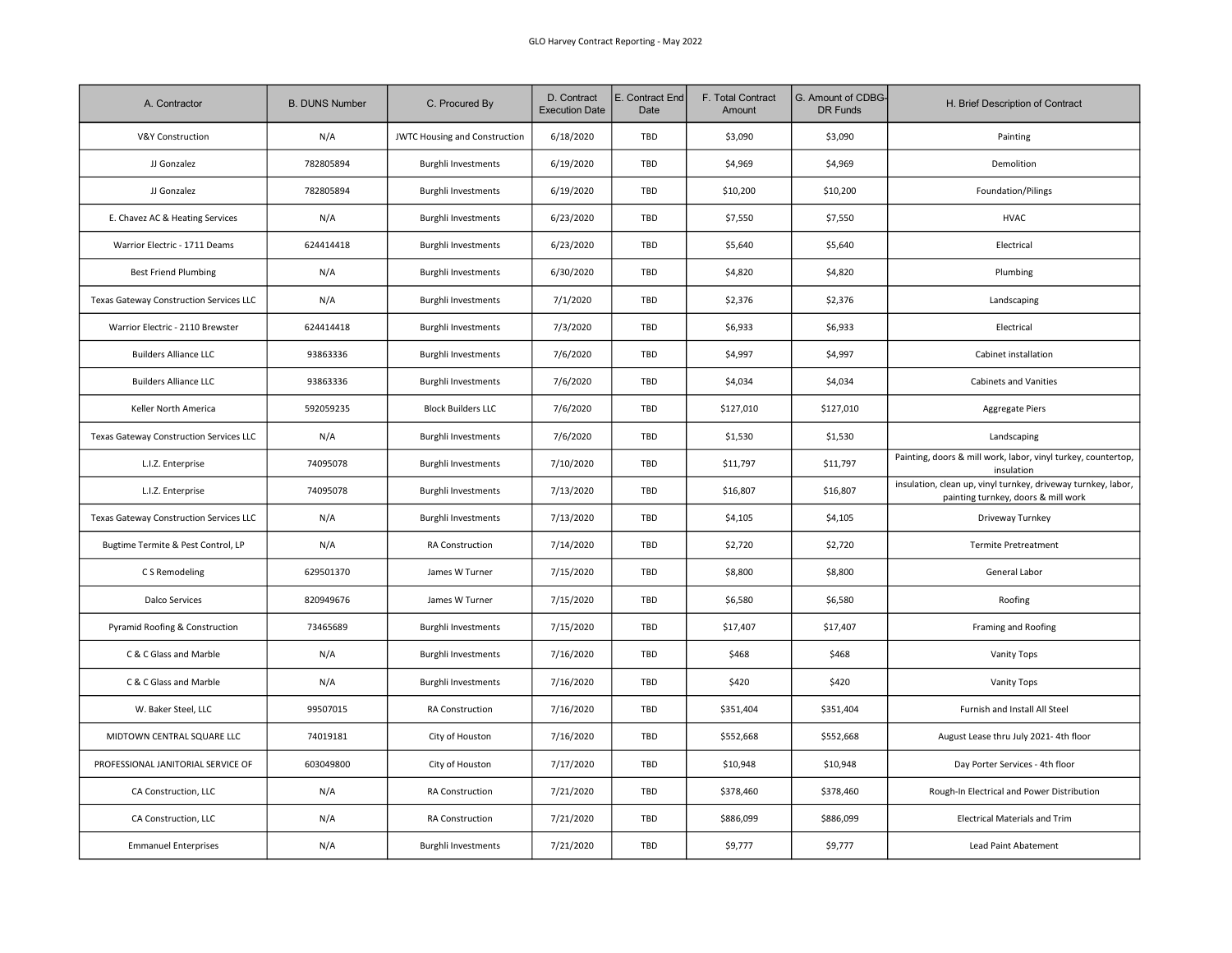| A. Contractor                           | <b>B. DUNS Number</b> | C. Procured By             | D. Contract<br><b>Execution Date</b> | E. Contract End<br>Date | F. Total Contract<br>Amount | G. Amount of CDBG-<br>DR Funds | H. Brief Description of Contract                                              |
|-----------------------------------------|-----------------------|----------------------------|--------------------------------------|-------------------------|-----------------------------|--------------------------------|-------------------------------------------------------------------------------|
| <b>Precision Demolition</b>             | 331170220             | James W Turner             | 7/21/2020                            | <b>TBD</b>              | \$15,785                    | \$15,785                       | Demo / Abatement                                                              |
| Thyssenkrupp Elevator Corp.             | 26607242              | RA Construction            | 7/21/2020                            | TBD                     | \$233,264                   | \$233,264                      | Elevator Installation                                                         |
| <b>DCG Environmental</b>                | 41801831              | <b>Burghli Investments</b> | 7/27/2020                            | TBD                     | \$950                       | \$950                          | Lead Clearance Services                                                       |
| XACTWARE SOLUTIONS INC                  | 179208772             | City of Houston            | 7/31/2020                            | <b>TBD</b>              | \$49,770                    | \$48,007                       | Xactimate Subscription                                                        |
| Texas Gateway Construction Services LLC | N/A                   | <b>Burghli Investments</b> | 8/3/2020                             | TBD                     | \$37,317                    | \$37,318                       | Sheetrock, roofing, framing, driveway, site work-875 Marcolir                 |
| <b>DCG Environmental</b>                | N/A                   | <b>Burghli Investments</b> | 8/3/2020                             | TBD                     | \$950                       | \$950                          | Asbestos-6042 Belcrest                                                        |
| JJ Gonzalez Construction & Clean Up     | 782805894             | <b>Burghli Investments</b> | 8/3/2020                             | TBD                     | \$7,680                     | \$7,680                        | P&B Foundation-7614 Belbay                                                    |
| E. Chavez AC & Heating Services         | N/A                   | <b>Burghli Investments</b> | 8/3/2020                             | TBD                     | \$7,550                     | \$7,550                        | HVAC-9418 Alcala                                                              |
| Texas Gateway Construction Services LLC | N/A                   | <b>Burghli Investments</b> | 8/3/2020                             | TBD                     | \$38,535                    | \$38,535                       | driveway, site work, landscaping, framing, foundation-9418<br>Alcala          |
| JJ Gonzalez Construction & Clean Up     | 782805894             | <b>Burghli Investments</b> | 8/5/2020                             | TBD                     | \$5,180                     | \$5,180                        | Demolition-2626 Homer                                                         |
| JJ Gonzalez Construction & Clean Up     | 782805894             | <b>Burghli Investments</b> | 8/5/2020                             | TBD                     | \$6,659                     | \$6,659                        | Demolition-6913 Orville                                                       |
| Texas Gateway Construction Services LLC | N/A                   | <b>Burghli Investments</b> | 8/7/2020                             | TBD                     | \$35,857                    | \$35,857                       | Sheetrock, roofing, framing, driveway, site work-2101 Crestor                 |
| Texas Gateway Construction Services LLC | N/A                   | <b>Burghli Investments</b> | 8/7/2020                             | TBD                     | \$47,145                    | \$47,145                       | Sheetrock, roofing, framing, driveway, site work-2626 Homer                   |
| Texas Gateway Construction Services LLC | N/A                   | <b>Burghli Investments</b> | 8/7/2020                             | TBD                     | \$24,985                    | \$24,985                       | Site work, framing, sheetrock-4746 Arvilla                                    |
| <b>DCG Environmental</b>                | N/A                   | <b>Burghli Investments</b> | 8/7/2020                             | TBD                     | \$950                       | \$950                          | Asbestos-5506 Dayport                                                         |
| JJ Gonzalez Construction & Clean Up     | 782805894             | <b>Burghli Investments</b> | 8/7/2020                             | TBD                     | \$6,923                     | \$6,923                        | Demolition-5506 Dayport                                                       |
| Texas Gateway Construction Services LLC | N/A                   | <b>Burghli Investments</b> | 8/7/2020                             | TBD                     | \$44,785                    | \$44,785                       | sheetrock, foundation, driveway, roofing, site work, framing-<br>5506 Dayport |
| Texas Gateway Construction Services LLC | N/A                   | <b>Burghli Investments</b> | 8/7/2020                             | TBD                     | \$43,043                    | \$43,043                       | Driveway, site work, landscaping, framing, foundation-6913<br>Orville         |
| CQ Insulation                           | 104130458             | RA Construction, Inc.      | 8/7/2020                             | TBD                     | \$272,000                   | \$272,000                      | Insulation and Waterproofing                                                  |
| <b>DCG Environmental</b>                | 041801831             | <b>Burghli Investments</b> | 8/9/2020                             | TBD                     | \$950                       | \$950                          | Asbestos-5826 Southington                                                     |
| Warrior Electric. Inc.                  | 624414418             | <b>Burghli Investments</b> | 8/10/2020                            | TBD                     | \$8,048                     | \$8,048                        | Electric-875 Marcolin                                                         |
| <b>Emanuel Enterprises LLC</b>          | N/A                   | <b>Burghli Investments</b> | 8/10/2020                            | TBD                     | \$14,990                    | \$14,990                       | Abatement-5826 Southington                                                    |
| Texas Gateway Construction Services LLC | N/A                   | <b>Burghli Investments</b> | 8/11/2020                            | TBD                     | \$50,786                    | \$50,786                       | Driveway, site -work, landscaping, framing, foundation-6042<br>Belcrest       |
| Texas Gateway Construction Services LLC | N/A                   | <b>Burghli Investments</b> | 8/11/2020                            | TBD                     | \$36,071                    | \$36,071                       | Driveway, site work, landscaping, framing, foundation-7614<br>Belbay          |
| JJ Gonzalez Construction & Clean Up     | 782805894             | <b>Burghli Investments</b> | 8/12/2020                            | TBD                     | \$10,790                    | \$10,790                       | Demolition-2101 Creston                                                       |
| JJ Gonzalez Construction & Clean Up     | 782805894             | <b>Burghli Investments</b> | 8/12/2020                            | TBD                     | \$6,947                     | \$6,947                        | Demolition-5119 Enyart                                                        |
| <b>DCG Environmental</b>                | N/A                   | <b>Burghli Investments</b> | 8/17/2020                            | TBD                     | \$950                       | \$950                          | Asbestos-5119 Enyart                                                          |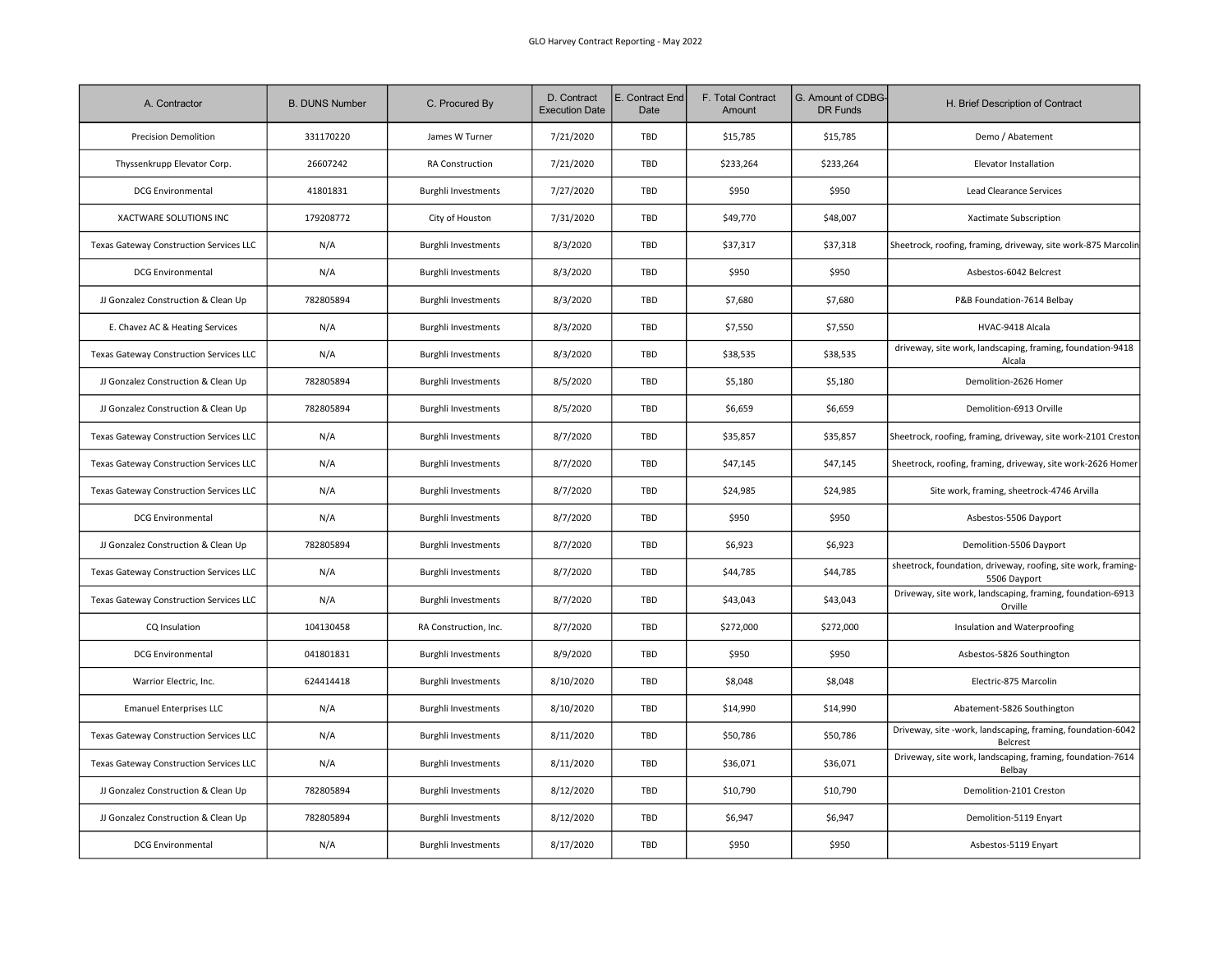| A. Contractor                                                | <b>B. DUNS Number</b> | C. Procured By                   | D. Contract<br><b>Execution Date</b> | E. Contract End<br>Date | F. Total Contract<br>Amount | G. Amount of CDBG-<br>DR Funds | H. Brief Description of Contract                      |
|--------------------------------------------------------------|-----------------------|----------------------------------|--------------------------------------|-------------------------|-----------------------------|--------------------------------|-------------------------------------------------------|
| <b>Blue Rock Concrete</b>                                    | N/A                   | <b>Burghli Investments</b>       | 8/18/2020                            | TBD                     | \$13,144                    | \$13,144                       | Slab Turnkey-4746 Arvilla                             |
| <b>Emanuel Enterprises LLC</b>                               | N/A                   | <b>Burghli Investments</b>       | 8/18/2020                            | TBD                     | \$10,145                    | \$10,145                       | Abatement-5119 Enyart                                 |
| <b>Emanuel Enterprises LLC</b>                               | N/A                   | <b>Burghli Investments</b>       | 8/18/2020                            | TBD                     | \$14,500                    | \$14,500                       | Abatement-5506 Dayport                                |
| <b>Blue Rock Concrete</b>                                    | N/A                   | <b>Burghli Investments</b>       | 8/18/2020                            | TBD                     | \$5,775                     | \$5,775                        | P & B Foundation-Southington                          |
| <b>DCG Environmental</b>                                     | N/A                   | <b>Burghli Investments</b>       | 8/18/2020                            | TBD                     | \$950                       | \$950                          | Asbestos-5126 Cavanaugh                               |
| <b>DMR Solutions Inc</b>                                     | 117306221             | Burghli Investments              | 8/18/2020                            | TBD                     | \$34,117                    | \$34,117                       | Rehab/Renovation-12135 Stone West                     |
| <b>Best Friend Plumbing</b>                                  | N/A                   | <b>Burghli Investments</b>       | 8/19/2020                            | TBD                     | \$4,820                     | \$4,820                        | Plumbing-2101 Creston                                 |
| <b>Best Friend Plumbing</b>                                  | N/A                   | <b>Burghli Investments</b>       | 8/19/2020                            | TBD                     | \$4,820                     | \$4,820                        | Plumbing-2626 Homer                                   |
| <b>Best Friend Plumbing</b>                                  | N/A                   | <b>Burghli Investments</b>       | 8/19/2020                            | TBD                     | \$4,820                     | \$4,820                        | Plumbing-5506 Dayport                                 |
| <b>DCG Environmental</b>                                     | 041801831             | <b>Burghli Investments</b>       | 8/19/2020                            | TBD                     | \$950                       | \$950                          | Asbestos-6913 Orville                                 |
| <b>LIZ Enterprises</b>                                       | 074095078             | <b>Burghli Investments</b>       | 8/19/2020                            | TBD                     | \$21,405                    | \$21,405                       | Insulation, Cabinets, Clean up, Painting-9418 Alcala  |
| <b>Best Friend Plumbing</b>                                  | N/A                   | <b>Burghli Investments</b>       | 8/19/2020                            | TBD                     | \$4,820                     | \$4,820                        | Plumbing-9418 Alcala                                  |
| <b>Best Friend Plumbing</b>                                  | N/A                   | <b>Burghli Investments</b>       | 8/19/2020                            | TBD                     | \$4,820                     | \$4,820                        | Plumbing-875 Marcolin                                 |
| <b>Best Friend Plumbing</b>                                  | N/A                   | <b>Burghli Investments</b>       | 8/20/2020                            | TBD                     | \$4,250                     | \$4,250                        | Plumbing-7614 Belbay                                  |
| <b>LIZ Enterprises</b>                                       | 074095078             | <b>Burghli Investments</b>       | 8/25/2020                            | TBD                     | \$20,725                    | \$20,725                       | Insulation, Cabinets, Clean up, Painting-875 Marcolin |
| ARC Light Electric, Inc.                                     | N/A                   | HCD                              | 8/27/2020                            | 8/31/2020               | \$510                       | \$510                          | <b>Electrial Services</b>                             |
| Houston Modular Installation                                 | N/A                   | HCD                              | 8/28/2020                            | 8/31/2020               | \$13,300                    | \$13,300                       | <b>Furniture Removal</b>                              |
| <b>WRIKE INC</b>                                             |                       | City of Houston                  | 9/2/2020                             | TBD                     | \$2,700                     | \$2,700                        | LICENSE, SOFTWARE, APPLICATION                        |
| Southwest Underlayment Concepts, Inc.                        | 59102802              | <b>Blazer Building Texas, LP</b> | 9/3/2020                             | TBD                     | \$363,500                   | \$363,500                      | lightweight concrete work                             |
| DCG Environmental - 8310 Flintridge                          | N/A                   | <b>Burghli Investments</b>       | 9/3/2020                             | TBD                     | \$950                       | \$950                          | Asbestos Clearance                                    |
| Emanuel Enterprises LLC - 8310 Flintridge                    | N/A                   | <b>Burghli Investments</b>       | 9/3/2020                             | TBD                     | \$12,500                    | \$12,500                       | Abatement                                             |
| Intensity Electrical LLC - Southington                       | N/A                   | <b>Burghli Investments</b>       | 9/4/2020                             | TBD                     | \$5,541                     | \$5,541                        | Electrical                                            |
| JJ Gonzalez Construction & Clean up - 6126<br>Cavanaugh      | 782805894             | <b>Burghli Investments</b>       | 9/4/2020                             | TBD                     | \$6,584                     | \$6,584                        | Demolition                                            |
| JJ Gonzalez Construction & Clean up - 6126<br>Cavanaugh      | 782805894             | <b>Burghli Investments</b>       | 9/4/2020                             | TBD                     | \$9,920                     | \$9,920                        | Foundation                                            |
| Intensity Electrical LLC - 6913 Orville                      | N/A                   | <b>Burghli Investments</b>       | 9/4/2020                             | TBD                     | \$6,679                     | \$6,679                        | Electrical                                            |
| Texas Gateway Construction Services LLC -<br>8310 Flintridge | N/A                   | <b>Burghli Investments</b>       | 9/4/2020                             | TBD                     | \$7,812                     | \$7,812                        | Foundation                                            |
| Remodel HTX LLC - 7614 Belbay                                | 049711214             | <b>Burghli Investments</b>       | 9/4/2020                             | TBD                     | \$3,000                     | \$3,000                        | Turnkey                                               |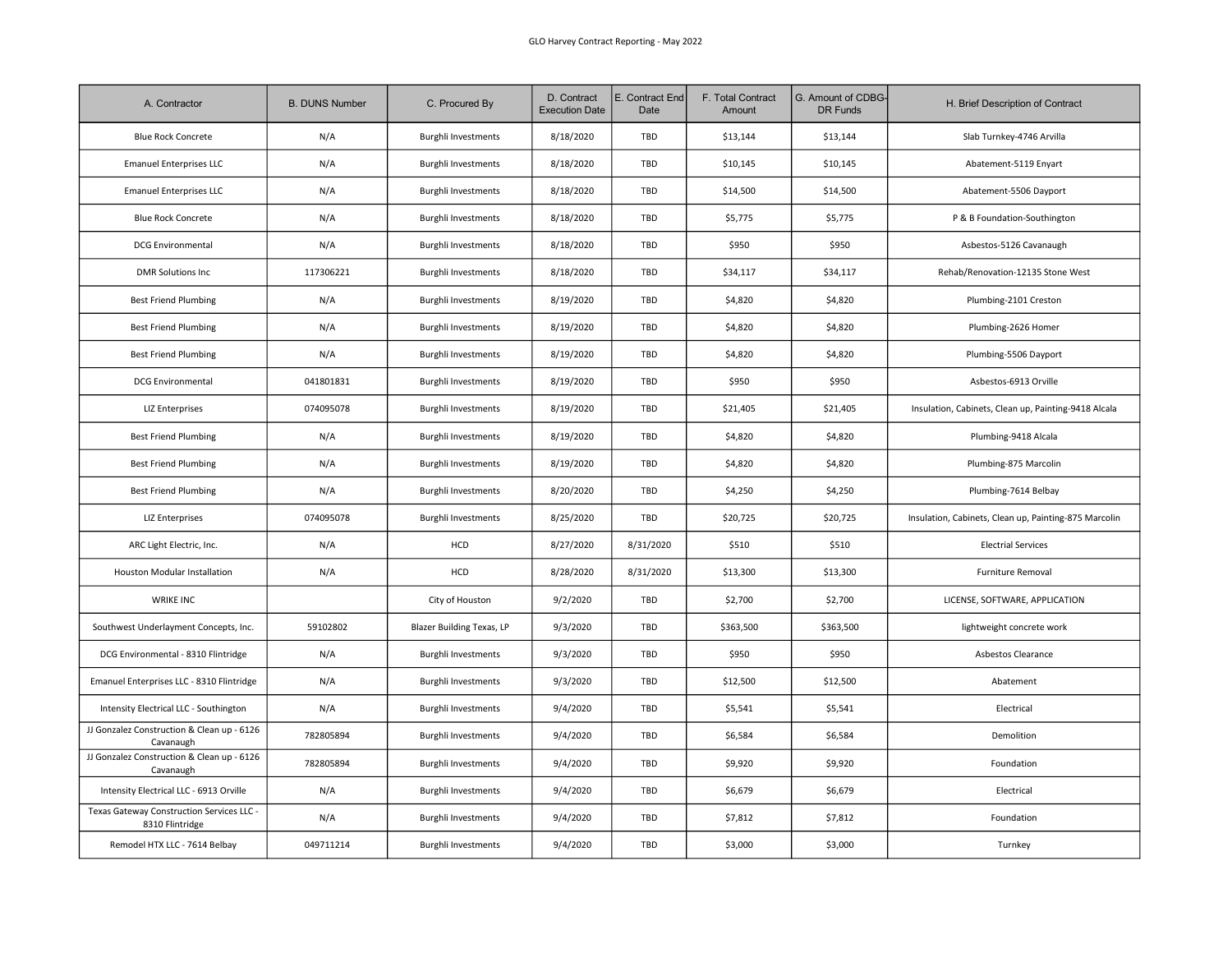| A. Contractor                                                   | <b>B. DUNS Number</b> | C. Procured By                       | D. Contract<br><b>Execution Date</b> | E. Contract End<br>Date | F. Total Contract<br>Amount | G. Amount of CDBG-<br>DR Funds | H. Brief Description of Contract       |
|-----------------------------------------------------------------|-----------------------|--------------------------------------|--------------------------------------|-------------------------|-----------------------------|--------------------------------|----------------------------------------|
| Warrior Electric, Inc. - 9418 Alcala                            | 624414418             | <b>Burghli Investments</b>           | 9/4/2020                             | TBD                     | \$8,503                     | \$8,503                        | Electrical                             |
| JJ Gonzalez Construction & Clean up - 8310<br>Flintridge        | 782805894             | <b>Burghli Investments</b>           | 9/8/2020                             | TBD                     | \$5,630                     | \$5,630                        | Demolition                             |
| Astro Apparel and Uniform LLC                                   | N/A                   | HCD                                  | 9/11/2020                            | 9/30/2020               | \$1,082                     | \$1,082                        | Polo shirts                            |
| Simplifile, LC                                                  | 187640821             | HCD                                  | 9/15/2020                            | TBD                     | \$25,000                    | \$25,000                       | e-Recording services                   |
| Coastal Testing - 605 Centerwood                                | 057184681             | <b>Burghli Investments</b>           | 9/15/2020                            | TBD                     | \$1,000                     | \$1,000                        | <b>Geotechnical Testing</b>            |
| Coastal Testing - 875 Marcolin                                  | 057184681             | <b>Burghli Investments</b>           | 9/15/2020                            | TBD                     | \$1,000                     | \$1,000                        | <b>Geotechnical Testing</b>            |
| Coastal Testing - 6042 Belcrest                                 | 057184681             | <b>Burghli Investments</b>           | 9/15/2020                            | TBD                     | \$1,000                     | \$1,000                        | <b>Geotechnical Testing</b>            |
| Coastal Testing - 1711 Deams                                    | 057184681             | <b>Burghli Investments</b>           | 9/15/2020                            | TBD                     | \$1,000                     | \$1,000                        | <b>Geotechnical Testing</b>            |
| Coastal Testing - 6126 Cavanaugh                                | 057184681             | <b>Burghli Investments</b>           | 9/15/2020                            | TBD                     | \$1,000                     | \$1,000                        | <b>Geotechnical Testing</b>            |
| Coastal Testing - 8303 Dockal                                   | 057184681             | <b>Burghli Investments</b>           | 9/15/2020                            | TBD                     | \$1,000                     | \$1,000                        | <b>Geotechnical Testing</b>            |
| Coastal Testing - 8538 Richcroft                                | 057184681             | <b>Burghli Investments</b>           | 9/15/2020                            | TBD                     | \$1,000                     | \$1,000                        | <b>Geotechnical Testing</b>            |
| Coastal Testing - 7614 Belbay                                   | 057184681             | <b>Burghli Investments</b>           | 9/15/2020                            | TBD                     | \$1,000                     | \$1,000                        | <b>Geotechnical Testing</b>            |
| Intensity Electrical - 7614 Belbay                              | N/A                   | <b>Burghli Investments</b>           | 9/18/2020                            | TBD                     | \$6,848                     | \$6,848                        | Electrical                             |
| Remodel HTX LLC - 875 Marcolin                                  | 049711214             | <b>Burghli Investments</b>           | 9/21/2020                            | TBD                     | \$3,000                     | \$3,000                        | Turnkey                                |
| UFP New Waverly, LLC                                            | 967431243             | RA Construction, Inc.                | 9/23/2020                            | TBD                     | \$417,109                   | \$417,109                      | Doors and Millwork                     |
| <b>HillDay PR</b>                                               | 938764805             | Royal American                       | 9/24/2020                            | TBD                     | \$85,000                    | \$85,000                       | Project & Compliance management        |
| Fernando Zamora                                                 | N/A                   | <b>Blazer Building Texas</b>         | 10/9/2020                            | 10/9/2020               | \$57,949                    | \$57,949                       | Foundation/Paving                      |
| Fernando Zamora                                                 | N/A                   | <b>Blazer Building Texas</b>         | 10/9/2020                            | 10/10/2020              | \$93,058                    | \$93,058                       | Foundation/Paving                      |
| International Drywall Systems, Inc.                             | 137581930             | RA Construction, Inc.                | 10/12/2020                           | TBD                     | \$992,800                   | \$992,800                      | Drywall and Metal Framing Installation |
| Barfield Home Inspections & Pest Control<br>4234 Hartsville Rd. | 76431776              | JWTC Housing and Construction        | 10/12/2020                           | 10/12/2020              | \$500                       | \$500                          | Pest Control                           |
| <b>Builders Alliance</b><br>4234 Hartsville Rd.                 | 93863336              | <b>JWTC Housing and Construction</b> | 10/12/2020                           | 10/12/2020              | \$3,582                     | \$3,582                        | Cabinetry Installation                 |
| Guadalupe Zuniga<br>4234 Hartsville Rd.                         | 42332349              | JWTC Housing and Construction        | 10/12/2020                           | 10/12/2020              | \$500                       | \$500                          | <b>Final Cleaning Service</b>          |
| Houston Permit Expediter<br>4234 Hartsville Rd.                 | 104815842             | JWTC Housing and Construction        | 10/12/2020                           | 10/12/2020              | \$300                       | \$300                          | Permit Expediting                      |
| JLR Plumbing Co.<br>4234 Hartsville Rd.                         | 81326073              | <b>JWTC Housing and Construction</b> | 10/12/2020                           | 10/12/2020              | \$10,400                    | \$10,400                       | Plumbing                               |
| Juan Pablo Orozco<br>4234 Hartsville Rd.                        | 80854323              | JWTC Housing and Construction        | 10/12/2020                           | 10/12/2020              | \$700                       | \$700                          | Landscape/Leveling/Cultvert Install    |
| <b>Precision Demolition</b><br>4234 Hartsville Rd.              | 608622598             | JWTC Housing and Construction        | 10/12/2020                           | 10/12/2020              | \$10,635                    | \$10,635                       | Demolition/Abatement                   |
| Pro HVAC Solutions<br>4234 Hartsville Rd.                       | 33363111              | <b>JWTC Housing and Construction</b> | 10/12/2020                           | 10/12/2020              | \$7,000                     | \$7,000                        | <b>HVAC</b> Installation               |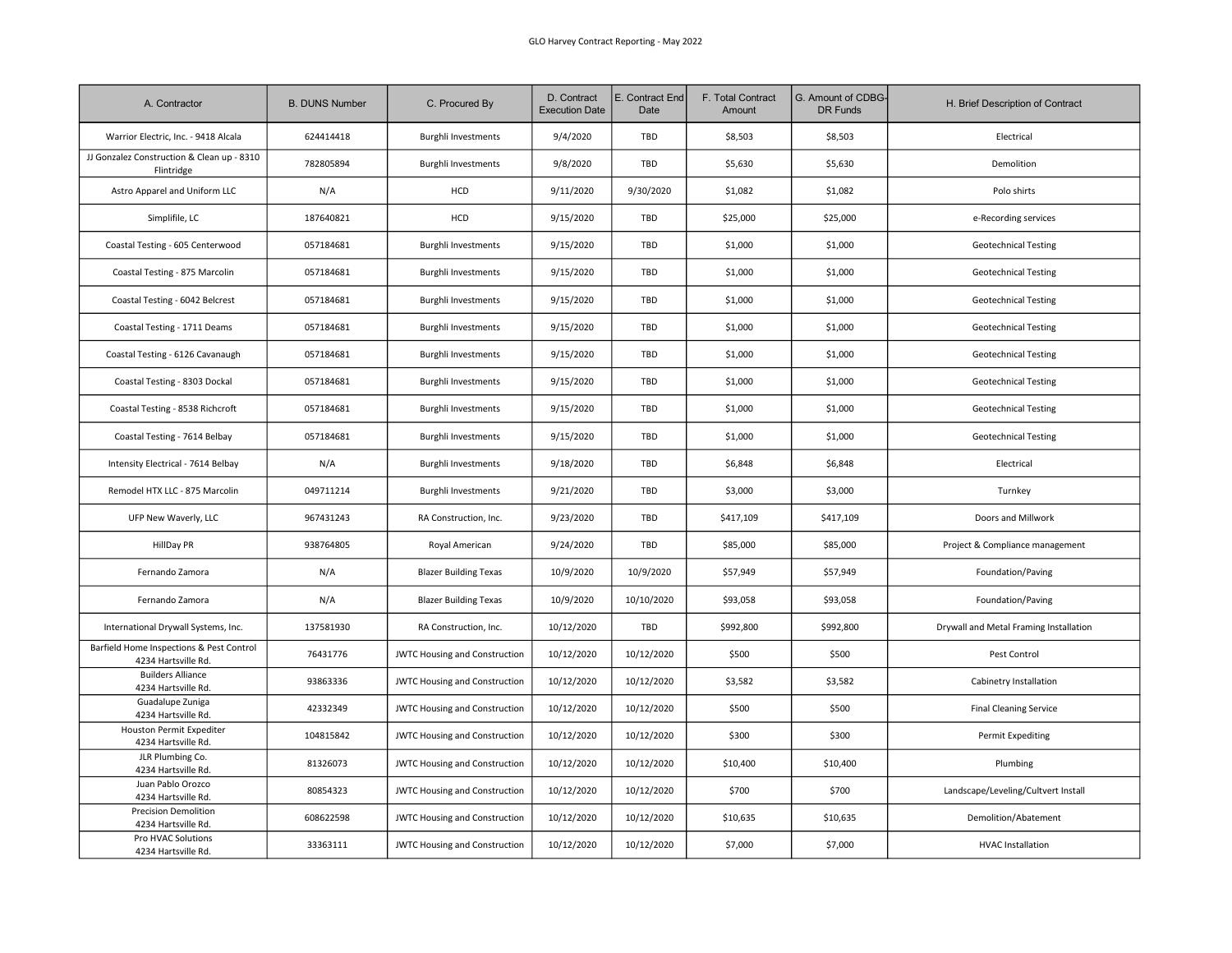| A. Contractor                                                             | <b>B. DUNS Number</b> | C. Procured By                                         | D. Contract<br><b>Execution Date</b> | E. Contract End<br>Date | F. Total Contract<br>Amount | G. Amount of CDBG-<br>DR Funds | H. Brief Description of Contract                                                    |
|---------------------------------------------------------------------------|-----------------------|--------------------------------------------------------|--------------------------------------|-------------------------|-----------------------------|--------------------------------|-------------------------------------------------------------------------------------|
| Pyramid Roofing & Construction<br>4234 Hartsville Rd.                     | 073465689             | <b>JWTC Housing and Construction</b>                   | 10/12/2020                           | 10/12/2020              | \$3,393                     | \$3,393                        | Roofing and Framing Services                                                        |
| Romi Trejo dba Garza Brothers Drywall<br>4234 Hartsville Rd.              | N/A                   | <b>JWTC Housing and Construction</b>                   | 10/12/2020                           | 10/12/2020              | \$9,330                     | \$9,330                        | Framing                                                                             |
| Rustic Industries- 518 Roper St.                                          | 117206593             | <b>JWTC Housing and Construction</b>                   | 10/12/2020                           | 10/12/2020              | \$6,153                     | \$6,153                        | Painting                                                                            |
| Sergio Marquez<br>4234 Hartsville Rd.                                     | 83045905              | <b>JWTC Housing and Construction</b>                   | 10/12/2020                           | 10/12/2020              | \$3,893                     | \$3,893                        | Painting/Flooring                                                                   |
| T&C Concrete Construction<br>4234 Hartsville Rd.                          | 611399341             | JWTC Housing and Construction                          | 10/12/2020                           | 10/12/2020              | \$6,750                     | \$6,750                        | Foundation                                                                          |
| <b>Gulf Coast Pavers</b>                                                  | N/A                   | <b>Blazer Building Texas</b>                           | 10/12/2020                           | 10/12/2020              | \$200,000                   | \$200,000                      | <b>Retaining Walls</b>                                                              |
| Advance Concrete Surfaces, LLC                                            | N/A                   | RA Construction, Inc.                                  | 10/13/2020                           | TBD                     | \$170,550                   | \$170,550                      | Furnish and Install Concrete                                                        |
| <b>AAK Electric</b><br>518 Roper St.                                      | 76364390              | JWTC Housing and Construction                          | 10/13/2020                           | 10/13/2020              | \$6,408                     | \$6,408                        | Electrical                                                                          |
| Barfield Home Inspections & Pest Control<br>518 Roper St.                 | 76431776              | <b>JWTC Housing and Construction</b>                   | 10/13/2020                           | 10/13/2020              | \$500                       | \$500                          | Pest Control                                                                        |
| <b>Builders Alliance</b><br>518<br>Roper St.                              | 93863336              | <b>JWTC Housing and Construction</b>                   | 10/13/2020                           | 10/13/2020              | \$3,582                     | \$3,582                        | Cabinetry Installation                                                              |
| Burgeholdings<br>518 Roper St.                                            | 103851257             | <b>JWTC Housing and Construction</b>                   | 10/13/2020                           | 10/13/2020              | \$6,750                     | \$6,750                        | Paint/Supplier                                                                      |
| <b>Dalco Services</b><br>518 Roper St.                                    | 112779220             | JWTC Housing and Construction                          | 10/13/2020                           | 10/13/2020              | \$3,393                     | \$3,393                        | Roofing                                                                             |
| Guadalupe Zuniga<br>518 Roper St.                                         | 42332349              | <b>JWTC Housing and Construction</b>                   | 10/13/2020                           | 10/13/2020              | \$500                       | \$500                          | <b>Final Cleaning Service</b>                                                       |
| Houston Permit Expediter<br>518 Roper St.                                 | 104815842             | JWTC Housing and Construction                          | 10/13/2020                           | 10/13/2020              | \$300                       | \$300                          | Permit Expediting                                                                   |
| JLR Plumbing Co.<br>518 Roper St.                                         | 81326073              | <b>JWTC Housing and Construction</b>                   | 10/13/2020                           | 10/13/2020              | \$10,425                    | \$10,425                       | Plumbing                                                                            |
| Juan Pablo Orozco<br>518 Roper St.                                        | 80854323              | <b>JWTC Housing and Construction</b>                   | 10/13/2020                           | 10/13/2020              | \$700                       | \$700                          | Landscape/Leveling/Cultvert Install                                                 |
| <b>Precision Demolition</b><br>518 Roper St.                              | 608622598             | JWTC Housing and Construction                          | 10/13/2020                           | 10/13/2020              | \$4,835                     | \$4,835                        | Demolition/Abatement                                                                |
| Pro HVAC Solutions<br>518 Roper St.                                       | 33363111              | <b>JWTC Housing and Construction</b>                   | 10/13/2020                           | 10/13/2020              | \$7,000                     | \$7,000                        | <b>HVAC Installation</b>                                                            |
| Romi Trejo dba Garza Brothers Drywall<br>518 Roper St.                    | N/A                   | <b>JWTC Housing and Construction</b>                   | 10/13/2020                           | 10/13/2020              | \$9,330                     | \$9,330                        | Framing                                                                             |
| Rustic Industries- 518 Roper St.                                          | 117206593             | <b>JWTC Housing and Construction</b>                   | 10/13/2020                           | 10/13/2020              | \$6,153                     | \$6,153                        | Painting                                                                            |
| <b>V&amp;Y Construction</b><br>518 Roper St.                              | N/A                   | <b>JWTC Housing and Construction</b>                   | 10/13/2020                           | 10/13/2020              | \$3,893                     | \$3,893                        | Painting                                                                            |
| <b>Brace</b>                                                              | 080000004             | RA Construction, Inc.                                  | 10/16/2020                           | TBD                     | \$8,120                     | \$8,120                        | Installation of Access Scaffolding                                                  |
| Lead-Based Paint Services, LLC DBA Integrity<br>Lead-Based Paint Services | 078700719             | Wood Environmental &<br>Infrastructure Solutions, Inc. | 10/19/2020                           | TBD                     | \$789,825                   | \$789,825                      | <b>Paint Services</b>                                                               |
| <b>Action Window Coverings</b>                                            | N/A                   | <b>Blazer Building Texas</b>                           | 10/19/2020                           | 10/19/2020              | \$35,000                    | \$35,000                       | <b>Window Coverings</b>                                                             |
| LIZ Enterprises-2626 Homer                                                | 074095078             | Burghli Investments, LLC                               | 10/20/2020                           | TBD                     | \$18,699                    | \$18,699                       | Cabinets, Counters, Flooring, Make ready, Doors and<br>Millwork, Paint, vanity tops |
| LIZ Enterprises-2101 Creston Dr.                                          | 074095078             | Burghli Investments, LLC                               | 10/23/2020                           | <b>TBD</b>              | \$18,074                    | \$18,074                       | Cabinets, Counters, Flooring, Make ready, Doors and<br>Millwork, Paint, vanity tops |
| Matheus Lumber Company, Inc.                                              | 015976952             | RA Construction, Inc.                                  | 10/26/2020                           | TBD                     | \$81,259                    | \$81,259                       | Cement Trim and siding                                                              |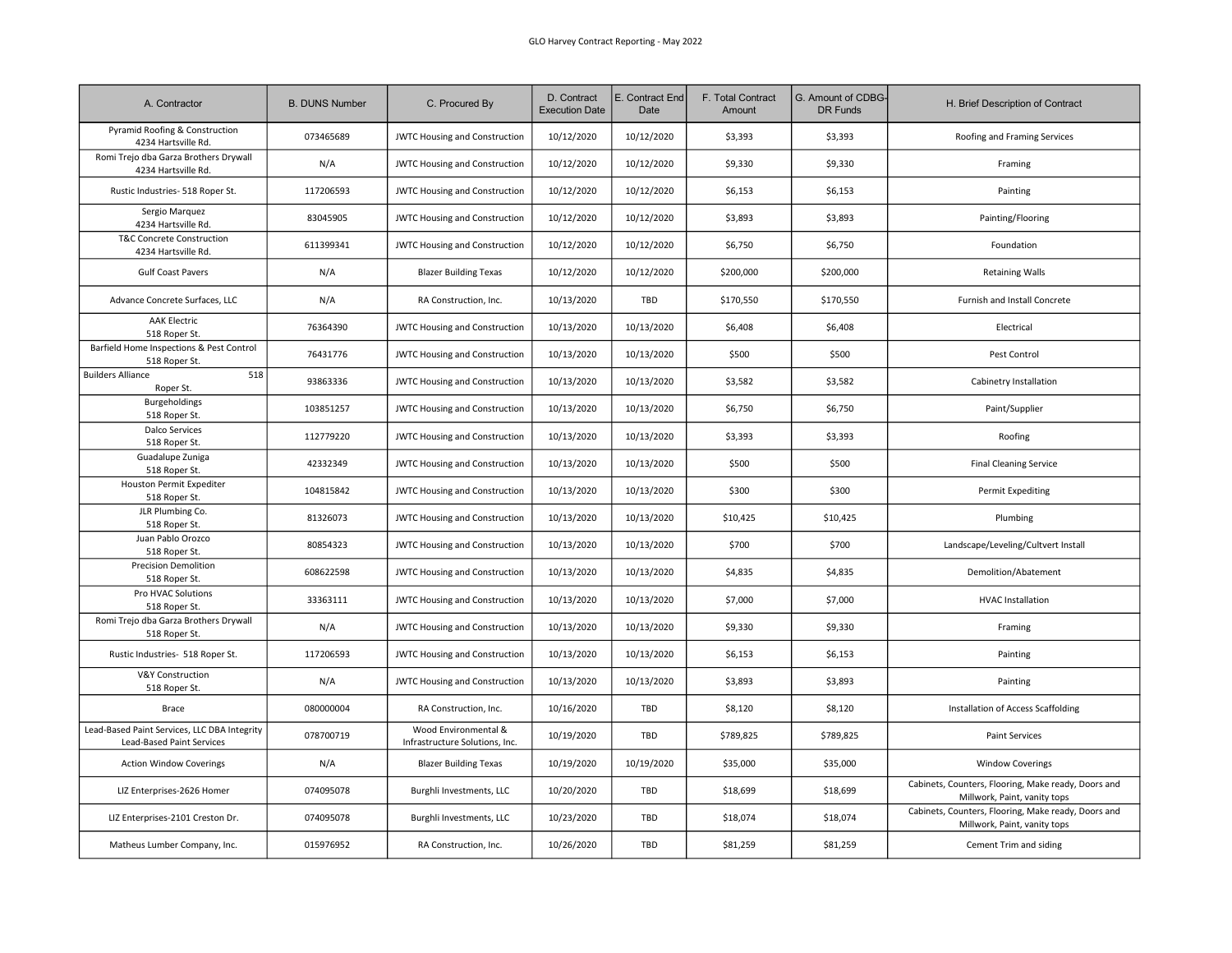| A. Contractor                                                     | <b>B. DUNS Number</b> | C. Procured By                                                | D. Contract<br><b>Execution Date</b> | E. Contract End<br>Date | F. Total Contract<br>Amount | G. Amount of CDBG<br>DR Funds | H. Brief Description of Contract    |
|-------------------------------------------------------------------|-----------------------|---------------------------------------------------------------|--------------------------------------|-------------------------|-----------------------------|-------------------------------|-------------------------------------|
| Bridewell Resources, LLC                                          | 961823874             | RA Construction, Inc.                                         | 10/27/2020                           | TBD                     | \$501,224                   | \$501,224                     | Supplier                            |
| Guerrero's Custom Concrete, LLC                                   | 039506408             | Watts Pool Company                                            | 11/3/2020                            | TBD                     | \$6,000                     | \$6,000                       | Concrete                            |
| South Bay Gunite                                                  | 037222064             | Watts Pool Company                                            | 11/3/2020                            | TBD                     | \$21,000                    | \$21,000                      | swimming pool construction          |
| Uno Pool Plastering, LLC                                          | 017732112             | <b>Watts Pool Company</b>                                     | 11/3/2020                            | TBD                     | \$5,000                     | \$5,000                       | pool plastering                     |
| Hardman Signs                                                     | 619924033             | <b>Blazer Building Texas, LLC</b>                             | 11/3/2020                            | TBD                     | \$40,500                    | \$40,500                      | Signage and Graphics                |
| DCG Environmental-3607 Brookfield                                 | N/A                   | Burghli Investments, LLC                                      | 11/4/2020                            | TBD                     | \$950                       | \$950                         | Asbestos Clearance                  |
| Emanuel Enterprises LLC-3607 Brookfield                           | N/A                   | Burghli Investments, LLC                                      | 11/4/2020                            | TBD                     | \$13,780                    | \$13,780                      | Abatement                           |
| E. Chavez AC & Heating Services-5914<br>Southseas                 | 081329407             | Burghli Investments, LLC                                      | 11/4/2020                            | TBD                     | \$7,200                     | \$7,200                       | <b>HVAC</b>                         |
| Intensity Electrical LLC-5914 Southseas                           | N/A                   | Burghli Investments, LLC                                      | 11/4/2020                            | TBD                     | \$5,000                     | \$5,000                       | Electrical                          |
| Intensity Electrical LLC-7008 Fairway                             | N/A                   | Burghli Investments, LLC                                      | 11/4/2020                            | TBD                     | \$5,000                     | \$5,000                       | Electrical                          |
| Texas Gateway Construction Services LLC-<br>7008 Fairway          | N/A                   | Burghli Investments, LLC                                      | 11/4/2020                            | TBD                     | \$1,386                     | \$1,386                       | Landscaping                         |
| <b>Dalco Services</b><br>9416 Arvin St.                           | 112779220             | <b>JWTC Housing and Construction</b>                          | 11/5/2020                            | TBD                     | \$6,670                     | \$6,670                       | Roofing                             |
| Pro HVAC Solutions<br>9416 Arvin St.                              | 33363111              | <b>JWTC Housing and Construction</b>                          | 11/5/2020                            | TBD                     | \$9,300                     | \$9,300                       | <b>HVAC Installation</b>            |
| <b>V&amp;Y Construction</b><br>9416 Arvin St.                     | N/A                   | <b>JWTC Housing and Construction</b>                          | 11/5/2020                            | TBD                     | \$9,750                     | \$9,750                       | Painting                            |
| E. Chavez AC & Heating Services-3517<br>Wilmington                | 081329407             | Burghli Investments, LLC                                      | 11/5/2020                            | TBD                     | \$7,200                     | \$7,200                       | <b>HVAC</b>                         |
| Blue Rock Concrete-3607 Brookfield                                | N/A                   | Burghli Investments, LLC                                      | 11/5/2020                            | TBD                     | \$14,014                    | \$14,014                      | Slab Foundation                     |
| JJ Gonzalez Construction & Clean Up-3607<br>Brookfield            | 782805894             | Burghli Investments, LLC                                      | 11/5/2020                            | TBD                     | \$6,508                     | \$6,508                       | Utilities, Demolition, Tree Removal |
| Texan Drywall, Inc.-7008 Fairway                                  | 125028444             | Burghli Investments, LLC                                      | 11/5/2020                            | TBD                     | \$4,482                     | \$4,482                       | Drywall                             |
| Platinum Steel                                                    | N/A                   | <b>Blazer Building Texas, LLC</b>                             | 11/5/2020                            | TBD                     | \$221,831                   | \$221,831                     | Stairs, Rails and Fencing           |
| Emanuel Enterprises LLC-7008 Fairway                              | N/A                   | Burghli Investments, LLC                                      | 11/13/2020                           | TBD                     | \$12,904                    | \$12,904                      | Abatement                           |
| EZ Demolitions & Underground LLC                                  | 069860496             | Koogler Construction of Texas LLC                             | 11/16/2020                           | <b>TBD</b>              | \$66,990                    | \$66,990                      | Demolition                          |
| Intensity Electrical LLC-3517 Wilmington                          | N/A                   | Burghli Investments, LLC                                      | 11/16/2020                           | TBD                     | \$5,000                     | \$5,000                       | Electrical                          |
| Best Friend Plumbing-5914 Southseas                               | N/A                   | Burghli Investments, LLC                                      | 11/17/2020                           | TBD                     | \$3,600                     | \$3,600                       | Plumbing                            |
| DCG Environmental-9038 Laura Koppe                                | N/A                   | Burghli Investments, LLC                                      | 11/17/2020                           | TBD                     | \$950                       | \$950                         | Asbestos Clearance                  |
| Best Friend Plumbing-5826 Southington                             | N/A                   | Burghli Investments, LLC                                      | 11/20/2020                           | TBD                     | \$3,600                     | \$3,600                       | Plumbing                            |
| E. Chavez AC & Heating Services-7323<br>Krueger                   | 081329407             | Burghli Investments, LLC                                      | 12/1/2020                            | TBD                     | \$7,200                     | \$7,200                       | <b>HVAC</b>                         |
| Texas Gateway Construction Services LLC-<br>7323 Krueger          | N/A                   | Burghli Investments, LLC                                      | 12/1/2020                            | <b>TBD</b>              | \$30,776                    | \$30,776                      | Roofing and Framing                 |
| Dover Plumbing                                                    | 786250522             | RA Construction, INC                                          | 12/1/2020                            | TBD                     | \$3,800                     | \$3,800                       | Plumbing                            |
| Best Friend Plumbing-5209 Malmedy                                 | N/A                   | Burghli Investments, LLC                                      | 12/3/2020                            | TBD                     | \$4,820                     | \$4,820                       | Plumbing                            |
| V & D Services                                                    | 103681254             | FCA Construction, LLC                                         | 12/4/2020                            | TBD                     | \$28,000                    | \$28,000                      | Reframe, repairs, window install    |
| ENA Concrete INC - Scott Street Lofts 1320<br><b>Scott Street</b> | 033895302             | Urban Partnerships CDC / Koogler<br><b>Construction Texas</b> | 12/4/2020                            | TBD                     | \$1,629,000                 | \$1,629,000                   | Concrete                            |
| L.I.Z. Enterprises-6126 Cavanaugh                                 | 074095078             | Burghli Investments, LLC                                      | 12/8/2020                            | TBD                     | \$18,534                    | \$18,534                      | Turnkey, Insulation                 |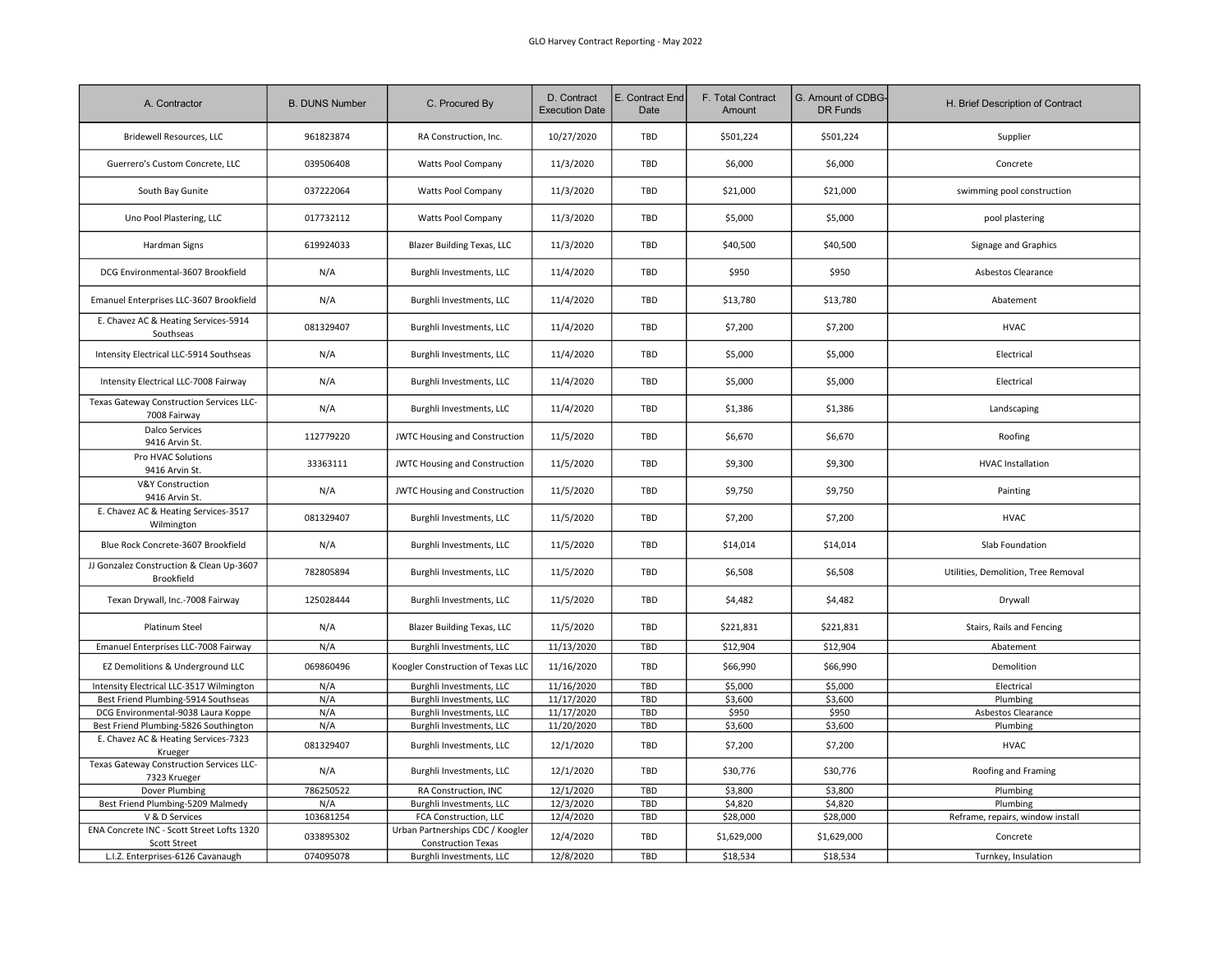| A. Contractor                                                  | <b>B. DUNS Number</b> | C. Procured By                    | D. Contract<br><b>Execution Date</b> | E. Contract End<br>Date | F. Total Contract<br>Amount | G. Amount of CDBG-<br><b>DR Funds</b> | H. Brief Description of Contract    |
|----------------------------------------------------------------|-----------------------|-----------------------------------|--------------------------------------|-------------------------|-----------------------------|---------------------------------------|-------------------------------------|
| Best Friend Plumbing-7323 Krueger                              | N/A                   | Burghli Investments, LLC          | 12/8/2020                            | TBD                     | \$4,820                     | \$4,820                               | Plumbing                            |
| <b>Tracer Roofing</b>                                          | 77755644              | <b>Block Builders, LLC</b>        | 12/8/2020                            | TBD                     | \$223,242                   | \$223,242                             | Roofing                             |
| SURVEYMONKEY INC                                               | 1655637542            | City of Houston                   | 12/8/2020                            | TBD                     | \$10,000                    | \$10,000                              | <b>HEDP Online Application</b>      |
| Staff Zone                                                     | 188591130             | RA Construction, INC              | 12/9/2020                            | TBD                     | \$5,000                     | \$5,000                               | temporary staffing                  |
| E. Chavez AC & Heating Services-9038 Laura<br>Koppe            | 081329407             | Burghli Investments, LLC          | 12/10/2020                           | TBD                     | \$7,200                     | \$7,200                               | <b>HVAC</b>                         |
| L.I.Z. Enterprises-3607 Brookfield                             | 074095078             | Burghli Investments, LLC          | 12/14/2020                           | TBD                     | \$14,120                    | \$14,120                              | Turnkey, Insulation, Vanity         |
| L.I.Z. Enterprises-7333 Orville                                | 074095078             | Burghli Investments, LLC          | 12/14/2020                           | TBD                     | \$16,235                    | \$16,235                              | Turnkey, Insulation                 |
| Texas Gateway Construction Services LLC-<br>7333 Orville       | N/A                   | Burghli Investments, LLC          | 12/14/2020                           | TBD                     | \$4,123                     | \$4,123                               | Sheetrock                           |
| Derby Drywall                                                  | 84311690              | <b>Blazer Building Texas, LLC</b> | 12/14/2020                           | TBD                     | \$72,500                    | \$72,500                              | Drywall                             |
| AAK Electric - 5918 Los Angeles                                | 076364390             | James W Turner                    | 12/14/2020                           | TBD                     | \$6,027                     | \$6,027                               | Electrical                          |
| Barfield Home Inspections & Pest Control -<br>5918 Los Angeles | 076431776             | James W Turner                    | 12/14/2020                           | TBD                     | \$500                       | \$500                                 | Pest Control                        |
| Builders Alliance LLC - 5918 Los Angeles                       | 093863336             | James W Turner                    | 12/14/2020                           | TBD                     | \$3,578                     | \$3,578                               | Cabinetry Installation              |
| Dalco Services LLC - 5918 Los Angeles                          | 112779220             | James W Turner                    | 12/14/2020                           | TBD                     | \$3,444                     | \$3,444                               | Roofing                             |
| Guadalupe Zuniga - 5918 Los Angeles                            | 042332349             | James W Turner                    | 12/14/2020                           | TBD                     | \$500                       | \$500                                 | <b>Final Cleaning Service</b>       |
| Houston Permit Expediter - 5918 Los Angeles                    | 104815842             | James W Turner                    | 12/14/2020                           | TBD                     | \$300                       | \$300                                 | <b>Permit Expediting</b>            |
| JLR Plumbing CO Inc. - 5918 Los Angeles                        | 081326073             | James W Turner                    | 12/14/2020                           | TBD                     | \$10,425                    | \$10,425                              | Plumbing                            |
| Juan Pablo Orozco- 5918 Los Angeles                            | 080854323             | James W Turner                    | 12/14/2020                           | TBD                     | \$700                       | \$700                                 | Ladscape, Leveling, Culvert Install |
| PM2 Inc-5918 Los Angeles                                       | 083475962             | James W Turner                    | 12/14/2020                           | TBD                     | \$27,000                    | \$27,000                              | <b>Building Materials</b>           |
| Precision Demolition LLC - 5918 Los Angeles                    | 608622598             | James W Turner                    | 12/14/2020                           | TBD                     | \$13,655                    | \$13,655                              | Demo Abatement                      |
| Pro HVAC-5918 Los Angeles                                      | 033363111             | James W Turner                    | 12/14/2020                           | TBD                     | \$7,000                     | \$7.000                               | <b>HVAC</b>                         |
| Roberto Torres Lucio - 5918 Los Angeles                        | 089306056             | James W Turner                    | 12/14/2020                           | TBD                     | \$8,758                     | \$8,758                               | Frame Labor                         |
| Rustic Industries LLC-5918 Los Angeles                         | 117206593             | James W Turner                    | 12/14/2020                           | TBD                     | \$6,221                     | \$6,221                               | Painting                            |
| T&C Concrete Construction- 5918 Los Angeles                    | 611399341             | James W Turner                    | 12/14/2020                           | TBD                     | \$6,750                     | \$6,750                               | Foundation                          |
| V&Y Construction - 5918 Los Angeles                            | N/A                   | James W Turner                    | 12/14/2020                           | TBD                     | \$4,157                     | \$4,157                               | Painting                            |
| Watkins & Associates - 5918 Los Angeles                        | 032602395             | James W Turner                    | 12/14/2020                           | TBD                     | \$1,500                     | \$1,500                               | Safety Inspections & Services       |
| Best Friend Plumbing-7333 Orville                              | N/A                   | Burghli Investments, LLC          | 12/15/2020                           | TBD                     | \$3,525                     | \$3,525                               | Plumbing                            |
| L.I.Z. Enterprises-9038 Laura Koppe                            | 074095078             | Burghli Investments, LLC          | 12/15/2020                           | TBD                     | \$14,966                    | \$14,966                              | Turnkey, Insulation, Vanity         |
| <b>Intensity Electrical LLC</b>                                | N/A                   | Burghli Investments, LLC          | 12/16/2020                           | TBD                     | \$5,800                     | \$5,800                               | Electrical                          |
| Texas Gateway Construction Services LLC-<br>9038 Laura Koppe   | N/A                   | Burghli Investments, LLC          | 12/16/2020                           | TBD                     | \$5,990                     | \$5,990                               | Roofing                             |
| Intensity Electrical LLC-3607 Brookfield                       | N/A                   | Burghli Investments, LLC          | 12/16/2020                           | TBD                     | \$5,000                     | \$5,000                               | Electrical                          |
| Aptim Escrow Agreement                                         |                       | City of Houston                   | 12/16/2020                           | 6/30/2021               | \$3,500                     | \$3,500                               | Aptim Escrow Agreement              |
| E. Chavez AC & Heating Services-3901 Corto                     | 081329407             | Burghli Investments, LLC          | 12/18/2020                           | TBD                     | \$7,200                     | \$7,200                               | <b>HVAC</b>                         |
| Texas Gateway Construction Services LLC-<br>3901 Corto         | N/A                   | Burghli Investments, LLC          | 12/22/2020                           | TBD                     | \$12,314                    | \$12,314                              | Turnkey, Labor                      |
| Intensity Electrical LLC-7333 Orville                          | N/A                   | Burghli Investments, LLC          | 12/22/2020                           | TBD                     | \$5,400                     | \$5.400                               | Electrical                          |
| Intensity Electrical LLC-5209 Malmedy                          | N/A                   | Burghli Investments, LLC          | 12/28/2020                           | TBD                     | \$5,400                     | \$5,400                               | Electrical                          |
| L.I.Z. Enterprises- 5209 Malmedy                               | 074095078             | Burghli Investments, LLC          | 12/28/2020                           | TBD                     | \$18,074                    | \$18,074                              | Turnkey, Labor, Vanity              |
| L.I.Z. Enterprises-9136 East Avenue L                          | 074095078             | Burghli Investments, LLC          | 12/28/2020                           | TBD                     | \$14,348                    | \$14,348                              | Turnkey, Labor                      |
| Best Friend Plumbing- 9038 Laura Koppe                         | N/A                   | Burghli Investments, LLC          | 12/29/2020                           | TBD                     | \$4,745                     | \$4,745                               | Plumbing                            |
| AAK<br>6010 LYNDHURST                                          | 076364390             | <b>JAMES W TUNER</b>              | 1/4/2021                             | TBD                     | \$6,958                     | \$6,958                               | <b>ELECTRIC</b>                     |
| BARFIELD HOME INSPECTIONS & PEST<br>CONTROL<br>6010 LYNDHURST  | 076431776             | <b>JAMES W TUNER</b>              | 1/4/2021                             | TBD                     | \$500                       | \$500                                 | PEST CONTROL                        |
| <b>BUILDERS ALLIANCE</b><br>6010 LYNDHURST                     | 093863336             | <b>JAMES W TUNER</b>              | 1/4/2021                             | TBD                     | \$3,382                     | \$3,382                               | CABINETRY INSTALLATION              |
| <b>DALCO SERVICES</b><br>6010 LYNDHURST                        | 112779220             | <b>JAMES W TUNER</b>              | 1/4/2021                             | TBD                     | \$3,393                     | \$3,393                               | <b>ROOFING</b>                      |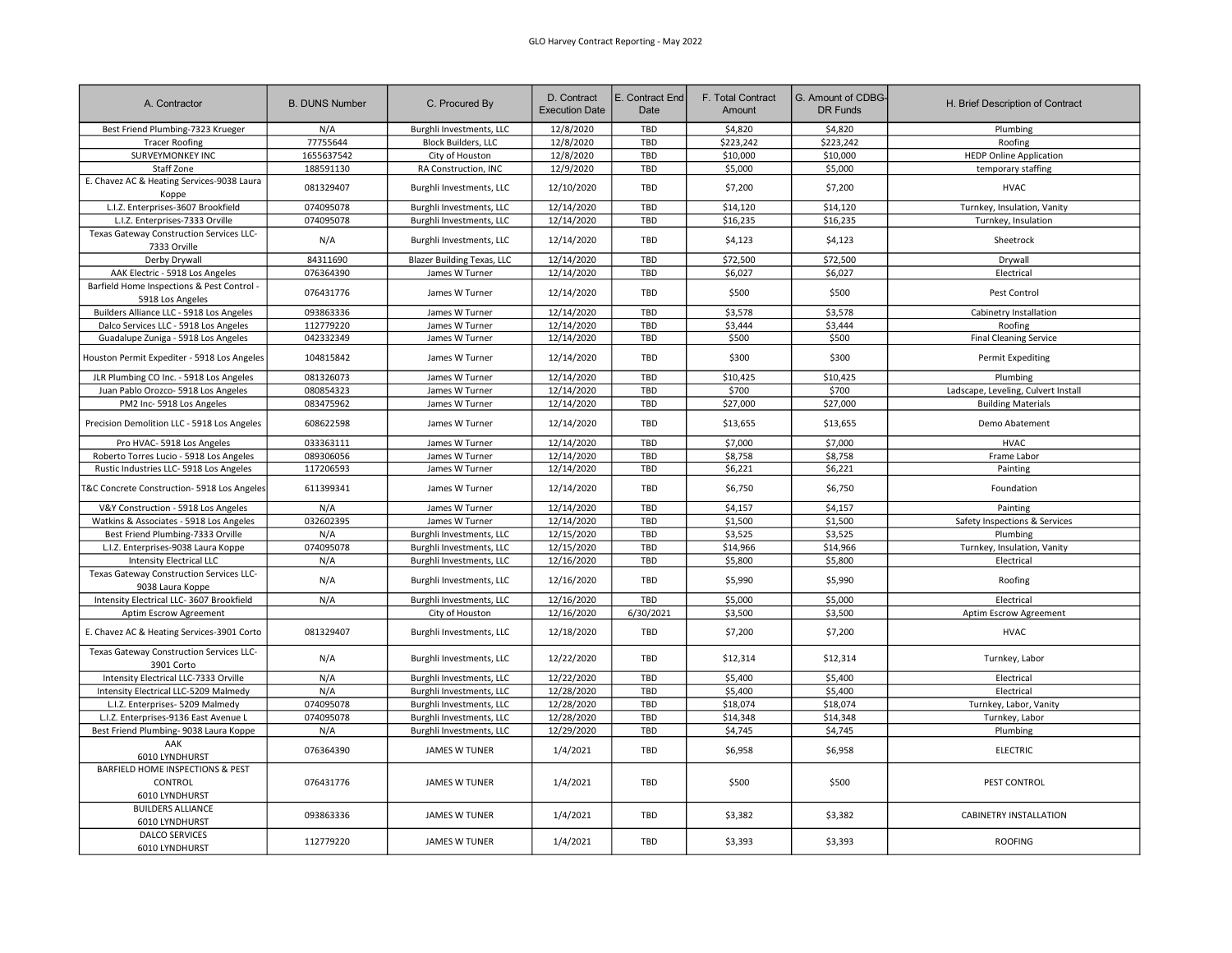| A. Contractor                                              | <b>B. DUNS Number</b> | C. Procured By                                 | D. Contract<br><b>Execution Date</b> | E. Contract End<br>Date | F. Total Contract<br>Amount | G. Amount of CDBG-<br>DR Funds | H. Brief Description of Contract   |
|------------------------------------------------------------|-----------------------|------------------------------------------------|--------------------------------------|-------------------------|-----------------------------|--------------------------------|------------------------------------|
| ELIUD RODRIGUEZ / K&K CLEAN UP SERVICES<br>6010 LYNDHURST  | 188570894             | <b>JAMES W TUNER</b>                           | 1/4/2021                             | TBD                     | \$6,900                     | \$6,900                        | <b>DEMOLITION</b>                  |
| HOUSTON PERMIT EXPEDITER<br>6010 LYNDHURST                 | 104815842             | <b>JAMES W TUNER</b>                           | 1/4/2021                             | TBD                     | \$300                       | \$300                          | PERMIT EXPEDITING                  |
| <b>JLR PLUMBING</b><br>6010 LYNDHURST                      | 081326073             | <b>JAMES W TUNER</b>                           | 1/4/2021                             | TBD                     | \$10,400                    | \$10,400                       | PLUMBING                           |
| JUAN PABLO OROZCO<br>6010 LYNDHURST                        | 080584323             | <b>JAMES W TUNER</b>                           | 1/4/2021                             | TBD                     | \$700                       | \$700                          | LANDSCAPE/LEVELING/CULVERT INSTALL |
| PM2 / BOHNS BUILDING MATERIALS<br>6010 LYNDHURST           | 083475962             | <b>JAMES W TUNER</b>                           | 1/4/2021                             | <b>TBD</b>              | \$27,000                    | \$27,000                       | <b>BUILDING MATERIALS SUPPLY</b>   |
| PRECISION DEMOLISTION<br>6010 LYNDHURST                    | 608622598             | <b>JAMES W TUNER</b>                           | 1/4/2021                             | TBD                     | \$14,120                    | \$14,120                       | DEMO ABATEMENT                     |
| PRO HVAC SOLUTIONS<br>6010 LYNDHURST                       | 033363111             | <b>JAMES W TUNER</b>                           | 1/4/2021                             | TBD                     | \$7,000                     | \$7,000                        | <b>HVAC</b>                        |
| <b>RUSTIC INDUSTRIES</b><br>6010 LYNDHURST                 | 117206593             | <b>JAMES W TUNER</b>                           | 1/4/2021                             | TBD                     | \$6,153                     | \$6,153                        | <b>PAINTING</b>                    |
| SERGIO MARQUEZ<br>6010 LYNDHURST                           | 083045905             | <b>JAMES W TUNER</b>                           | 1/4/2021                             | TBD                     | \$4,702                     | \$4,702                        | PAINTING/ FLOORING                 |
| T&C CONRETE CONSTRUCTION<br>6010 LYNDHURST                 | 611399341             | <b>JAMES W TUNER</b>                           | 1/4/2021                             | TBD                     | \$6,750                     | \$6,750                        | <b>FOUNDATION</b>                  |
| Central Fire Protection, Inc.                              | 153333174             | Provident Genereal Constractors,<br><b>LLC</b> | 1/4/2021                             | TBD                     | \$401,675                   | \$401,675                      | Fire Sprinkler System              |
| Jeanette Gilbreath                                         | 457292421             | <b>Blazer Building</b>                         | 1/4/2021                             | TBD                     | \$6,100                     | \$6,100                        | Wallpapering                       |
| Strata Roofing & Construction                              | 263662872             | <b>Blazer Building</b>                         | 1/4/2021                             | TBD                     | \$151,000                   | \$151,000                      | Shingles                           |
| Juarez Steel                                               | 117811180             | Associated Concrete Contractors                | 1/5/2021                             | TBD                     | \$125,528                   | \$125,528                      | Rebar Labor                        |
| SudeCom, Inc.                                              | 607112500             | Provident Genereal Constractors,<br><b>LLC</b> | 1/6/2021                             | TBD                     | \$47,700                    | \$47,700                       | Low voltage wiring                 |
| Watts Pool                                                 | 741498375             | <b>Blazer Building</b>                         | 1/6/2021                             | TBD                     | \$145,100                   | \$145,100                      | Pool Construction                  |
| AAK<br>3910 Tolnay                                         | 076364390             | <b>JAMES W TUNER</b>                           | 1/7/2021                             | TBD                     | \$6,958                     | \$6,958                        | <b>ELECTRIC</b>                    |
| BARFIELD HOME INSPECTIONS & PEST<br>CONTROL<br>3910 TOLNAY | 076431776             | <b>JAMES W TUNER</b>                           | 1/7/2021                             | TBD                     | \$500                       | \$500                          | PEST CONTROL                       |
| <b>BUILDERS ALLIANCE</b><br>39101 TOLNAY                   | 093863336             | <b>JAMES W TUNER</b>                           | 1/7/2021                             | TBD                     | \$3,382                     | \$3,382                        | CABINETRY INSTALLATION             |
| <b>DALCO SERVICES</b><br>3910 TOLNAY                       | 112779220             | <b>JAMES W TUNER</b>                           | 1/7/2021                             | TBD                     | \$3,393                     | \$3,393                        | <b>ROOFING</b>                     |
| ELIUD RODRIGUEZ / K&K CLEAN UP SERVICES<br>3910 TOLNAY     | 188570894             | <b>JAMES W TUNER</b>                           | 1/7/2021                             | TBD                     | \$6,800                     | \$6,800                        | <b>DEMOLITION</b>                  |
| HOUSTON PERMIT EXPEDITER<br>3910 TOLNAY                    | 104815842             | <b>JAMES W TUNER</b>                           | 1/7/2021                             | TBD                     | \$300                       | \$300                          | PERMIT EXPEDITING                  |
| <b>JLR PLUMBING</b><br>3910 TOLNAY                         | 081326073             | <b>JAMES W TUNER</b>                           | 1/7/2021                             | TBD                     | \$10,425                    | \$10,425                       | PLUMBING                           |
| JUAN PABLO OROZCO<br>3910 TOLNAY                           | 080584323             | <b>JAMES W TUNER</b>                           | 1/7/2021                             | TBD                     | \$700                       | \$700                          | LANDSCAPE/LEVELING/CULVERT INSTALL |
| PM2 / BOHNS BUILDING MATERIALS<br>3910 TOLNAY              | 083475962             | <b>JAMES W TUNER</b>                           | 1/7/2021                             | TBD                     | \$27,000                    | \$27,000                       | <b>BUILDING MATERIALS SUPPLY</b>   |
| PRECISION DEMOLISTION<br>3910 TOLNAY                       | 608622598             | <b>JAMES W TUNER</b>                           | 1/7/2021                             | TBD                     | \$12,625                    | \$12,625                       | <b>DEMO ABATEMENT</b>              |
| PRO HVAC SOLUTIONS<br>3910 TOLNAY                          | 033363111             | <b>JAMES W TUNER</b>                           | 1/7/2021                             | TBD                     | \$7,000                     | \$7,000                        | <b>HVAC</b>                        |
| <b>RUSTIC INDUSTRIES</b><br>3910 TOLNAY                    | 117206593             | <b>JAMES W TUNER</b>                           | 1/7/2021                             | TBD                     | \$4,578                     | \$4,578                        | <b>PAINTING</b>                    |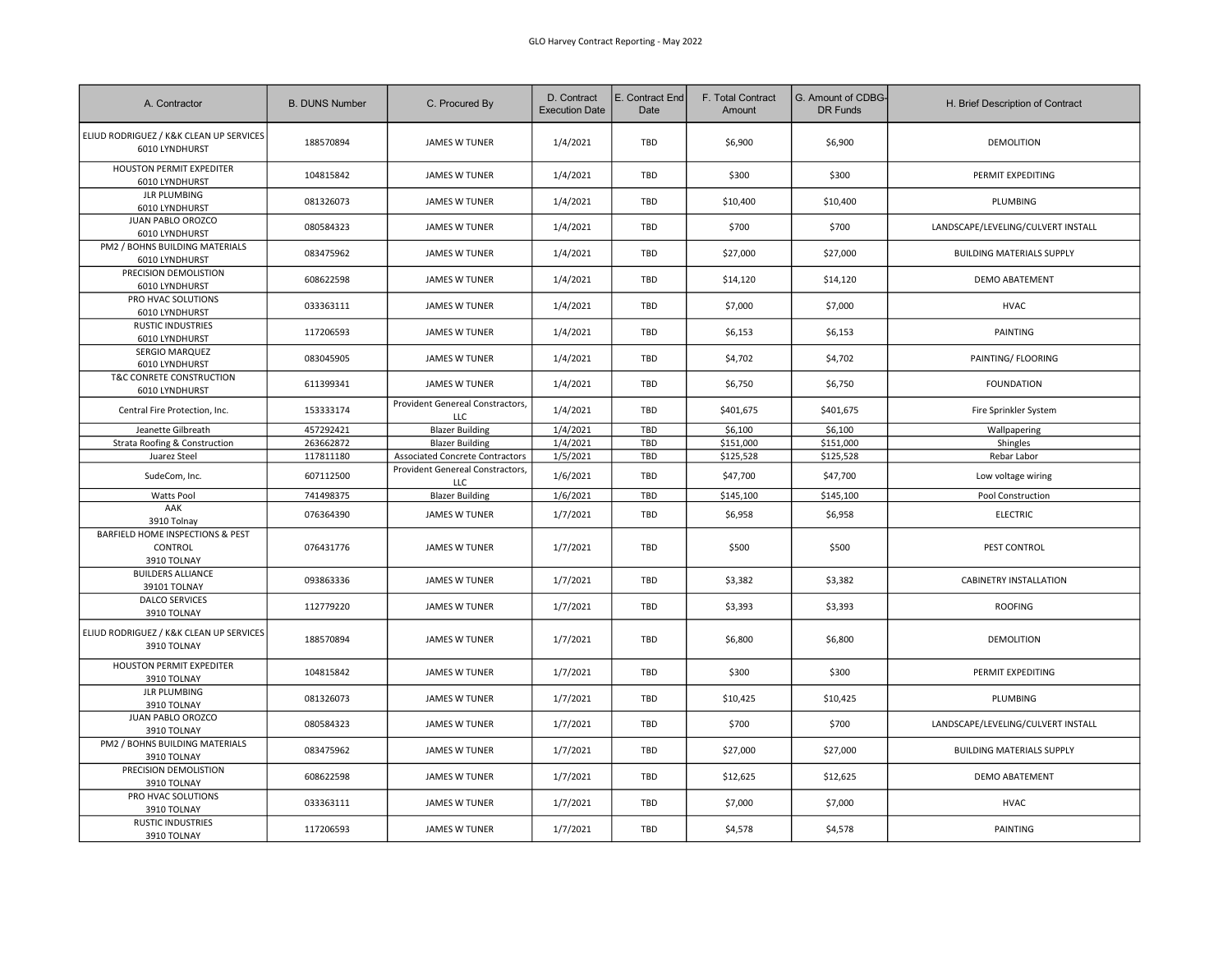| A. Contractor                                                | <b>B. DUNS Number</b> | C. Procured By                                 | D. Contract<br><b>Execution Date</b> | E. Contract End<br>Date | F. Total Contract<br>Amount | G. Amount of CDBG-<br><b>DR Funds</b> | H. Brief Description of Contract            |
|--------------------------------------------------------------|-----------------------|------------------------------------------------|--------------------------------------|-------------------------|-----------------------------|---------------------------------------|---------------------------------------------|
| T&C CONRETE CONSTRUCTION<br>3910 TOLNAY                      | 611399341             | <b>JAMES W TUNER</b>                           | 1/7/2021                             | TBD                     | \$5,742                     | \$5,742                               | <b>FOUNDATION</b>                           |
| <b>V&amp;Y CONSTRUCTION</b><br>3910 TOLNAY                   | N/A                   | <b>JAMES W TUNER</b>                           | 1/7/2021                             | TBD                     | \$3,988                     | \$3,988                               | PAINTING                                    |
| <b>WATKINS &amp; ASSOCIATES</b><br>3910 TOLNAY               | 032602395             | <b>JAMES W TUNER</b>                           | 1/7/2021                             | TBD                     | \$1,500                     | \$1,500                               | SAFETY INSPECTIONS & SERVICES               |
| <b>Associated Concrete Contractors</b>                       | 805150323             | Provident Genereal Constractors,<br><b>LLC</b> | 1/14/2021                            | TBD                     | \$4,017,529                 | \$4,017,529                           | Site Work, Paving                           |
| Texas Gateway Construction Services LLC-<br>3517 Wilmington  | N/A                   | <b>Burghli Investments</b>                     | 1/19/2021                            | TBD                     | \$825                       | \$825                                 | Gutters                                     |
| Texas Gateway Construction Services LLC-<br>5209 Malmedy     | N/A                   | <b>Burghli Investments</b>                     | 1/21/2021                            | TBD                     | \$28,910                    | \$28,910                              | Site work, gutters, turnkey, framing        |
| Texas Gateway Construction Services LLC-<br>9038 Laura Koppe | N/A                   | <b>Burghli Investments</b>                     | 1/21/2021                            | TBD                     | \$9,492                     | \$9,492                               | Site work, gutters, turnkey                 |
| Isaul Sanchez                                                | 627311054             | <b>Blazer Building</b>                         | 1/26/2021                            | TBD                     | \$25,950                    | \$25,950                              | Shingle Installation                        |
| Texas Gateway Construction Services LLC                      | N/A                   | Burghli Investments, LLC                       | 2/1/2021                             | TBD                     | \$11,851                    | \$11,851                              | Clean, turnkey, sheetroc, Gutters, sitework |
| Chero-key Pipe<br>McKee City Living                          | 045860004             | <b>Block Companies</b>                         | 2/5/2021                             | TBD                     | \$221,490                   | \$221,490                             | Sprinkler System                            |
| Redman Communications Inc<br>McKee City Living               | N/A                   | <b>Block Companies</b>                         | 2/5/2021                             | TBD                     | \$78,222                    | \$78,222                              | Low Voltage / Acess Control                 |
| Lobo Construction Services                                   | N/A                   | <b>Block Builders</b>                          | 2/5/2021                             | TBD                     | \$90,000                    | \$90,000                              | General Labor                               |
| Sudecom Inc                                                  | 607112500             | <b>Blazer Building Texas</b>                   | 2/9/2021                             | TBD                     | \$57,850                    | \$57,850                              | Low Voltage Prewire                         |
| AJT Installation                                             | 823644390             | <b>Blazer Building Texas</b>                   | 2/11/2021                            | TBD                     | \$31,294                    | \$31,294                              | Finish Hardware Labor                       |
| SQ ENVIRONMENTAL LLC                                         | 80377749              | City of Houston                                | 2/22/2021                            | TBD                     | \$50,000                    | \$50,000                              | <b>Environmental Services</b>               |
| <b>AAK Electric</b><br>858 Prosper                           | 076364390             | James W Turner Construction                    | 2/25/2021                            | TBD                     | \$6,958                     | \$6,958                               | Electrical                                  |
| Barfield Home Inspections & Pest Control<br>858 Prosper      | 076431776             | James W Turner Construction                    | 2/25/2021                            | TBD                     | \$500                       | \$500                                 | Pest Control                                |
| <b>Builders Alliance LLC</b><br>858 Prosper                  | 093863336             | James W Turner Construction                    | 2/25/2021                            | TBD                     | \$3,382                     | \$3,382                               | Cabinetry Installation                      |
| Dalco Services LLC<br>858 Prosper                            | 112779220             | James W Turner Construction                    | 2/25/2021                            | TBD                     | \$3,393                     | \$3,393                               | Roofing                                     |
| George E Johnson<br>858 Prosper                              | 015335800             | James W Turner Construction                    | 2/25/2021                            | TBD                     | \$1,500                     | \$1,500                               | Inspections                                 |
| Geoscience Engineering & Testing<br>858 Prosper              | 603053539             | James W Turner Construction                    | 2/25/2021                            | TBD                     | \$1,050                     | \$1,050                               | Geo Tech / Engineering                      |
| Guadalupe Zuniga<br>858 Prosper                              | 042332349             | James W Turner Construction                    | 2/25/2021                            | TBD                     | \$500                       | \$500                                 | <b>Final Cleaning</b>                       |
| Houston Permit Expediter<br>858 Prosper                      | 104815842             | James W Turner Construction                    | 2/25/2021                            | TBD                     | \$300                       | \$300                                 | <b>Permit Expediting</b>                    |
| <b>JLR Plumbing</b><br>858 Prosper                           | 081326073             | James W Turner Construction                    | 2/25/2021                            | TBD                     | \$9,350                     | \$9,350                               | Plumbing                                    |
| Juan Pablo Orozco<br>858 Prosper                             | 080854323             | James W Turner Construction                    | 2/25/2021                            | <b>TBD</b>              | \$700                       | \$700                                 | Landscape                                   |
| PM2 Inc / Bohns Building Material<br>858 Prosper             | 083475962             | James W Turner Construction                    | 2/25/2021                            | TBD                     | \$27,000                    | \$27,000                              | <b>Building Materials</b>                   |
| Pro HVAC<br>858 Prosper                                      | 033363111             | James W Turner Construction                    | 2/25/2021                            | TBD                     | \$7,000                     | \$7,000                               | <b>HVAC Installation</b>                    |
| <b>Rustic Industries</b><br>858 Prosper                      | 117206593             | James W Turner Construction                    | 2/25/2021                            | TBD                     | \$4,578                     | \$4,578                               | Painting                                    |
| Sergio Marquez<br>858 Prosper                                | 083045905             | James W Turner Construction                    | 2/25/2021                            | <b>TBD</b>              | \$4,703                     | \$4,703                               | Painting                                    |
| T&C Concrete Construction<br>858 Prosper                     | 611399341             | James W Turner Construction                    | 2/25/2021                            | TBD                     | \$4,802                     | \$4,802                               | Foundation                                  |
| <b>DMR Solutions</b><br>8223 Gulf Wood Lane                  | 080860618             | James W Turner Construction                    | 3/1/2021                             | TBD                     | \$30,462                    | \$30,426                              | Rehabilitation Labor                        |
| Innova Masonry, Inc.                                         | 12134989              | <b>Blazer Building Texas, LLC</b>              | 3/1/2021                             | TBD                     | \$512,412                   | \$512,412                             | Masonry                                     |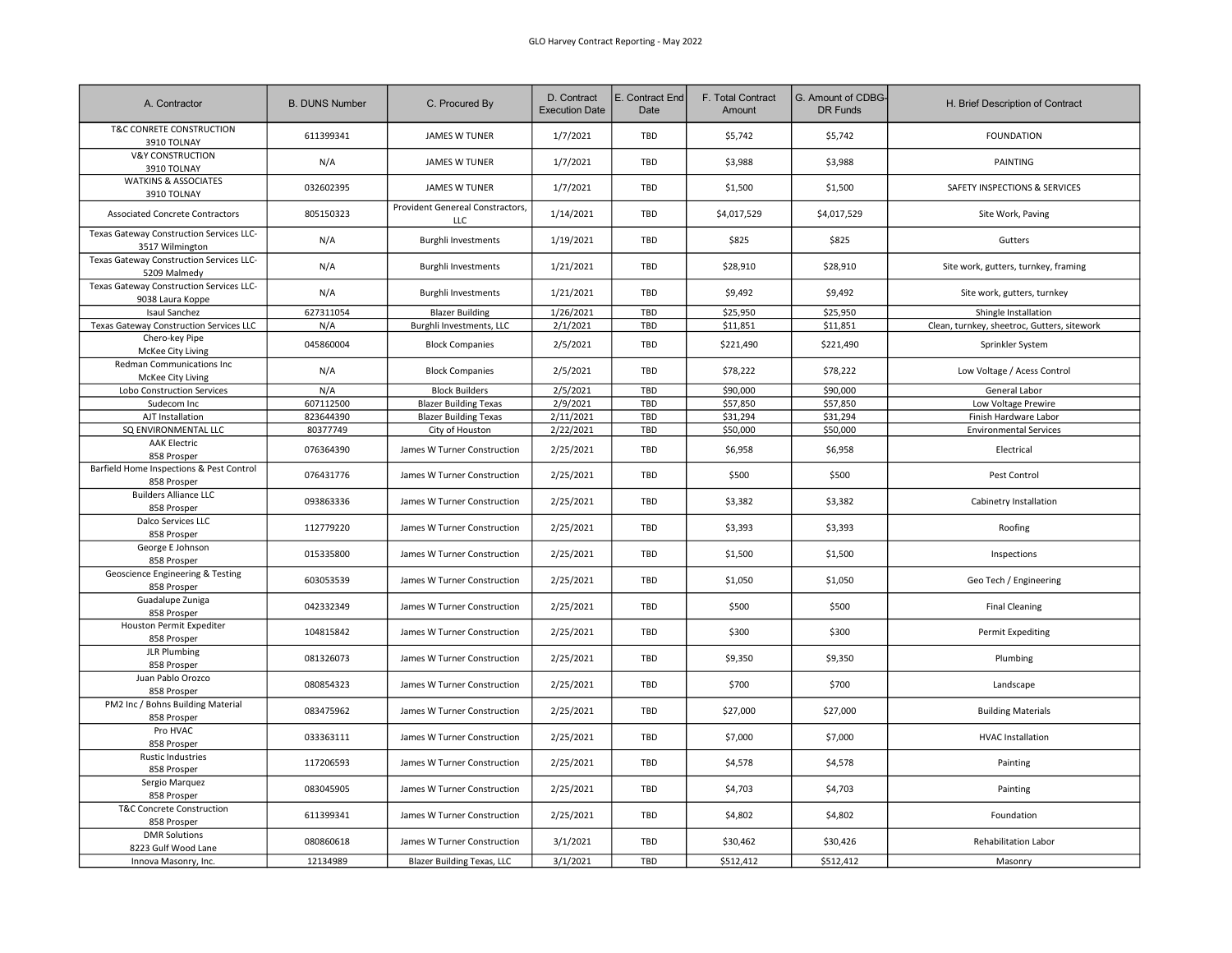| A. Contractor                                            | <b>B. DUNS Number</b> | C. Procured By                    | D. Contract<br><b>Execution Date</b> | E. Contract End<br>Date | F. Total Contract<br>Amount | G. Amount of CDBG-<br>DR Funds | H. Brief Description of Contract              |
|----------------------------------------------------------|-----------------------|-----------------------------------|--------------------------------------|-------------------------|-----------------------------|--------------------------------|-----------------------------------------------|
| DCG Environmental - 7434 Bigwood                         | 041801831             | <b>Burghli Homes</b>              | 3/2/2021                             | TBD                     | \$950                       | \$950                          | Asbestos                                      |
| Texas Gateway - 7434 Bigwood                             | N/A                   | <b>Burghli Homes</b>              | 3/2/2021                             | TBD                     | \$59,498                    | \$59,498                       | Floor framing, Walls, Roofing, etc            |
| Best Friend - 7434 Bigwood                               | N/A                   | <b>Burghli Homes</b>              | 3/3/2021                             | TBD                     | \$5,495                     | \$5,495                        | Rough Plumbing                                |
| E. Chavez AC - 7434 Bigwood                              | 081329407             | <b>Burghli Homes</b>              | 3/3/2021                             | TBD                     | \$7,200                     | \$7,200                        | <b>HVAC Rough and Trim</b>                    |
| JJ Gonzales - 7434 Bigwood                               | N/A                   | <b>Burghli Homes</b>              | 3/3/2021                             | TBD                     | \$14,862                    | \$14,862                       | Utility Disconect, Pier, Turnkey              |
| Texas Gateway - 519 Coolwood                             | N/A                   | <b>Burghli Homes</b>              | 3/8/2021                             | TBD                     | \$57,053                    | \$57,053                       | Floor framing, Roofing, Drywall, etc          |
| DCG Environmental - 3410 E. Lockwood                     | N/A                   | <b>Burghli Homes</b>              | 3/8/2021                             | TBD                     | \$950                       | \$950                          | Asbestos                                      |
| Intensity - 3410 E. Lockwood                             | N/A                   | <b>Burghli Homes</b>              | 3/8/2021                             | TBD                     | \$5,400                     | \$5,400                        | <b>Electrical Rough</b>                       |
| JJ Gonzaolez - 3410 E. Lockwood                          | N/A                   | <b>Burghli Homes</b>              | 3/8/2021                             | TBD                     | \$5,745                     | \$5,745                        | <b>Utility Disconect</b>                      |
| Texas Gateway - 3410 E. Lockwood                         | N/A                   | <b>Burghli Homes</b>              | 3/8/2021                             | TBD                     | \$56,067                    | \$56,067                       | Wood Pile, Floor Framing, Roofing, etc        |
| Intensity - 6318 Mohawk                                  | N/A                   | <b>Burghli Homes</b>              | 3/8/2021                             | TBD                     | \$5,800                     | \$5,800                        | <b>Electrical Rough</b>                       |
| J & B Electric, INC.                                     | 2727054               | <b>Blazer Building Texas, LLC</b> | 3/9/2021                             | TBD                     | \$1,078,358                 | \$1,078,358                    | Electrical                                    |
| <b>AAK Electric</b>                                      |                       |                                   |                                      |                         |                             |                                |                                               |
| 7225 Boggess                                             | 076364390             | James W Turner Construction       | 3/17/2021                            | TBD                     | \$6,939                     | \$6,939                        | Electrical                                    |
| Barfield Home Inspections & Pest Control<br>7225 Boggess | 076431776             | James W Turner Construction       | 3/17/2021                            | TBD                     | \$500                       | \$500                          | Pest Control                                  |
| <b>Builders Alliance LLC</b><br>7225 Boggess             | 093863336             | James W Turner Construction       | 3/17/2021                            | TBD                     | \$3,382                     | \$3,382                        | Cabinetry                                     |
| Dalco Services LLC<br>7225 Boggess                       | 112779220             | James W Turner Construction       | 3/17/2021                            | TBD                     | \$3,393                     | \$3,393                        | Roofing                                       |
| Guadalupe Zuniga<br>7225 Boggess                         | 042332349             | James W Turner Construction       | 3/17/2021                            | TBD                     | \$500                       | \$500                          | <b>Final CLeaning</b>                         |
| Houston Permit Expediter<br>7225 Boggess                 | 104815842             | James W Turner Construction       | 3/17/2021                            | TBD                     | \$300                       | \$300                          | Permit Expediting                             |
| <b>JLR Plumbing</b><br>7225 Boggess                      | 081326073             | James W Turner Construction       | 3/17/2021                            | TBD                     | \$10,425                    | \$10,425                       | Plumbing                                      |
| Juan Pablo Orozco<br>7225 Boggess                        | 080584323             | James W Turner Construction       | 3/17/2021                            | TBD                     | \$700                       | \$700                          | Landscape Laveling Culvert Install            |
| Miguel A Sorto<br>7225 Boggess                           | N/A                   | James W Turner Construction       | 3/17/2021                            | TBD                     | \$3,479                     | \$3,479                        | Paint                                         |
| Office Design Concepts<br>7225 Boggess                   | 797822538             | James W Turner Construction       | 3/17/2021                            | TBD                     | \$2,648                     | \$2,648                        | General Flooring                              |
| PM2 Inc DBA Bohns Building Materials<br>7225 Boggess     | 083475962             | James W Turner Construction       | 3/17/2021                            | TBD                     | \$27,000                    | \$27,000                       | <b>Building Material Supply</b>               |
| Pro HVAC Solutions<br>7225 Boggess                       | 033363111             | James W Turner Construction       | 3/17/2021                            | TBD                     | \$7,000                     | \$7,000                        | <b>HVAC Installation</b>                      |
| <b>Rustic Industries</b><br>7225 Boggess                 | 117206593             | James W Turner Construction       | 3/17/2021                            | TBD                     | \$4,578                     | \$4,578                        | Painting                                      |
| T&C Concrete<br>7225 Boggess                             | 611399341             | James W Turner Construction       | 3/17/2021                            | TBD                     | \$5,453                     | \$5,453                        | Foundation                                    |
| J-Kaulk Firestopping, Inc.                               | 859875283             | <b>Block Builders LLC</b>         | 3/17/2021                            | TBD                     | \$11,904                    | \$11,904                       | Firestopping                                  |
| Ignacia Gallardo                                         | N/A                   | Schorlemmer Enterprise LLC        | 3/19/2021                            | TBD                     | \$58,044                    | \$58,044                       | Tile, Flooring, Installs                      |
| Emilia Solis                                             | N/A                   | <b>Blazer Building Texas, LLC</b> | 3/23/2021                            | TBD                     | \$33,765                    | \$33,765                       | Sink/Countertops Installations                |
| JJ Gonzaolez - 106 Robert Lee                            | N/A                   | <b>Burghli Homes</b>              | 3/24/2021                            | TBD                     | \$8,835                     | \$8,835                        | Pier, ISO Footing                             |
| Best Friend - 7406 Miley                                 | N/A                   | <b>Burghli Homes</b>              | 3/26/2021                            | TBD                     | \$4,820                     | \$4,820                        | Rough Plumbing                                |
| Best Friend - 106 Robert Lee                             | N/A                   | <b>Burghli Homes</b>              | 3/29/2021                            | TBD                     | \$4,745                     | \$4,745                        | Rough Plumbing                                |
| DCG Environmental - 106 Robert Lee                       | N/A                   | <b>Burghli Homes</b>              | 3/29/2021                            | TBD                     | \$950                       | \$950                          | Asbestos                                      |
| E. Chavez AC - 106 Robert Lee                            | 081329407             | <b>Burghli Homes</b>              | 3/29/2021                            | TBD                     | \$7,200                     | \$7,200                        | HVAC Rough and Trim                           |
| Emanuel Enterprise - 106 Robert Lee                      | N/A                   | <b>Burghli Homes</b>              | 3/29/2021                            | TBD                     | \$12,000                    | \$12,000                       | Abatement                                     |
| Texas Gateway - 106 Robert Lee                           | N/A                   | <b>Burghli Homes</b>              | 3/29/2021                            | TBD                     | \$43,166                    | \$43,166                       | Driveway, Sidewalk, Sod, Gutter, etc          |
| Erika's Master Cleaning                                  | N/A                   | <b>Blazer Building</b>            | 4/1/2021                             | TBD                     | \$24,479                    | \$24,479                       | Rough and final cleaning                      |
| L.I.Z. Enterprises - 106 Robert Lee                      | 074095078             | Burghli                           | 4/5/2021                             | TBD                     | \$18,406                    | \$18,406                       | Granite, flooring, millwork, insulation, etc. |
| BAKER DONELSON BEARMAN                                   |                       | City of Houston                   | 4/5/2021                             | TBD                     | \$150,000                   | \$150,000                      | LEGAL SERVICES, HOUSING                       |
| <b>BALLARD SPAHR LLP</b>                                 |                       | City of Houston                   | 4/5/2021                             | TBD                     | \$250,000                   | \$200,000                      | LEGAL SERVICES, HOUSING                       |
| BEST BEST AND KRIEGER LLP                                |                       | City of Houston                   | 4/5/2021                             | TBD                     | \$250,000                   | \$250,000                      | LEGAL SERVICES, HOUSING                       |
| Imoya / Southern Shade                                   | 004360540             | <b>Blazer Building</b>            | 4/8/2021                             | TBD                     | \$15,180                    | \$15,180                       | Sun shade structures                          |
| Texas Gateway - 519 Coolwood                             | N/A                   | Burghli                           | 4/8/2021                             | TBD                     | \$1,785                     | \$1,785                        | <b>Brick install</b>                          |
|                                                          |                       |                                   |                                      |                         |                             |                                |                                               |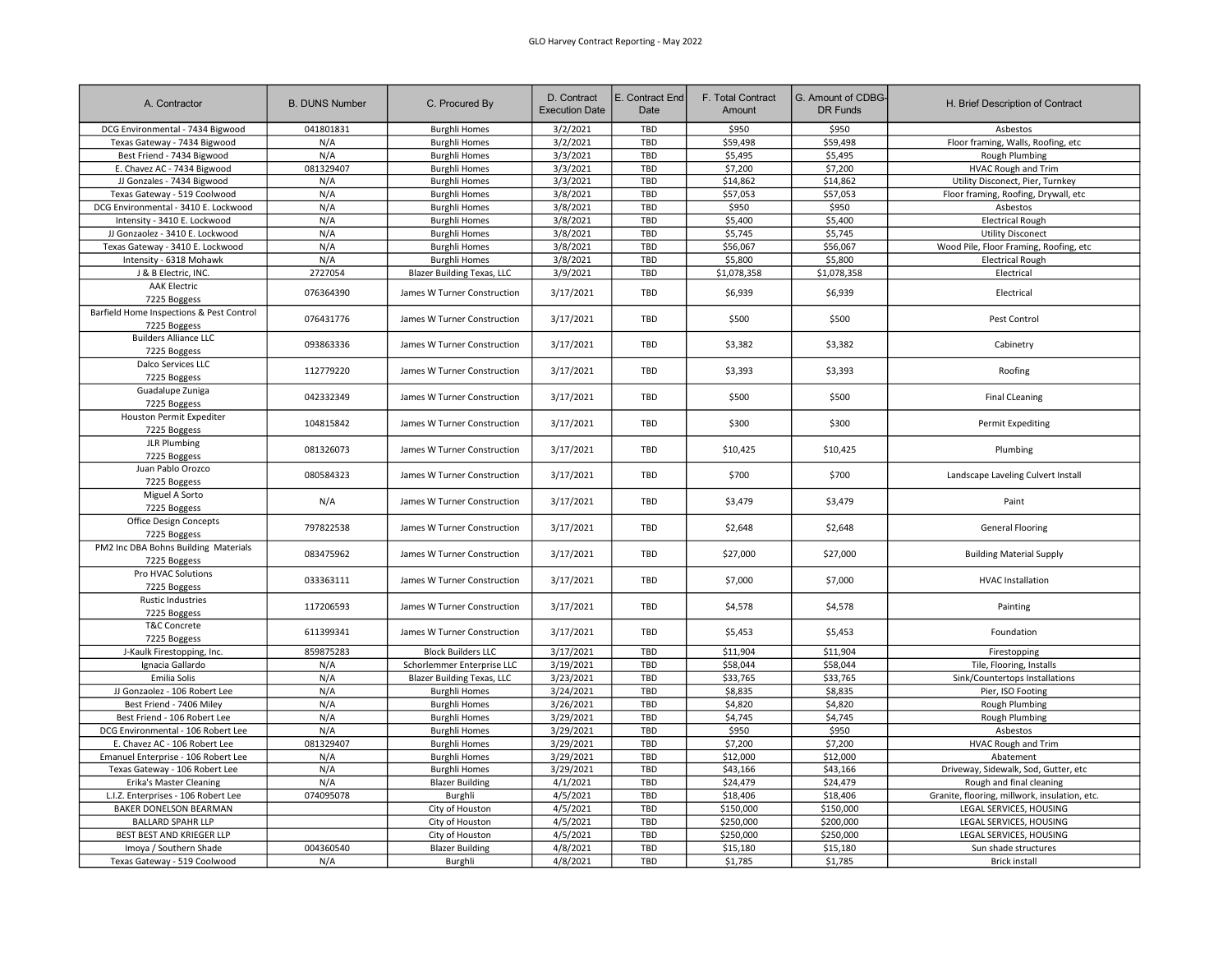| A. Contractor                                             | <b>B. DUNS Number</b> | C. Procured By                     | D. Contract<br><b>Execution Date</b> | E. Contract End<br>Date | F. Total Contract<br>Amount | G. Amount of CDBG<br>DR Funds | H. Brief Description of Contract         |
|-----------------------------------------------------------|-----------------------|------------------------------------|--------------------------------------|-------------------------|-----------------------------|-------------------------------|------------------------------------------|
| Texas Gateway - 2122 Minnesota                            | N/A                   | Burghli                            | 4/13/2021                            | <b>TBD</b>              | \$45,918                    | \$45,918                      | Site work, Sub labor, Sheetrock, etc.    |
| Best Friend Plumbing - 6307 Flamingo                      | N/A                   | Burghli                            | 4/13/2021                            | TBD                     | \$4,820                     | \$4,820                       | Rough and Trim plumbing                  |
| E. Chavez A/C - 6307 Flamingo                             | 081329407             | Burghli                            | 4/13/2021                            | <b>TBD</b>              | \$7,200                     | \$7,200                       | HVAC Rough and Trim                      |
| Emanuel Enterprises - 6307 Flamingo                       | N/A                   | Burghli                            | 4/13/2021                            | TBD                     | \$13,000                    | \$13,000                      | Abatement                                |
| Intensity Electrical - 6307 Flamingo                      | N/A                   | Burghli                            | 4/13/2021                            | TBD                     | \$5,800                     | \$5,800                       | <b>Electrical Rough and Trim</b>         |
| L.I.Z. Enterprises - 6307 Flamingo                        | 074095078             | Burghli                            | 4/13/2021                            | TBD                     | \$18,597                    | \$18,597                      | Sub labor, Paint, Millwork, etc.         |
| Texas Gateway - 6307 Flamingo                             | N/A                   | Burghli                            | 4/13/2021                            | TBD                     | \$39,213                    | \$39,213                      | Flooring, Rough Cleaning, Sod, etc.      |
| Derby Drywall                                             | 084311690             | <b>Blazer Building</b>             | 4/14/2021                            | TBD                     | \$107,500                   | \$107,500                     | Trim Labor                               |
| DCG Environmental - 6307 Flamingo                         | N/A                   | Burghli                            | 4/19/2021                            | <b>TBD</b>              | \$950                       | \$950                         | Asbestos Clearance                       |
| Intensity Electrical - 5213 Pease                         | N/A                   | Burghli                            | 4/20/2021                            | TBD                     | \$5,800                     | \$5,800                       | <b>Electrical Rough and Trim</b>         |
| Emanuel Enterprises - 4502 Kashmere                       | N/A                   | Burghli                            | 4/21/2021                            | TBD                     | \$10,500                    | \$10,500                      | Abatement                                |
| E. Chavez A/C - 8714 Flossie                              | 081329407             | Burghli                            | 4/23/2021                            | TBD                     | \$7,200                     | \$7,200                       | <b>HVAC Rough and Trim</b>               |
| Intensity Electrical - 8714 Flossie                       | N/A                   | Burghli                            | 4/23/2021                            | TBD                     | \$5,800                     | \$5,800                       | <b>Electrical Rough and Trim</b>         |
| Best Friend Plumbing - 8714 Flossie                       | N/A                   | Burghli                            | 4/23/2021                            | TBD                     | \$5,000                     | \$5,000                       | Inground Plumbing, Rough and Trim        |
| Texas Gateway - 8714 Flossie                              | N/A                   | Burghli                            | 4/23/2021                            | TBD                     | \$48,173                    | \$48,173                      | Slab foundation, Rough, Gutter, etc.     |
| JJ Gonzalez - 8714 Flossie                                | 782805894             | Burghli                            | 4/23/2021                            | TBD                     | \$8,621                     | \$8,621                       | Demo driveway, flatwork                  |
| DCG Environmental - 8714 Flossie                          | N/A                   | Burghli                            | 4/23/2021                            | TBD                     | \$950                       | \$950                         | Asbestos Clearance                       |
| Emanuel Enterprises - 8714 Flossie                        | N/A                   | Burghli                            | 4/27/2021                            | TBD                     | \$12,000                    | \$12,000                      | Abatement                                |
| <b>Plumbing Marin</b>                                     | 113179566             | Brownstone                         | 5/4/2021                             | 5/4/2021                | \$13,700                    | \$13,700                      | Plumbing                                 |
| Jewel Cleaning                                            | N/A                   | Camden Builders                    | 5/5/2021                             | 5/5/2021                | \$30,678                    | \$30,678                      | Rough and final clean                    |
| WEEBBLE SERVICES LLC                                      |                       | City of Houston                    | 5/6/2021                             | TBD                     | \$3,000                     | \$3,000                       | 5926 Ridgeway Dr.                        |
| Barfield Home Inspections - 7949 Safebuy                  | 76431776              | James W. Turner Construction       | 6/1/2021                             | 6/1/2021                | \$500                       | \$500                         | Pest Control                             |
| Builders Alliance - 7949 Safebuy                          | 93863336              | James W. Turner Construction       | 6/1/2021                             | 6/1/2021                | \$3,382                     | \$3,382                       | Cabinetry Installation                   |
| Dalco Services - 7949 Safebuy                             | 112779220             | James W. Turner Construction       | 6/1/2021                             | 6/1/2021                | \$3,628                     | \$3,628                       | Roofing                                  |
| JLR Plumbing Co. - 7949 Safebuy                           | 081326073             | James W. Turner Construction       | 6/1/2021                             | 6/1/2021                | \$10,425                    | \$10,425                      | Plumbing                                 |
| Pro HVAC Solutions - 7949 Safebuy                         | 33363111              | James W. Turner Construction       | 6/1/2021                             | 6/1/2021                | \$7,000                     | \$7,000                       | <b>HVAC Installation</b>                 |
| T&C Concrete Construction - 7949 Safebuy                  | 611399341             | James W. Turner Construction       | 6/1/2021                             | 6/1/2021                | \$5,145                     | \$5,145                       | Foundation                               |
| AAK Electric - 7949 Safebuy                               | 76364390              | James W. Turner Construction       | 6/1/2021                             | 6/1/2021                | \$7,622                     | \$7,622                       | Electrical                               |
| Office Design Concepts - 7949 Safebuy                     | 79782253              | James W. Turner Construction       | 6/1/2021                             | 6/1/2021                | \$2,656                     | \$2,656                       | <b>General Flooring</b>                  |
| Watkins & Associates Consulting - 7949<br>Safebuy         | 032602395             | James W. Turner Construction       | 6/1/2021                             | 6/1/2021                | \$1,500                     | \$1,500                       | Safety Inspections & Services            |
| Guadalupe Zuniga - 7949 Safebuy                           | 042332349             | James W. Turner Construction       | 6/1/2021                             | 6/1/2021                | \$500                       | \$500                         | <b>Final Cleaning Service</b>            |
| Juan Pablo Orozco - 7949 Safebuy                          | 80854323              | James W. Turner Construction       | 6/1/2021                             | 6/1/2021                | \$700                       | \$700                         | Landscape/Leveling/Cultvert Install      |
| Sergio Marquez - 7949 Safebuy                             | 083045905             | James W. Turner Construction       | 6/1/2021                             | 6/1/2021                | \$4,703                     | \$4,703                       | Painting/Flooring                        |
| Rustic Industries - 7949 Safebuy                          | 117206593             | James W. Turner Construction       | 6/1/2021                             | 6/1/2021                | \$5,313                     | \$5,313                       | Painting                                 |
| Houston Permit Expediter - 7949 Safebuy                   | 104815842             | James W. Turner Construction       | 6/1/2021                             | 6/1/2021                | \$300                       | \$300                         | <b>Permit Expediting</b>                 |
| AECC INC.                                                 | N/A                   | City of Houston                    | 6/1/2021                             | TBD                     | \$50,000                    | \$35,000                      | Plan Review, Cost Analysis               |
| GARY BROWN & ASSOCIATES, INC                              |                       | City of Houston                    | 6/14/2021                            | TBD                     | \$5,000                     | \$5,000                       | <b>Biscayne Appraisal Service</b>        |
| J.C. Framing, INC.                                        | 133407523             | <b>Blazer Building Texas, LLC</b>  | 6/16/2021                            | 6/16/2022               | \$1,000,000                 | \$1,000,000                   | Framing                                  |
| AAk Electric - 3720 Rupert                                | 076364390             | James W Turner Construction        | 7/9/2021                             | TBA                     | \$6,877                     | \$6,877                       | Electrical                               |
| Barfield Home Inspections & Pest Control -<br>3720 Rupert | 076431776             | <b>Turner Construction Company</b> | 7/9/2021                             | TBA                     | \$500                       | \$500                         | Pest Control                             |
| Builders Alliance LLC - 3720 Rupert                       | 093863336             | James W Turner Construction        | 7/9/2021                             | TBA                     | \$3,027                     | \$3,027                       | Cabinetry Installation                   |
| Dalco Services LLC - 3720 Rupert                          | 112779220             | James W Turner Construction        | 7/9/2021                             | TBA                     | \$3,761                     | \$3,761                       | Roofing                                  |
| Houston Permit Expediter - 3720 Rupert                    | 104815842             | James W Turner Construction        | 7/9/2021                             | TBA                     | \$300                       | \$300                         | <b>Permit Expediting</b>                 |
| JLR Plumbing Co Inc - 3720 Rupert                         | 081326073             | James W Turner Construction        | 7/9/2021                             | TBA                     | \$10,400                    | \$10,400                      | Plumbing                                 |
| Juan Pablo Orozco - 3720 Rupert                           | 080854323             | James W Turner Construction        | 7/9/2021                             | TBA                     | \$700                       | \$700                         | Landscape/Leveling/Culvert               |
| PM2 Inc - 3720 Rupert                                     | 083475962             | James W Turner Construction        | 7/9/2021                             | TBA                     | \$27,000                    | \$27,000                      | <b>Building Materials</b>                |
| Precision Demolition - 3720 Rupert                        | 60862598              | James W Turner Construction        | 7/9/2021                             | TBA                     | \$13,725                    | \$13,725                      | Demo                                     |
| Pro HVAC - 3720 Rupert                                    | 033363111             | James W Turner Construction        | 7/9/2021                             | TBA                     | \$7,800                     | \$7,800                       | <b>HVAC</b>                              |
| Rustic Industries LLC - 3720 Rupert                       | 117206593             | James W Turner Construction        | 7/9/2021                             | TBA                     | \$6,342                     | \$6,342                       | Painting                                 |
| T&C Concrete Construction - 3720 Rupert                   | 611399341             | James W Turner Construction        | 7/9/2021                             | TBA                     | \$7,500                     | \$7,500                       | Foundation                               |
| V&Y Construction - 3720 Rupert                            | N/A                   | James W Turner Construction        | 7/9/2021                             | TBA                     | \$4,231                     | \$4,231                       | Painting                                 |
| Watkins & Associates - 3720 Rupert                        | 032602395             | James W Turner Construction        | 7/9/2021                             | TBA                     | \$1,500                     | \$1,500                       | Safety Inspections & Services            |
| Enterprise Rent a Car DBA                                 |                       | City of Houston                    | 7/12/2021                            | TBD                     | \$27,262                    | \$27,262                      | Vehicle Leasing - HPW                    |
| <b>VM Millworks</b>                                       | 35513615              | Royal American Construction        | 7/13/2021                            | <b>TBA</b>              | \$192,660                   | \$192,660                     | <b>Installation Contractor</b>           |
| MIDTOWN CENTRAL SQUARE LLC                                | 74019181              | City of Houston                    | 7/16/2021                            | TBD                     | \$139,766                   | \$139,766                     | August Lease thru October 2021 4th floor |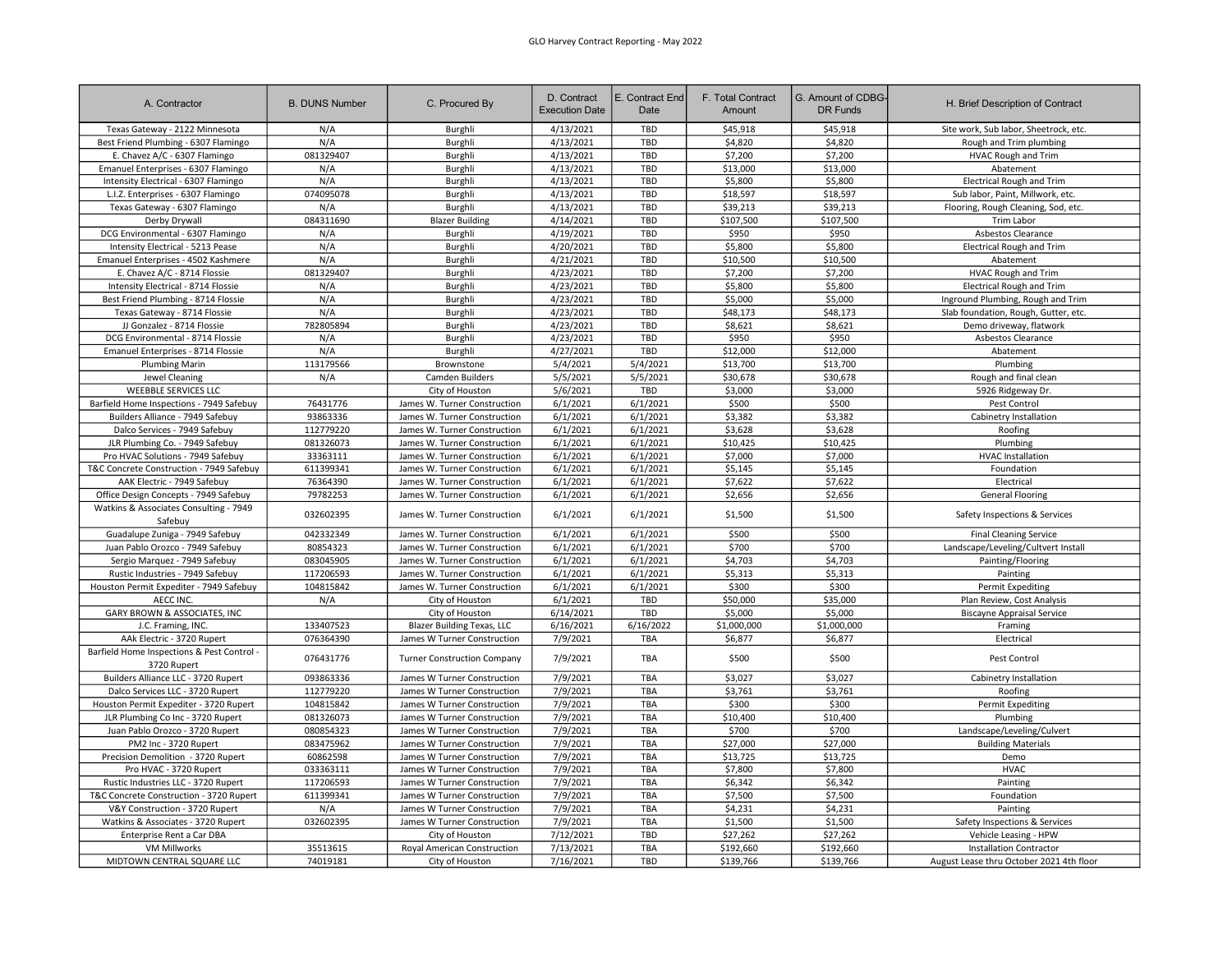| A. Contractor                                                  | <b>B. DUNS Number</b> | C. Procured By                        | D. Contract<br><b>Execution Date</b> | E. Contract End<br>Date | F. Total Contract<br>Amount | G. Amount of CDBG-<br><b>DR Funds</b> | H. Brief Description of Contract                       |
|----------------------------------------------------------------|-----------------------|---------------------------------------|--------------------------------------|-------------------------|-----------------------------|---------------------------------------|--------------------------------------------------------|
| PROFESSIONAL JANITORIAL SERVICE OF                             | 603049800             | City of Houston                       | 7/30/2021                            | TBD                     | \$2,768                     | \$2,768                               | Day Porter Services - 4th floor                        |
| En Gutierrez                                                   | 128695191             | JC Framing                            | 8/4/2021                             | TBA                     | \$47,950                    | \$47,950                              | Hardware                                               |
| <b>Yanez Framing</b>                                           | 026877889             | JC Framing                            | 8/4/2021                             | TBA                     | \$95,900                    | \$95,900                              | Framing                                                |
| Choate USA                                                     | 829967053             | <b>Provident General Contractors</b>  | 8/17/2021                            | TBA                     | \$91,318                    | \$91,380                              | Landscaping                                            |
| Aerial Ambiance                                                | 099124590             | Camden Builders, INC.                 | 8/19/2021                            | TBA                     | \$9,000                     | \$9,000                               | Aerial Photography                                     |
| Andrade Concrete & Construction, Inc                           | 783871572             | <b>Block Builders, LLC</b>            | 9/8/2021                             | 9/8/2021                | \$892,255                   | \$892,255                             | Concrete, Earthwork & Site Demo.                       |
| <b>TJR Construction LLC</b>                                    |                       | <b>Blazer Building Texas, LLC</b>     | 9/10/2021                            | 9/10/2021               | \$372,077                   | \$372,077                             | Painting                                               |
| <b>Great White Solutions</b>                                   | 119186729             | Brownstone Construction, Ltd.         | 9/21/2021                            | 9/21/2021               | \$171,133                   | \$171,133                             | Low voltage, Fire alarm, security access cameras       |
|                                                                |                       |                                       |                                      |                         |                             |                                       |                                                        |
| Rustic Industries - 13335 Louisville                           | 117206593             | James W. Turner Construction LTD      | 9/21/2021                            | 9/21/2021               | \$5,313                     | \$5,313                               | Painting                                               |
| Guadalupe Zuniga - 13335 Louisville                            | 042332349             | James W. Turner Construction LTD      | 9/21/2021                            | 9/21/2021               | \$500                       | \$500                                 | <b>Final Cleaning Service</b>                          |
| Geoscience Engineering & Testing - 13335<br>Louisville         | 603053539             | James W. Turner Construction LTD      | 9/21/2021                            | 9/21/2021               | \$1,050                     | \$1,050                               | Geo/Tech Engineering                                   |
| Houston Permit Expediter - 13335 Louisville                    | 104815842             | James W. Turner Construction LTD      | 9/21/2021                            | 9/21/2021               | \$300                       | \$300                                 | Permit Expediting                                      |
| PRO HVAC Solutions Inc. - 13335 Louisville                     | 033363111             | James W. Turner Construction LTD      | 9/21/2021                            | 9/21/2021               | \$7,800                     | \$7,800                               | <b>HVAC Installation</b>                               |
| AAK Electric, LLC - 13335 Louisville                           | 035396249             | James W. Turner Construction LTD      | 9/21/2021                            | 9/21/2021               | \$7,622                     | \$7,622                               | Electrical                                             |
| JLR Plumbing Co Inc. - 13335 Louisville                        | 081326073             | James W. Turner Construction LTD      | 9/21/2021                            | 9/21/2021               | \$9,350                     | \$9,350                               | Plumbing                                               |
| PM2, Incorporated - 13335 Louisville                           | 083475962             | James W. Turner Construction LTD      | 9/21/2021                            | 9/21/2021               | \$27,000                    | \$27,000                              | <b>Building Materials</b>                              |
| Dalco Services, LLC - 13335 Louisville                         | 112779220             | James W. Turner Construction LTD      | 9/21/2021                            | 9/21/2021               | \$4,070                     | \$4,070                               | Roofing                                                |
| Barfield Home Inspections and Pest Control<br>13335 Louisville | 076431776             | James W. Turner Construction LTD      | 9/21/2021                            | 9/21/2021               | \$500                       | \$500                                 | Pest Control                                           |
| MEK Interiors & Floors                                         | 86976131              | Camden Builders                       | 10/11/2021                           | TBD                     | \$250,436                   | \$250,436                             | Flooring & Tile                                        |
| Jewels Cleaning                                                | 21859328              | Camden Builders                       | 10/12/2021                           | TBD                     | \$32,000                    | \$32,000                              | Rough & Final Cleaning                                 |
| <b>Pilares Construction</b>                                    | N/A                   | <b>Blazer Building</b>                | 10/14/2021                           | TBD                     | \$65,500                    | \$65,500                              | Flooring                                               |
| <b>International Drywall</b>                                   | 137581930             | Camden Builders                       | 10/15/2021                           | <b>TBD</b>              | \$614,500                   | \$614,500                             | Drywall & Finish                                       |
| <b>Schnabel Foundation Company</b>                             | 067953265             | <b>Block Builders, LLC</b>            | 10/15/2021                           | TBD                     | \$56,000                    | \$56,000                              | <b>Sheet Piles</b>                                     |
| Normac Kitchens, Inc.                                          | 14993682              | Camden Builders                       | 10/20/2021                           | <b>TBD</b>              | \$195,668                   | \$195,668                             | Kitchen & Countertops                                  |
| 1 Priority Environmental Services                              | 136389777             | Hudson                                | 10/20/2021                           | TBD                     | \$114,102                   | \$114,102                             | <b>Remediation Services</b>                            |
| <b>AAA Paving</b>                                              | 097371499             | <b>Block Builders, LLC</b>            | 10/21/2021                           | TBD                     | \$63,658                    | \$63,658                              | Paving                                                 |
| SURVEYMONKEY INC                                               | 165637542             | City of Houston                       | 10/21/2021                           | TBD                     | \$8,000                     | \$8,000                               | Survey Monkey Subscription Renewall                    |
| <b>RDZ Plumbing</b>                                            | N/A                   | <b>Brownstone Construction</b>        | 10/26/2021                           | TBD                     | \$9,600                     | \$9,600                               | Plumbing                                               |
| Castillo RPG Roofing                                           | N/A                   | <b>Blazer Building Texas</b>          | 11/1/2021                            | TBD                     | \$106,500                   | \$106,500                             | Roofing                                                |
| Dependable Cabinet Company                                     | N/A                   | Koogler Construction                  | 11/5/2021                            | TBD                     | \$31,676                    | \$31,676                              | Hardware Installation                                  |
| <b>Radley Staffing</b>                                         | 28681010              | <b>Brownstone Construction</b>        | 11/8/2021                            | TBD                     | \$20,000                    | \$20,000                              | <b>Temp Labor Staffing</b>                             |
| <b>Texas Underground Utilities</b>                             | 057730682             | Humphries Construction                | 11/8/2021                            | TBD                     | \$671,602                   | \$671,602                             | Utilities                                              |
|                                                                |                       | HCD                                   | 11/24/2021                           | 6/30/2022               |                             |                                       |                                                        |
| <b>Consultant Services</b>                                     | 152080219             |                                       |                                      |                         | \$49,853                    | \$49,853                              | <b>Consulting Services</b>                             |
| SiteK Omni Services                                            | 076187502             | KeyHTX                                | 12/10/2021                           | TBD                     | \$32,800                    | \$32,800                              | Floor Abatement                                        |
| Hermol Steel (2nd Tier Subcontractor to Lone<br>Star Steel)    | 086643671             | Lone Star Steel                       | 12/13/2021                           | TBD                     | \$76,520                    | \$76,520                              | <b>Steel Installations</b>                             |
| Watearth, Inc.                                                 | 967958492             | MIG, Inc                              | 12/13/2021                           | TBD                     | \$90,746                    | \$90,746                              | Develop City-Wide Baseline Report                      |
| Design Jones, LLC                                              | N/A                   | MIG, Inc                              | 12/15/2021                           | TBD                     | \$34,250                    | \$34,250                              | Landscape Architectural Design                         |
| Lion Cutting and Construction, LLC                             | 118010929             | TRT Environmental, LLC                | 1/10/2022                            | TDB                     | \$58,627                    | \$58,627                              | Asbestos Abatement & Demolition                        |
| Sendero Industries, LLC                                        | N/A                   | Hudson Construcion                    | 1/18/2022                            | TDB                     | \$1,410,706                 | \$1,410,706                           | Earthwork & Underground Utilities                      |
| JANUARY ADVISORS                                               |                       | City of Houston                       | 1/20/2022                            | 6/30/2022               | \$48,500                    | \$48,500                              | Hurricane Harvey Eviction Study                        |
| Strautman Neely LLC dba 3E Contracting                         | N/A                   | Camden Builders Inc                   | 2/3/2022                             | TBD                     | \$53,000                    | \$53,000                              | Waterproofing                                          |
| Greens Way Trucking LLC                                        | N/A                   | Humphries Construction<br>Corporation | 2/11/2022                            | TBD                     | \$73,000                    | \$73,000                              | Trucking & Disposal Waste                              |
| Jeanette Gilbreath                                             | 35182637              | <b>Blazer Building Texas, LLC</b>     | 2/14/2022                            | TBD                     | \$40,250                    | \$40,250                              | Wallpepering                                           |
| Moore Supply Co                                                | N/A                   | Camden Builders, Inc.                 | 3/1/2022                             | TBD                     | \$34,336                    | \$3,336                               | Materials                                              |
| <b>HRC Remodeling</b>                                          | N/A                   | <b>HBDi</b>                           | 3/2/2022                             | TBD                     | \$226,492                   | \$226,492                             | Glass/Doors Install, Glass Prep Work, & Freight Change |